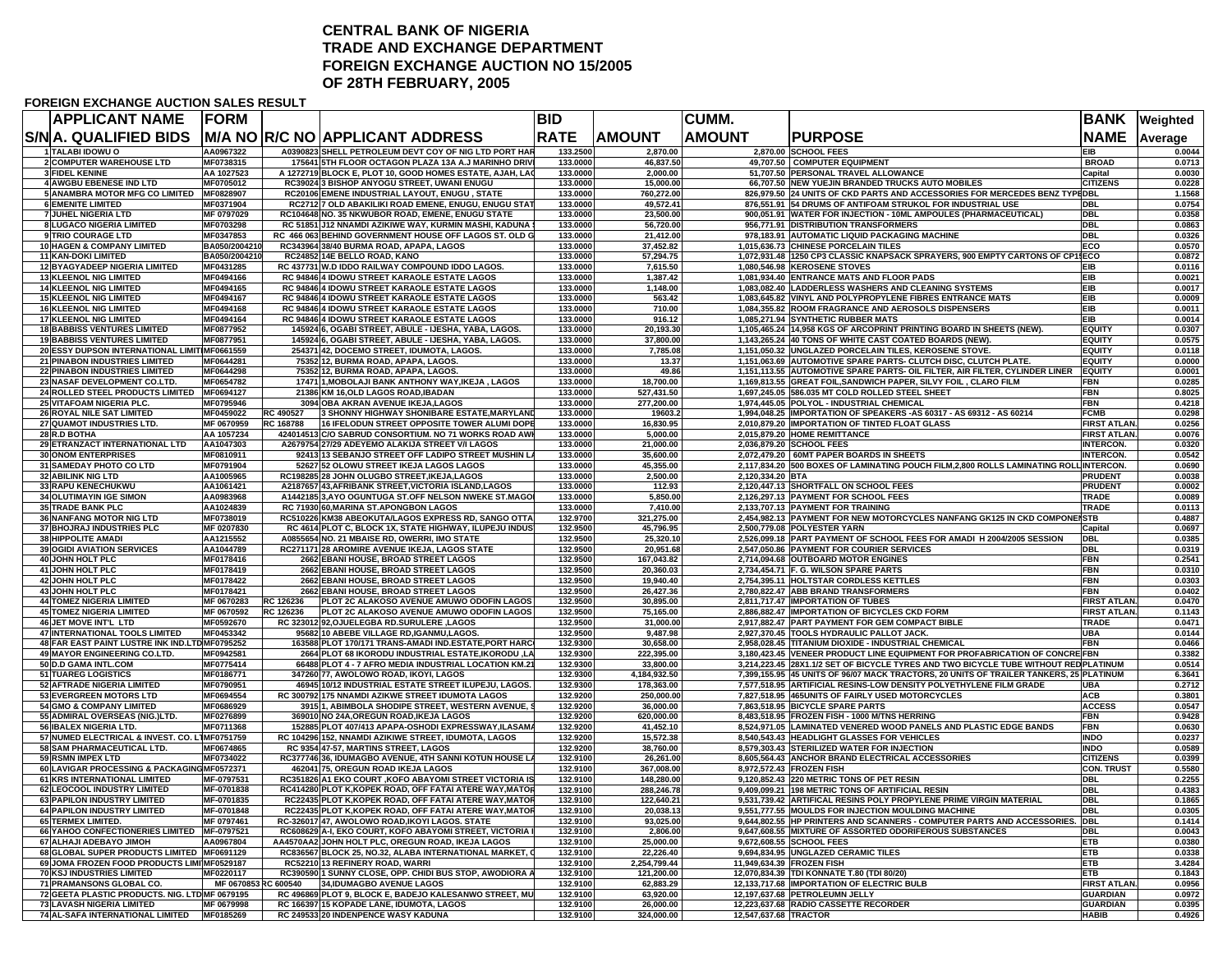| <b>76 MINL LIMITED</b><br>MF0676851<br>278741 21/23 ABIMBOLA STREET, ISOLO, LAGOS.<br>132.9100<br>216,794.52<br>12,798,183.04 ROLLED ALUMINIUM PLATES SHEETS.<br>UBA<br>0.3296<br><b>77 ADKEIF LIMITED</b><br>MF0313312<br>238844 22, VENN ROAD, NORTH ONITSHA, ANAMBRA STATE<br>132.9000<br>49,890.45<br>12,848,073.49 CARBOY SCHOOL BOX<br><b>ACCESS</b><br>0.0759<br><b>78 CRYSTAL GLASS NIGERIA LIMITED</b><br>MF0710386<br>72539 153, OLD OJO ROAD, KUJE AMUWO, OFF BADAGRY E.<br>132.9000<br>224,106.79<br>13,072,180.28 RAW MATERIALS FOR CLEAR FLOAT GLASS<br><b>ACCESS</b><br>0.3407<br>MF0778802<br>100325 13, KADIRI STREET, OFF CLEGG STREET, SURULERE,<br>132.9000<br>13,083,220.28 GLASSWARE<br><b>ACCESS</b><br>0.0168<br><b>79 MAYZE LIMITED</b><br>11,040.00<br>80 MICKEY LADEY COMMERCIAL COMPA MF0620803<br>132.9000<br><b>ACCESS</b><br>0.1217<br>213134 33, ISALE AGBEDE STREET, LAGOS ISLAND, LAGOS S<br>80,061.76<br>13,163,282.04 BICYCLE COMPONENTS IN CKD<br><b>81 OK SWEETS LIMITED</b><br>MF0790543<br>066667 7A, ILASAMAJA SCHEME, ITIRE JUNCTION, ISOLO, LA<br>132.9000<br>22,500.00<br>13,185,782.04 15,000KGS PRINTED WRAPPING MATERIALS<br><b>ACCESS</b><br>0.0342<br>0.0031<br>82 ABUBAKAR BASHIR<br>AA0027305<br>A2694054 2, HOSPITAL RAD, GAWON NAMA AREA, SOKOTO<br>132.9000<br>2,042.00<br>13,187,824.04 SCHOOL/TUITION FEES<br>AFRI<br>83 ADEBIYI LUKMAN ADEYEMI<br>AA0837235<br>A0435946 9, ABDUL QUADRI ADEBIYI STR, MAGODO, LAGOS<br>132.9000<br>5,200.00<br>13,193,024.04 SCHOOL FEES<br>AFRI<br>0.0079<br><b>AFRI</b><br>0.0458<br>MF0468933<br>3457 14, CREEK ROAD APAPA, LAGOS<br>132.9000<br>30,138.00<br>13,223,162.04 INDUSTRIAL AIR HANDLING UNIT (AC PANEL)<br><b>84 ETCO NIGERIA LIMITED</b><br>85 HOMUS INDUSTRIES LIMITED<br>MF0668093<br>216731 PLOT 9 & 10 BLK. XIII INDUSTRIAL ESTATE, OTA<br>132.9000<br>61,380.00<br>13,284,542.04 ARTIFICIAL RESIN - IPP-FILM<br><b>AFRI</b><br>0.0933<br>MF0468913<br>3457 14, CREEK ROAD APAPA, LAGOS<br>132.9000<br>13,287,825.52 TRANSFORMER<br><b>ARRI</b><br>0.0050<br><b>86 ETCO NIGERIA LIMITED</b><br>3,283.48<br>87 ETCO NIG LTD<br>MF0468927<br>RC3457 14, CREEK ROAD, APAPA, LAGOS<br>132.9000<br>17,888.51<br>13,305,714.03 DIFFUSERS AND CABLES<br><b>BOND</b><br>0.0272<br>MF 0744841<br>132.9000<br>13,352,689.03 VINKO PULP DRIED POTATO PULP(PHARMACEUTICAL RAW MATERIALS) Capital<br>0.0714<br>88 CHI PHARMACEUTICALS LTD<br>RC 300051 14 CHIVITA AVENUE(FORMERLY 20, CHIEF BENSON AI<br>46,975.00<br>89 INTER CONSULTS AND SUPPLIES NIG MF 0702136<br>RC 98471 PLOT 3, BLOCK C, AMUWO ODOFIN INDUSTRIAL ESTA<br>132.9000<br>6,544.56<br>13,359,233.59 POLYESTER YARN<br>0.0100<br>Capital<br>90 INTERWORLD PRODUCTS NIG LTD<br>MF 0624780<br>RC 268357 AFPRINT INDUSTRIAL ESTATE, PLOT 122/132 APAPA O<br>132.9000<br>34,487.68<br>13,393,721.27 AUTOMATIC VOLTAGE STABILIZER(GOODS ARE NEW)<br>0.0524<br>Capital<br>RC 268357 AFPRINT INDUSTRIAL ESTATE, PLOT 122/132 APAPA O<br>91 INTERWORLD PRODUCTS NIG LTD<br>MF 0737832<br>132.9000<br>54,341.20<br>13,448,062.47 RECHARGEABLE LANTERN WITH CASSETTE (GOODS ARE NEW)<br>0.0826<br>Capital<br>RC 268357 AFPRINT INDUSTRIAL ESTATE, PLOT 122/132 APAPA C<br>132.9000<br>0.0694<br>92 INTERWORLD PRODUCTS NIG LTD<br>MF 0559572<br>45,635.51<br>13,493,697.98 SLICE TOASTER, SINGLE AND DOUBLE ELECTRIC COOKING PLATE(GOOI Capital<br>93 INTERWORLD PRODUCTS NIG LTD<br>MF 0737829<br>RC 268357 AFPRINT INDUSTRIAL ESTATE, PLOT 122/132 APAPA O<br>132.9000<br>13,517,612.79 OVEN TOASTER (GOODS ARE NEW)<br>0.0364<br>23,914.81<br>Capital<br>0.0030<br>94 AYOKUNBI OGUNIBI<br>AA0830682<br>A1963930 302 ROAD, BLOCK 2, FLAT 14, FESTAC TOWN, OJO, LA<br>132.9000<br>2,000.00<br>13,519,612.79 PTA<br><b>CHARTERED</b><br>95 COKER EMMANUEL OLUSEGUN<br>AA1339705<br>A790443 30, OGUNLANA DRIVE, SURULERE, LAGOS<br>132.9000<br>10,000.00<br>13.529.612.79 SCHOOL FEES<br><b>CHARTERED</b><br>0.0152<br>96 CHINA UNITY MANUFACTURING CO LTMF0752281<br>RC98374 136/138 NNAMDI AZIKIWE STREET, LAGOS<br><b>CITIZENS</b><br>0.1470<br>132.9000<br>96,699.00<br>13,626,311.79 BUTTERFLY SEWING MACHINE JA 2-1 WITH 3-DRAWER FOLDING COVER<br>97 CRYSTAL GLASS NIG LTD<br>MF0710385<br>RC72539 153 OLD OJO ROAD, KUJE - AMUWO LAGOS<br>132.9000<br>161,596.89<br>13,787,908.68 CLEAR FLOAT GLASS<br><b>CITIZENS</b><br>0.2457<br>0.1074<br>98 LOACO LTD<br>MF0681331<br>RC14229 86, SIMPSON STREET, EBUTE METTA LAGOS<br>132.9000<br>70,668.00<br>13,858,576.68 SYNTHETIC RESIN SOLUTION<br><b>CITIZENS</b><br>99 NUTRIVITAS LTD<br>MF0785846<br>RC322664 9, AHAJI TOKUNBO ALLI STREET, IKEJA LAGOS<br>132.9000<br>205,064.64<br>14,063,641.32 SINGLE VITAMINS<br><b>CITIZENS</b><br>0.3118<br>MF0279536<br>RC164408 KM 16, IKORODU RD, OJOTA, IKEJA LAGOS<br>14,158,641.32 COMPACTOR AND PAVER<br><b>CITIZENS</b><br>0.1444<br>100 ZENITH CONSTRUCTION LTD<br>132.9000<br>95,000.00<br><b>101 NNOJAP VENTURES LTD</b><br>MF0456609<br>302622 29 OLOTO STREET EBUTE METTA EAST LAGOS<br>132.9000<br>128,000.00<br>14,286,641.32 NEW JINCHENG MOTORCYCLES<br><b>CON. TRUST</b><br>0.1946<br>102 SULULOLA ABIMBOLA OLUWASEYI   AA 1095684<br>A 2879288 16 OYINLOLA CLOSE OKOTA LAGOS<br>14,288,541.32 SCHOOL FEES<br>COOP<br>0.0029<br>132.9000<br>1,900.00<br>103 SWORD SWEET CONF. LTD<br>MF 0665256<br>RC 29243 PLOT 6 OLUBADAN IND. EST. NEW IFE RD IBADAN<br>132.9000<br>127,008.00<br>14,415,549.32 IND MAT. LIQUID GLUCOSE<br>COOP<br>0.1931<br>104 WHITEX INDUSTRIES LTD<br>MF 0665473<br>RC 39175 2, OBOKUN STREET OFF COKER RD ILUPEJU LAGOS<br>132.9000<br>COOP<br>0.0379<br>24,948.00<br>14,440,497.32 IND MAT. (RESIN E 560)<br><b>DBL</b><br>0.0157<br><b>105 AGRITED NIGERIA LTD</b><br>MF-0703325<br>RC158157 NO.5 AGORO ODIYAN STREET, VICTORIA ISLAND, LAC<br>132.9000<br>10,318.00<br>14,450,815.32 300 KGS OF TYLOSINE (POULTRY FEEDS ADDITIVES)<br>106 AGRITED NIGERIA LTD<br>MF-0797514<br>RC158157 NO.5 AGORO ODIYAN STREET, VICTORIA ISLAND, LAC<br>132.9000<br>17,588.00<br>14,468,403.32 POULTY EQUIPMENT(BROILER DRINKER)<br><b>DBL</b><br>0.0267<br><b>DBL</b><br>0.0937<br>107 AGRITED NIGERIA LTD<br>RC158157 NO.5 AGORO ODIYAN STREET, VICTORIA ISLAND, LAC<br>132.9000<br>14,530,003.32 FEED ENZYME(GRINDAZYM)<br>MF-0703781<br>61,600.00<br>108 AGRITED NIGERIA LTD<br>MF-0703326<br>RC158157 NO.5 AGORO ODIYAN STREET, VICTORIA ISLAND, LAC<br>132.9000<br>816.09<br>14,530,819.41 VITAMIN K3 BEING RAW MATERIAL FOR PRODUCTION<br><b>DBL</b><br>0.0012<br><b>DBL</b><br>2.4630<br>109 DOZZY OIL AND GAS LTD<br>MF 0793176<br>RC 258604 # 1079 OLUGBOSI CLOSE, VICTORIA ISLAND, LAGOS \$<br>132.9000<br>16,150,819.41 RAW MATERIALS - BASE OIL SN 500<br>1,620,000.00<br><b>DBL</b><br>110 EMEL ENTERPRISES LTD.<br>MF0752262<br>RC28701 136/138 NNAMDI AZIKIWE STREET, IDUMOTA, LAGOS<br>132.9000<br>75,818.00<br>16,226,637.41 FLASHLIGHTS<br>0.1153<br>MF-0649658<br>RC205739 37A BODE THOMAS STREET, SURULERE, LAGOS STA<br>132.9000<br>92,500.78<br>16,319,138.19 PRINTING PAPER IN SHEETS- 50/55 GSM<br><b>DBL</b><br>0.1406<br><b>111 HARBOURLINE LIMITED</b><br>112 JERICO IND NIG LTD.<br>MF 0649097<br>RC 102070 FLAT No.3, 29 ODUWANI STREET, FEGGE, ONITSHA, A<br>132.9000<br>27,972.00<br>16,347,110.19 GLUCOSTAR MIXTURE<br><b>DBL</b><br>0.0425<br>MF 0649096<br>132.9000<br>16,367,110.19 J-GLOBIN SYRUPS BEING RAW MATERIAL FOR PRODUCTION<br><b>DBL</b><br>0.0304<br>113 JERICO IND NIG LTD.<br>RC 102070 FLAT No.3, 29 ODUWANI STREET, FEGGE, ONITSHA, A<br>20,000.00<br>114 MANAL NIGERIA LIMITED.<br>MF 0797997<br>RC-313717 3, OLORUNFUNMI STREET, OFF KUDIRAT ABIOLA WAY<br>132.9000<br>25,000.00<br>16,392,110.19 1 USED 980B CAT WHEEL LOADER- CONSTRUCTION AND ENGINEERING EDBL<br>0.0380<br>RC102668 38, MURTALA MOHAMMED INT'L AIRPORT ROAD, MAF<br>132.9000<br>16,398,284.69 SCHOOL FEES FOR ELIJAH OGHALE<br>0.0094<br><b>115 MEDAS NIGERIA LIMITED</b><br>AA 1214083<br>6,174.50<br>DBL<br>MF 0649191<br>RC 190347 49 IGANDUNRAN STREET, IDUMAGBO AVENUE, LAGO<br>16,542,993.81 STABILIZERS, STEP UP & DOWN TRANSFORMERS, ANTENAS & FANS<br>116 NECJON INTER. AGENCY NIG. LTD.<br>132.9000<br>144,709.12<br><b>DBL</b><br>0.2200<br><b>DBL</b><br>132.9000<br>0.0242<br>117 POPTON ABRASIVES MANFACTURING MF-0701653<br>RC63338 NO.4 ISHOLA STREET, BEHIND CASINO CINEMA, YABA<br>15,950.00<br>16,558,943.81 VARIOUS SCREW CAPS<br>118 PRIMA IMPEX NIG. LTD.<br>MF0702263<br>RC215875 12 AKINWANDE STREET ALABA COKER LAGOS STATE<br>132.9000<br>237,150.00<br>16,796,093.81 PLASTIC RAW MATERIALS:LOW DENSITY POLYETHYLENE GRADE UB-212DBL<br>0.3606<br>132.9000<br>0.0342<br>119 SWEETS OK CO (A DIV OF OK FOODSL MF-0717932<br>RC-066667 7A ILASAMAJA SCHEME ITIRE JUNCTION ISOLO, LAG<br>22,500.00<br>16,818,593.81 15,000 KGS PRINTED WRAPPING MATERIAL<br>DBL<br>120 TERRY MAX INTERNATIONAL (NIG) LT MF0943520<br>RC149053 36 LSDPC SHOP, ALHAJI MASHA ROAD, SURULERE, L.<br>132.9000<br>31,200.00<br>16,849,793.81 FULLY REFINED PARAFFIN WAX<br>ECO<br>0.0474<br>A0833474 HOUSE 274 ZONE 1 DUTSE ALHAJI ABUJA<br>16,851,193.81 SCHOOL FEES<br><b>EIB</b><br>0.0021<br>121 AFINJU T A<br>AA1096902<br>132.9000<br>1,400.00<br>EIB<br>122 EIB INTERNATIONAL BANK PLC.<br>AA0816542<br>RC 82241 PLOT 5, IKEJA COMMERCIAL SCHEME, ALAUSA, IKEJ/<br>132.9000<br>1,183.51<br>16,852,377.32 SWIFT CONNECTIVITY FEES<br>0.0018<br>123 A FESS COMMERCIAL COMPANY LIMITMF0548544<br>16,900,123.46 ELECTRIC GOODS OF CERAMIC INSULATORS, SHACKLE OF CERAMIC INSEQUITY<br>0.0726<br>46099 26, HOSPITAL ROAD, APAPA, LAGOS<br>132.9000<br>47,746.14<br>124 A FESS COMMERCIAL COMPANY LIMITMF0538637<br>46099 26, HOSPITAL ROAD, APAPA, LAGOS.<br>132.9000<br>34,396.20<br>16,934,519.66 7,514 PCS OF DISCHARGE LAMPS, 8000 PCS OF DISCHARGE LAMPS BATTEQUITY<br>0.0523<br>125 CENTURY ELECTRIC PRODUCTS LIMIT MF0193339<br>374904 4, ST. PATRICK'S CHURCH ROAD, ALABA INTERNATIO<br>0.2326<br>132.9000<br>153,021.00<br>17,087,540.66 STABILIZER, T.V. ANTENNA.<br><b>EQUITY</b><br>126 PETER E. VENTURE NIGERIA LIMITED MF0549718<br>62944 9/11, ISIOKPO STREET, AWADA LAYOUT, ONITSHA, AN<br>132.9000<br>156.00<br>17,087,696.66 ELETROLYTIC TINPLATE SHEETS, SECONDRY QUALITY CUT FROM COILS EQUITY<br>0.0002<br>127 MICRON MEDICARE PRODUCTS LIMITI MF0692355<br>RC112454 7 ADEBISI AWOSOGA STREET, DOPEMU - LAGOS<br>132.9000<br>28,773.20<br>17,116,469.86 VERASHINE FORTE MULTIVITAMI CAPSULES<br>0.0437<br>ETB<br><b>128 GMT NIGERIA LIMITED</b><br>MF0711459<br>333700 14 GERARD ROAD IKOYI LAGOS<br>132.9000<br>24,785.38<br>17,141,255.24 DOUBLE REDUCED ELECTROLYTIC TINPLATE D-2.8/5.0<br><b>FBN</b><br>0.0377<br><b>129 GMT NIGERIA LIMITED</b><br>333700 14 GERARD ROAD IKOYI LAGOS<br>17,414,200.89 PEAK 4-5-6 GROWING UP MILK POWDER<br><b>FBN</b><br>0.4150<br><b>MF0711078</b><br>132.9000<br>272,945.65<br><b>FBN</b><br>0.1821<br><b>130 GMT NIGERIA LIMITED</b><br>MF0795652<br>333700 14 GERARD ROAD IKOYI LAGOS<br>132.9000<br>119,800.00<br>17,534,000.89 KONICA MINOLTA BRAND PHOTOGRAPHIC COLOUR FILMS.<br><b>131 LONGMAN NIGERIA PLC</b><br>MF0270147<br>2637 52, OBA AKRAN AVENUE, IKEJA LAGOS<br>132.9000<br>22,200.13<br>17,556,201.02 EDUCATIONAL TEXT BOOK - DR FAUSTUR'S B. TEXT<br><b>FBN</b><br>0.0338<br>0.0271<br><b>132 LONGMAN NIGERIA PLC</b><br>MF0270148<br>2637 52, OBA AKRAN AVENUE, IKEJA LAGOS<br>132.9000<br>17,850.36<br>17,574,051.38 EDUCATIONAL TEXT BOOK - LITERATURE<br><b>FBN</b><br>133 OANDO PLC<br>MF0770436<br>6474 2, AJOSE ADEOGUN STREET, VICTORIA ISLAND, LAGO<br>132.9000<br>6,662,083.42<br>24,236,134.80 PETROLEUM PRODUCTS - 135,000 MT OF AGO AND 180,000 MT OF DPK<br><b>FBN</b><br>10.1288<br><b>FBN</b><br>0.0590<br><b>134 QUAMONT INDUSTRIES LIMITED</b><br>MF0639297<br>319608 16, IFELODUN STREET, DOPEMU, LAGOS<br>132.9000<br>38,814.03<br>24,274,948.83 FLOAT BRONZE GLASS OF VARIOUS SIZES<br>24,286,444.83 COMPUTER EQUIPMENT - ST 500 DSSLG, P60, COMPUTER SERVERS AND FBN<br>135 VGC COMMUNICATIONS LTD.<br>MF0522291<br>270949 10B VGC SHOPPING CENTER, VICTORIA GARDEN CITY<br>132.9000<br>11,496.00<br>0.0175<br>136 VGC COMMUNICATIONS LTD.<br>MF0522270<br>270949 10B VGC SHOPPING CENTER, VICTORIA GARDEN CITY<br>132.9000<br>24,534,469.83 COPPER WIRE CABLES<br><b>FBN</b><br>0.3771<br>248,025.00<br><b>137 VGC COMMUNICATIONS LTD.</b><br>MF0178057<br>270949 10B VGC SHOPPING CENTER, VICTORIA GARDEN CITY<br>132.9000<br>77,621.00<br>24,612,090.83 FIBRE OPTICAL CABLES<br><b>FBN</b><br>0.1180<br>491399 12 WAZIRI IBRAHIM CRESCENT, VICTORIA ISLAND, LA<br>24,913,965.83 2500 M/TONS OF FROZEN FISH (MACKEREL/ASSORTED) PACKED IN EXPOFBNMB<br>0.4590<br><b>138 BHARAT VENTURES LIMITED</b><br>MF 0622690<br>132.9000<br>301,875.00<br><b>139 FISHWAY LIMITED</b><br>MF 0662075<br>349788 116 CAMEROUN ROAD, LAGOS<br>132.9000<br>519,000.00<br>25,432,965.83 4,400 BAGS OF ASSORTED DRIED FISH HEADS AND FISH BONES, 200 BAGFBNMB<br>0.7891<br>121908 8TH FLOOR, STALLION HOUSE, 2 AJOSE ADEOGUN ST<br>25,439,240.92 PE FITTING (HOT SADDLE TAPS FOR GAS PIPELINES)<br><b>140 GASLINK NIGERIA LIMITED</b><br>MF 0662442<br>132.9000<br>6,275.09<br>0.0095<br><b>FBNMB</b><br><b>141 ETCO NIG LTD</b><br>MF0615342<br>RC 3457 ETCO NIGERIA LTD. 14 CREEK ROAD P.O. BOX 337 AP<br>132.9000<br>21458.44<br>25,460,699.36 POWER CABLES<br><b>FCMB</b><br>0.0326<br>MF0615333<br><b>RC 3457</b><br>ETCO NIGERIA LTD. 14 CREEK ROAD P. O. BOX 337 AP<br>132.9000<br>18153.42<br>25,478,852.78 TRANSFORMER<br><b>FCMB</b><br>142 ETCO NIG LTD<br>0.0276<br>18600.14<br><b>FCMB</b><br><b>143 ETCO NIG LTD</b><br>MF0614512<br><b>RC 3457</b><br>ETCO NIGERIA LTD. 14 CREEK ROAD P. O. BOX 337 AP<br>132.9000<br>25,497,452.92 UPS PANELS AND ACCESSORIES<br>0.0283<br>144 ETCO NIG LTD<br>MF0614509<br><b>RC 3457</b><br>ETCO NIGERIA LTD. 14 CREEK ROAD P. O. BOX 337 AP<br>132.9000<br>9721.33<br>25,507,174.25 ELECTRICAL ACCESSORIES<br><b>FCMB</b><br>0.0148<br><b>145 OBINNA ANYANWU</b><br>25.518.474.25 TUITION AND ACCOMODATION FEES<br><b>GUARDIAN</b><br>AA 1006402<br>A1161427 12 ANTHONY ETUKUDO AVENUE<br>132.9000<br>11,300.00<br>0.0172<br>146 INTEGRATED RUBBER PROD. NIG. LTDMF0405106<br>RC 65033 17B, MCEWEN STREET, SABO, YABA, LAGOS<br>132.9000<br>31,622.24<br>25,550,096.49 CARBONLESS PAPER IN REELS (INDUSTRIAL RAW MATERIALS)<br><b>INDO</b><br>0.0481<br>RC 146218 11E, OBAGUN AVENUE, MATORI INDUSTRIAL SCHE. M<br>25,570,096.49 REACTIVE BLUE, LAGREEN BLUE (CHEMICAL FOR TEXTILE MATERIALS) INDO<br><b>147 IRVING SINAT LIMITED</b><br>MF0800234<br>132.9000<br>20,000.00<br>0.0304<br>148 Evans Medical Plc<br>AA1022060<br>132.9000<br>363.51<br>25,570,460.00 Subscription for Journals<br>Int. Trust<br>0.0006<br>RC1161 Km 32 Lagos-Badagry Expressway, Agbara<br>149 Henry & Henry Limited<br>MF0064834<br>RC174210 14. Baiulaive Street, Idumota, Lagos<br>132.9000<br>211,074.20<br>25,781,534.20 Bicycle CKD (Tyres and Tubes)<br>Int. Trust<br>0.3209<br>150 Italco The Builder Nig. Ltd.<br>MF0064056<br>RC476437 8, Canteen Road, Gusau, Zamfara State<br>132.9000<br>96,000.00<br>25,877,534.20 Poultry Equipment<br>Int. Trust<br>0.1460<br>132.9000<br>25.886.174.20 SCHOOL FEES<br><b>INTERCON.</b><br><b>151 ADAJI FRANCIS</b><br>AA1046851<br>A1076342 21A RAILWAY BYEPASS HIGH LEVEL MAKURDI<br>8,640.00<br>0.0131<br><b>152 OLANLESI MAMORA</b><br>AA1087853<br>A1127041 2 IFELODUN STREET IFAKO GBAGADA LAGOS<br>132.9000<br>2,000.00<br>25,888,174.20 PTA<br><b>INTERCON.</b><br>0.0030<br>153 S AND Q VENTURES<br>25.909.144.20 190.000KG OF HAND TOOLS AND MEASURING TAPE<br>MF0652578<br>899581 212A MURI OKUNOLA STREET VICTORIA ISLAND. LAG<br>132.9000<br>20,970.00<br><b>INTERCON.</b><br>0.0319<br>154 S AND Q VENTURES<br>MF0652579<br>899581 212A MURI OKUNOLA STREET VICTORIA ISLAND, LAC<br>132.9000<br>10,492.00<br>25,919,636.20 340,000KG AUTO SPARE PART AND HEAD LIGHT GLASS<br><b>INTERCON.</b><br>0.0160<br>155 S AND Q VENTURES<br>MF0644808<br>132.9000<br>16,673.00<br>25,936,309.20 78,000KG GRINDING MILL PARTS, HAND TOOLS & LOCKS<br>899581 212A MURI OKUNOLA STREET VICTORIA ISLAND, LAG<br><b>INTERCON.</b><br>0.0253<br><b>156 SENATOR ADELEKE MAMORA</b><br>AA1401928<br>A1125976 2 IFELODUN STREET IFAKO GBAGADA LAGOS<br>132.9000<br>2,000.00<br>25,938,309.20 PTA<br><b>INTERCON.</b><br>0.0030<br>25,941,079.90 STATION TRANSFORMER FEEDER& ACCESSORIES<br><b>157 MOGABS NIGERIA LTD</b><br>MF 0514222<br>RC109261 PLOT 134 NKWERE CRESCENT GARKI II ABUJA<br>132.9000<br>2,770.70<br>0.0042<br><b>LION</b><br><b>158 EMEL ENTERPRISES LIMITED</b><br>MF 0651727<br>28701 136/138 NNAMDI AZIKWE STREET, LAGOS<br>132.9000<br>76,362.00<br>26,017,441.90 HURRICANE LANTERNS<br><b>MBC</b><br>0.1161<br><b>MBC</b><br><b>159 EMEL ENTERPRISES LIMITED</b><br>MF 0752256<br>28701 136/138 NNAMDI AZIKWE STREET, LAGOS<br>132.9000<br>44,770.00<br>26,062,211.90 GLASS GLOBES<br>0.0681<br><b>160 EMEL ENTERPRISES LIMITED</b><br>28701 136/138 NNAMDI AZIKWE STREET, LAGOS<br>26,085,406.90 VACUUM FLASKS<br><b>MBC</b> | 75 B.L. CHAINRAI & CO. NIGERIA LIMITED MF0482494 |            | RC 16212 3 AJIBADE OKE STREET AJAO ESTATE ISOLO LAGOS | 132.9100 | 33,750.84 | 12,581,388.52 WATER PUMP | <b>HABIB</b> | 0.0513 |
|-------------------------------------------------------------------------------------------------------------------------------------------------------------------------------------------------------------------------------------------------------------------------------------------------------------------------------------------------------------------------------------------------------------------------------------------------------------------------------------------------------------------------------------------------------------------------------------------------------------------------------------------------------------------------------------------------------------------------------------------------------------------------------------------------------------------------------------------------------------------------------------------------------------------------------------------------------------------------------------------------------------------------------------------------------------------------------------------------------------------------------------------------------------------------------------------------------------------------------------------------------------------------------------------------------------------------------------------------------------------------------------------------------------------------------------------------------------------------------------------------------------------------------------------------------------------------------------------------------------------------------------------------------------------------------------------------------------------------------------------------------------------------------------------------------------------------------------------------------------------------------------------------------------------------------------------------------------------------------------------------------------------------------------------------------------------------------------------------------------------------------------------------------------------------------------------------------------------------------------------------------------------------------------------------------------------------------------------------------------------------------------------------------------------------------------------------------------------------------------------------------------------------------------------------------------------------------------------------------------------------------------------------------------------------------------------------------------------------------------------------------------------------------------------------------------------------------------------------------------------------------------------------------------------------------------------------------------------------------------------------------------------------------------------------------------------------------------------------------------------------------------------------------------------------------------------------------------------------------------------------------------------------------------------------------------------------------------------------------------------------------------------------------------------------------------------------------------------------------------------------------------------------------------------------------------------------------------------------------------------------------------------------------------------------------------------------------------------------------------------------------------------------------------------------------------------------------------------------------------------------------------------------------------------------------------------------------------------------------------------------------------------------------------------------------------------------------------------------------------------------------------------------------------------------------------------------------------------------------------------------------------------------------------------------------------------------------------------------------------------------------------------------------------------------------------------------------------------------------------------------------------------------------------------------------------------------------------------------------------------------------------------------------------------------------------------------------------------------------------------------------------------------------------------------------------------------------------------------------------------------------------------------------------------------------------------------------------------------------------------------------------------------------------------------------------------------------------------------------------------------------------------------------------------------------------------------------------------------------------------------------------------------------------------------------------------------------------------------------------------------------------------------------------------------------------------------------------------------------------------------------------------------------------------------------------------------------------------------------------------------------------------------------------------------------------------------------------------------------------------------------------------------------------------------------------------------------------------------------------------------------------------------------------------------------------------------------------------------------------------------------------------------------------------------------------------------------------------------------------------------------------------------------------------------------------------------------------------------------------------------------------------------------------------------------------------------------------------------------------------------------------------------------------------------------------------------------------------------------------------------------------------------------------------------------------------------------------------------------------------------------------------------------------------------------------------------------------------------------------------------------------------------------------------------------------------------------------------------------------------------------------------------------------------------------------------------------------------------------------------------------------------------------------------------------------------------------------------------------------------------------------------------------------------------------------------------------------------------------------------------------------------------------------------------------------------------------------------------------------------------------------------------------------------------------------------------------------------------------------------------------------------------------------------------------------------------------------------------------------------------------------------------------------------------------------------------------------------------------------------------------------------------------------------------------------------------------------------------------------------------------------------------------------------------------------------------------------------------------------------------------------------------------------------------------------------------------------------------------------------------------------------------------------------------------------------------------------------------------------------------------------------------------------------------------------------------------------------------------------------------------------------------------------------------------------------------------------------------------------------------------------------------------------------------------------------------------------------------------------------------------------------------------------------------------------------------------------------------------------------------------------------------------------------------------------------------------------------------------------------------------------------------------------------------------------------------------------------------------------------------------------------------------------------------------------------------------------------------------------------------------------------------------------------------------------------------------------------------------------------------------------------------------------------------------------------------------------------------------------------------------------------------------------------------------------------------------------------------------------------------------------------------------------------------------------------------------------------------------------------------------------------------------------------------------------------------------------------------------------------------------------------------------------------------------------------------------------------------------------------------------------------------------------------------------------------------------------------------------------------------------------------------------------------------------------------------------------------------------------------------------------------------------------------------------------------------------------------------------------------------------------------------------------------------------------------------------------------------------------------------------------------------------------------------------------------------------------------------------------------------------------------------------------------------------------------------------------------------------------------------------------------------------------------------------------------------------------------------------------------------------------------------------------------------------------------------------------------------------------------------------------------------------------------------------------------------------------------------------------------------------------------------------------------------------------------------------------------------------------------------------------------------------------------------------------------------------------------------------------------------------------------------------------------------------------------------------------------------------------------------------------------------------------------------------------------------------------------------------------------------------------------------------------------------------------------------------------------------------------------------------------------------------------------------------------------------------------------------------------------------------------------------------------------------------------------------------------------------------------------------------------------------------------------------------------------------------------------------------------------------------------------------------------------------------------------------------------------------------------------------------------------------------------------------------------------------------------------------------------------------------------------------------------------------------------------------------------------------------------------------------------------------------------------------------------------------------------------------------------------------------------------------------------------------------------------------------------------------------------------------------------------------------------------------------------------------------------------------------------------------------------------------------------------------------------------------------------------------------------------------------------------------------------------------------------------------------------------------------------------------------------------------------------------------------------------------------------------------------------------------------------------------------------------------------------------------------------------------------------------------------------------------------------------------------------------------------------------------------------------------------------------------------------------------------------------------------------------------------------------------------------------------------------------------------------------------------------------------------------------------------------------------------------------------------------------------------------------------------------------------------------------------------------------------------------------------------------------------------------------------------------------------------------------------------------------------------------------------------------------------------------------------------------------------------------------------------------------------------------------------------------------------------------------------------------------------------------------------------------------------------------------------------------------------------------------------------------------------------------------------------------------------------------------------------------------------------------------------------------------------------------------------------------------------------------------------------------------------------------------------------------------------------------------------------------------------------------------------------------------------------------------------------------------------------------------------------------------------------------------------------------------------------------------------------------------------------------------------------------------------------------------------------------------------------------------------------------------------------------------------------------------------------------------------------------------------------------------------------------------------------------------------------------------------------------------------------------------------------------------------------------------------------------------------------------------------------------------------------------------------------------------------------------------------------------------------------------------------------------------------------------------------------------------------------------------------------------------------------------------------------------------------------------------------------------------------------------------------------------------------------------------------------------------------------------------------------------------------------------------------------------------------------------------------------------------------------------------------------------------------------------------------------------------------------------------------------------------------------------------------------------------------------------------------------------------------------------------------------------------------------------------------------------------------------------------------------------------------------------------------------------------------------------------------------------------------------------------------------------------------------------------------------------------------------------------------------------------------------------------------------------------------------------------------------------------------------------------------------------------------------------------------------------------------------------------------------------------------------------------------------------------------------------------------------------------------------------------------------------------------------------------------------------------------------------------------------------------------------------|--------------------------------------------------|------------|-------------------------------------------------------|----------|-----------|--------------------------|--------------|--------|
|                                                                                                                                                                                                                                                                                                                                                                                                                                                                                                                                                                                                                                                                                                                                                                                                                                                                                                                                                                                                                                                                                                                                                                                                                                                                                                                                                                                                                                                                                                                                                                                                                                                                                                                                                                                                                                                                                                                                                                                                                                                                                                                                                                                                                                                                                                                                                                                                                                                                                                                                                                                                                                                                                                                                                                                                                                                                                                                                                                                                                                                                                                                                                                                                                                                                                                                                                                                                                                                                                                                                                                                                                                                                                                                                                                                                                                                                                                                                                                                                                                                                                                                                                                                                                                                                                                                                                                                                                                                                                                                                                                                                                                                                                                                                                                                                                                                                                                                                                                                                                                                                                                                                                                                                                                                                                                                                                                                                                                                                                                                                                                                                                                                                                                                                                                                                                                                                                                                                                                                                                                                                                                                                                                                                                                                                                                                                                                                                                                                                                                                                                                                                                                                                                                                                                                                                                                                                                                                                                                                                                                                                                                                                                                                                                                                                                                                                                                                                                                                                                                                                                                                                                                                                                                                                                                                                                                                                                                                                                                                                                                                                                                                                                                                                                                                                                                                                                                                                                                                                                                                                                                                                                                                                                                                                                                                                                                                                                                                                                                                                                                                                                                                                                                                                                                                                                                                                                                                                                                                                                                                                                                                                                                                                                                                                                                                                                                                                                                                                                                                                                                                                                                                                                                                                                                                                                                                                                                                                                                                                                                                                                                                                                                                                                                                                                                                                                                                                                                                                                                                                                                                                                                                                                                                                                                                                                                                                                                                                                                                                                                                                                                                                                                                                                                                                                                                                                                                                                                                                                                                                                                                                                                                                                                                                                                                                                                                                                                                                                                                                                                                                                                                                                                                                                                                                                                                                                                                                                                                                                                                                                                                                                                                                                                                                                                                                                                                                                                                                                                                                                                                                                                                                                                                                                                                                                                                                                                                                                                                                                                                                                                                                                                                                                                                                                                                                                                                                                                                                                                                                                                                                                                                                                                                                                                                                                                                                                                                                                                                                                                                                                                                                                                                                                                                                                                                                                                                                                                                                                                                                                                                                                                                                                                                                                                                                                                                                                                                                                                                                                                                                                                                                                                                                                                                                                                                                                                                                                                                                                                                                                                                                                                                                                                                                                                                                                                                                                                                                                                                                                                                                                                                                                                                                                                                                                                     |                                                  |            |                                                       |          |           |                          |              |        |
|                                                                                                                                                                                                                                                                                                                                                                                                                                                                                                                                                                                                                                                                                                                                                                                                                                                                                                                                                                                                                                                                                                                                                                                                                                                                                                                                                                                                                                                                                                                                                                                                                                                                                                                                                                                                                                                                                                                                                                                                                                                                                                                                                                                                                                                                                                                                                                                                                                                                                                                                                                                                                                                                                                                                                                                                                                                                                                                                                                                                                                                                                                                                                                                                                                                                                                                                                                                                                                                                                                                                                                                                                                                                                                                                                                                                                                                                                                                                                                                                                                                                                                                                                                                                                                                                                                                                                                                                                                                                                                                                                                                                                                                                                                                                                                                                                                                                                                                                                                                                                                                                                                                                                                                                                                                                                                                                                                                                                                                                                                                                                                                                                                                                                                                                                                                                                                                                                                                                                                                                                                                                                                                                                                                                                                                                                                                                                                                                                                                                                                                                                                                                                                                                                                                                                                                                                                                                                                                                                                                                                                                                                                                                                                                                                                                                                                                                                                                                                                                                                                                                                                                                                                                                                                                                                                                                                                                                                                                                                                                                                                                                                                                                                                                                                                                                                                                                                                                                                                                                                                                                                                                                                                                                                                                                                                                                                                                                                                                                                                                                                                                                                                                                                                                                                                                                                                                                                                                                                                                                                                                                                                                                                                                                                                                                                                                                                                                                                                                                                                                                                                                                                                                                                                                                                                                                                                                                                                                                                                                                                                                                                                                                                                                                                                                                                                                                                                                                                                                                                                                                                                                                                                                                                                                                                                                                                                                                                                                                                                                                                                                                                                                                                                                                                                                                                                                                                                                                                                                                                                                                                                                                                                                                                                                                                                                                                                                                                                                                                                                                                                                                                                                                                                                                                                                                                                                                                                                                                                                                                                                                                                                                                                                                                                                                                                                                                                                                                                                                                                                                                                                                                                                                                                                                                                                                                                                                                                                                                                                                                                                                                                                                                                                                                                                                                                                                                                                                                                                                                                                                                                                                                                                                                                                                                                                                                                                                                                                                                                                                                                                                                                                                                                                                                                                                                                                                                                                                                                                                                                                                                                                                                                                                                                                                                                                                                                                                                                                                                                                                                                                                                                                                                                                                                                                                                                                                                                                                                                                                                                                                                                                                                                                                                                                                                                                                                                                                                                                                                                                                                                                                                                                                                                                                                                                                                                     |                                                  |            |                                                       |          |           |                          |              |        |
|                                                                                                                                                                                                                                                                                                                                                                                                                                                                                                                                                                                                                                                                                                                                                                                                                                                                                                                                                                                                                                                                                                                                                                                                                                                                                                                                                                                                                                                                                                                                                                                                                                                                                                                                                                                                                                                                                                                                                                                                                                                                                                                                                                                                                                                                                                                                                                                                                                                                                                                                                                                                                                                                                                                                                                                                                                                                                                                                                                                                                                                                                                                                                                                                                                                                                                                                                                                                                                                                                                                                                                                                                                                                                                                                                                                                                                                                                                                                                                                                                                                                                                                                                                                                                                                                                                                                                                                                                                                                                                                                                                                                                                                                                                                                                                                                                                                                                                                                                                                                                                                                                                                                                                                                                                                                                                                                                                                                                                                                                                                                                                                                                                                                                                                                                                                                                                                                                                                                                                                                                                                                                                                                                                                                                                                                                                                                                                                                                                                                                                                                                                                                                                                                                                                                                                                                                                                                                                                                                                                                                                                                                                                                                                                                                                                                                                                                                                                                                                                                                                                                                                                                                                                                                                                                                                                                                                                                                                                                                                                                                                                                                                                                                                                                                                                                                                                                                                                                                                                                                                                                                                                                                                                                                                                                                                                                                                                                                                                                                                                                                                                                                                                                                                                                                                                                                                                                                                                                                                                                                                                                                                                                                                                                                                                                                                                                                                                                                                                                                                                                                                                                                                                                                                                                                                                                                                                                                                                                                                                                                                                                                                                                                                                                                                                                                                                                                                                                                                                                                                                                                                                                                                                                                                                                                                                                                                                                                                                                                                                                                                                                                                                                                                                                                                                                                                                                                                                                                                                                                                                                                                                                                                                                                                                                                                                                                                                                                                                                                                                                                                                                                                                                                                                                                                                                                                                                                                                                                                                                                                                                                                                                                                                                                                                                                                                                                                                                                                                                                                                                                                                                                                                                                                                                                                                                                                                                                                                                                                                                                                                                                                                                                                                                                                                                                                                                                                                                                                                                                                                                                                                                                                                                                                                                                                                                                                                                                                                                                                                                                                                                                                                                                                                                                                                                                                                                                                                                                                                                                                                                                                                                                                                                                                                                                                                                                                                                                                                                                                                                                                                                                                                                                                                                                                                                                                                                                                                                                                                                                                                                                                                                                                                                                                                                                                                                                                                                                                                                                                                                                                                                                                                                                                                                                                                                                                     |                                                  |            |                                                       |          |           |                          |              |        |
|                                                                                                                                                                                                                                                                                                                                                                                                                                                                                                                                                                                                                                                                                                                                                                                                                                                                                                                                                                                                                                                                                                                                                                                                                                                                                                                                                                                                                                                                                                                                                                                                                                                                                                                                                                                                                                                                                                                                                                                                                                                                                                                                                                                                                                                                                                                                                                                                                                                                                                                                                                                                                                                                                                                                                                                                                                                                                                                                                                                                                                                                                                                                                                                                                                                                                                                                                                                                                                                                                                                                                                                                                                                                                                                                                                                                                                                                                                                                                                                                                                                                                                                                                                                                                                                                                                                                                                                                                                                                                                                                                                                                                                                                                                                                                                                                                                                                                                                                                                                                                                                                                                                                                                                                                                                                                                                                                                                                                                                                                                                                                                                                                                                                                                                                                                                                                                                                                                                                                                                                                                                                                                                                                                                                                                                                                                                                                                                                                                                                                                                                                                                                                                                                                                                                                                                                                                                                                                                                                                                                                                                                                                                                                                                                                                                                                                                                                                                                                                                                                                                                                                                                                                                                                                                                                                                                                                                                                                                                                                                                                                                                                                                                                                                                                                                                                                                                                                                                                                                                                                                                                                                                                                                                                                                                                                                                                                                                                                                                                                                                                                                                                                                                                                                                                                                                                                                                                                                                                                                                                                                                                                                                                                                                                                                                                                                                                                                                                                                                                                                                                                                                                                                                                                                                                                                                                                                                                                                                                                                                                                                                                                                                                                                                                                                                                                                                                                                                                                                                                                                                                                                                                                                                                                                                                                                                                                                                                                                                                                                                                                                                                                                                                                                                                                                                                                                                                                                                                                                                                                                                                                                                                                                                                                                                                                                                                                                                                                                                                                                                                                                                                                                                                                                                                                                                                                                                                                                                                                                                                                                                                                                                                                                                                                                                                                                                                                                                                                                                                                                                                                                                                                                                                                                                                                                                                                                                                                                                                                                                                                                                                                                                                                                                                                                                                                                                                                                                                                                                                                                                                                                                                                                                                                                                                                                                                                                                                                                                                                                                                                                                                                                                                                                                                                                                                                                                                                                                                                                                                                                                                                                                                                                                                                                                                                                                                                                                                                                                                                                                                                                                                                                                                                                                                                                                                                                                                                                                                                                                                                                                                                                                                                                                                                                                                                                                                                                                                                                                                                                                                                                                                                                                                                                                                                                                                                     |                                                  |            |                                                       |          |           |                          |              |        |
|                                                                                                                                                                                                                                                                                                                                                                                                                                                                                                                                                                                                                                                                                                                                                                                                                                                                                                                                                                                                                                                                                                                                                                                                                                                                                                                                                                                                                                                                                                                                                                                                                                                                                                                                                                                                                                                                                                                                                                                                                                                                                                                                                                                                                                                                                                                                                                                                                                                                                                                                                                                                                                                                                                                                                                                                                                                                                                                                                                                                                                                                                                                                                                                                                                                                                                                                                                                                                                                                                                                                                                                                                                                                                                                                                                                                                                                                                                                                                                                                                                                                                                                                                                                                                                                                                                                                                                                                                                                                                                                                                                                                                                                                                                                                                                                                                                                                                                                                                                                                                                                                                                                                                                                                                                                                                                                                                                                                                                                                                                                                                                                                                                                                                                                                                                                                                                                                                                                                                                                                                                                                                                                                                                                                                                                                                                                                                                                                                                                                                                                                                                                                                                                                                                                                                                                                                                                                                                                                                                                                                                                                                                                                                                                                                                                                                                                                                                                                                                                                                                                                                                                                                                                                                                                                                                                                                                                                                                                                                                                                                                                                                                                                                                                                                                                                                                                                                                                                                                                                                                                                                                                                                                                                                                                                                                                                                                                                                                                                                                                                                                                                                                                                                                                                                                                                                                                                                                                                                                                                                                                                                                                                                                                                                                                                                                                                                                                                                                                                                                                                                                                                                                                                                                                                                                                                                                                                                                                                                                                                                                                                                                                                                                                                                                                                                                                                                                                                                                                                                                                                                                                                                                                                                                                                                                                                                                                                                                                                                                                                                                                                                                                                                                                                                                                                                                                                                                                                                                                                                                                                                                                                                                                                                                                                                                                                                                                                                                                                                                                                                                                                                                                                                                                                                                                                                                                                                                                                                                                                                                                                                                                                                                                                                                                                                                                                                                                                                                                                                                                                                                                                                                                                                                                                                                                                                                                                                                                                                                                                                                                                                                                                                                                                                                                                                                                                                                                                                                                                                                                                                                                                                                                                                                                                                                                                                                                                                                                                                                                                                                                                                                                                                                                                                                                                                                                                                                                                                                                                                                                                                                                                                                                                                                                                                                                                                                                                                                                                                                                                                                                                                                                                                                                                                                                                                                                                                                                                                                                                                                                                                                                                                                                                                                                                                                                                                                                                                                                                                                                                                                                                                                                                                                                                                                                                                                     |                                                  |            |                                                       |          |           |                          |              |        |
|                                                                                                                                                                                                                                                                                                                                                                                                                                                                                                                                                                                                                                                                                                                                                                                                                                                                                                                                                                                                                                                                                                                                                                                                                                                                                                                                                                                                                                                                                                                                                                                                                                                                                                                                                                                                                                                                                                                                                                                                                                                                                                                                                                                                                                                                                                                                                                                                                                                                                                                                                                                                                                                                                                                                                                                                                                                                                                                                                                                                                                                                                                                                                                                                                                                                                                                                                                                                                                                                                                                                                                                                                                                                                                                                                                                                                                                                                                                                                                                                                                                                                                                                                                                                                                                                                                                                                                                                                                                                                                                                                                                                                                                                                                                                                                                                                                                                                                                                                                                                                                                                                                                                                                                                                                                                                                                                                                                                                                                                                                                                                                                                                                                                                                                                                                                                                                                                                                                                                                                                                                                                                                                                                                                                                                                                                                                                                                                                                                                                                                                                                                                                                                                                                                                                                                                                                                                                                                                                                                                                                                                                                                                                                                                                                                                                                                                                                                                                                                                                                                                                                                                                                                                                                                                                                                                                                                                                                                                                                                                                                                                                                                                                                                                                                                                                                                                                                                                                                                                                                                                                                                                                                                                                                                                                                                                                                                                                                                                                                                                                                                                                                                                                                                                                                                                                                                                                                                                                                                                                                                                                                                                                                                                                                                                                                                                                                                                                                                                                                                                                                                                                                                                                                                                                                                                                                                                                                                                                                                                                                                                                                                                                                                                                                                                                                                                                                                                                                                                                                                                                                                                                                                                                                                                                                                                                                                                                                                                                                                                                                                                                                                                                                                                                                                                                                                                                                                                                                                                                                                                                                                                                                                                                                                                                                                                                                                                                                                                                                                                                                                                                                                                                                                                                                                                                                                                                                                                                                                                                                                                                                                                                                                                                                                                                                                                                                                                                                                                                                                                                                                                                                                                                                                                                                                                                                                                                                                                                                                                                                                                                                                                                                                                                                                                                                                                                                                                                                                                                                                                                                                                                                                                                                                                                                                                                                                                                                                                                                                                                                                                                                                                                                                                                                                                                                                                                                                                                                                                                                                                                                                                                                                                                                                                                                                                                                                                                                                                                                                                                                                                                                                                                                                                                                                                                                                                                                                                                                                                                                                                                                                                                                                                                                                                                                                                                                                                                                                                                                                                                                                                                                                                                                                                                                                                                                                     |                                                  |            |                                                       |          |           |                          |              |        |
|                                                                                                                                                                                                                                                                                                                                                                                                                                                                                                                                                                                                                                                                                                                                                                                                                                                                                                                                                                                                                                                                                                                                                                                                                                                                                                                                                                                                                                                                                                                                                                                                                                                                                                                                                                                                                                                                                                                                                                                                                                                                                                                                                                                                                                                                                                                                                                                                                                                                                                                                                                                                                                                                                                                                                                                                                                                                                                                                                                                                                                                                                                                                                                                                                                                                                                                                                                                                                                                                                                                                                                                                                                                                                                                                                                                                                                                                                                                                                                                                                                                                                                                                                                                                                                                                                                                                                                                                                                                                                                                                                                                                                                                                                                                                                                                                                                                                                                                                                                                                                                                                                                                                                                                                                                                                                                                                                                                                                                                                                                                                                                                                                                                                                                                                                                                                                                                                                                                                                                                                                                                                                                                                                                                                                                                                                                                                                                                                                                                                                                                                                                                                                                                                                                                                                                                                                                                                                                                                                                                                                                                                                                                                                                                                                                                                                                                                                                                                                                                                                                                                                                                                                                                                                                                                                                                                                                                                                                                                                                                                                                                                                                                                                                                                                                                                                                                                                                                                                                                                                                                                                                                                                                                                                                                                                                                                                                                                                                                                                                                                                                                                                                                                                                                                                                                                                                                                                                                                                                                                                                                                                                                                                                                                                                                                                                                                                                                                                                                                                                                                                                                                                                                                                                                                                                                                                                                                                                                                                                                                                                                                                                                                                                                                                                                                                                                                                                                                                                                                                                                                                                                                                                                                                                                                                                                                                                                                                                                                                                                                                                                                                                                                                                                                                                                                                                                                                                                                                                                                                                                                                                                                                                                                                                                                                                                                                                                                                                                                                                                                                                                                                                                                                                                                                                                                                                                                                                                                                                                                                                                                                                                                                                                                                                                                                                                                                                                                                                                                                                                                                                                                                                                                                                                                                                                                                                                                                                                                                                                                                                                                                                                                                                                                                                                                                                                                                                                                                                                                                                                                                                                                                                                                                                                                                                                                                                                                                                                                                                                                                                                                                                                                                                                                                                                                                                                                                                                                                                                                                                                                                                                                                                                                                                                                                                                                                                                                                                                                                                                                                                                                                                                                                                                                                                                                                                                                                                                                                                                                                                                                                                                                                                                                                                                                                                                                                                                                                                                                                                                                                                                                                                                                                                                                                                                                                                     |                                                  |            |                                                       |          |           |                          |              |        |
|                                                                                                                                                                                                                                                                                                                                                                                                                                                                                                                                                                                                                                                                                                                                                                                                                                                                                                                                                                                                                                                                                                                                                                                                                                                                                                                                                                                                                                                                                                                                                                                                                                                                                                                                                                                                                                                                                                                                                                                                                                                                                                                                                                                                                                                                                                                                                                                                                                                                                                                                                                                                                                                                                                                                                                                                                                                                                                                                                                                                                                                                                                                                                                                                                                                                                                                                                                                                                                                                                                                                                                                                                                                                                                                                                                                                                                                                                                                                                                                                                                                                                                                                                                                                                                                                                                                                                                                                                                                                                                                                                                                                                                                                                                                                                                                                                                                                                                                                                                                                                                                                                                                                                                                                                                                                                                                                                                                                                                                                                                                                                                                                                                                                                                                                                                                                                                                                                                                                                                                                                                                                                                                                                                                                                                                                                                                                                                                                                                                                                                                                                                                                                                                                                                                                                                                                                                                                                                                                                                                                                                                                                                                                                                                                                                                                                                                                                                                                                                                                                                                                                                                                                                                                                                                                                                                                                                                                                                                                                                                                                                                                                                                                                                                                                                                                                                                                                                                                                                                                                                                                                                                                                                                                                                                                                                                                                                                                                                                                                                                                                                                                                                                                                                                                                                                                                                                                                                                                                                                                                                                                                                                                                                                                                                                                                                                                                                                                                                                                                                                                                                                                                                                                                                                                                                                                                                                                                                                                                                                                                                                                                                                                                                                                                                                                                                                                                                                                                                                                                                                                                                                                                                                                                                                                                                                                                                                                                                                                                                                                                                                                                                                                                                                                                                                                                                                                                                                                                                                                                                                                                                                                                                                                                                                                                                                                                                                                                                                                                                                                                                                                                                                                                                                                                                                                                                                                                                                                                                                                                                                                                                                                                                                                                                                                                                                                                                                                                                                                                                                                                                                                                                                                                                                                                                                                                                                                                                                                                                                                                                                                                                                                                                                                                                                                                                                                                                                                                                                                                                                                                                                                                                                                                                                                                                                                                                                                                                                                                                                                                                                                                                                                                                                                                                                                                                                                                                                                                                                                                                                                                                                                                                                                                                                                                                                                                                                                                                                                                                                                                                                                                                                                                                                                                                                                                                                                                                                                                                                                                                                                                                                                                                                                                                                                                                                                                                                                                                                                                                                                                                                                                                                                                                                                                                                                                                     |                                                  |            |                                                       |          |           |                          |              |        |
|                                                                                                                                                                                                                                                                                                                                                                                                                                                                                                                                                                                                                                                                                                                                                                                                                                                                                                                                                                                                                                                                                                                                                                                                                                                                                                                                                                                                                                                                                                                                                                                                                                                                                                                                                                                                                                                                                                                                                                                                                                                                                                                                                                                                                                                                                                                                                                                                                                                                                                                                                                                                                                                                                                                                                                                                                                                                                                                                                                                                                                                                                                                                                                                                                                                                                                                                                                                                                                                                                                                                                                                                                                                                                                                                                                                                                                                                                                                                                                                                                                                                                                                                                                                                                                                                                                                                                                                                                                                                                                                                                                                                                                                                                                                                                                                                                                                                                                                                                                                                                                                                                                                                                                                                                                                                                                                                                                                                                                                                                                                                                                                                                                                                                                                                                                                                                                                                                                                                                                                                                                                                                                                                                                                                                                                                                                                                                                                                                                                                                                                                                                                                                                                                                                                                                                                                                                                                                                                                                                                                                                                                                                                                                                                                                                                                                                                                                                                                                                                                                                                                                                                                                                                                                                                                                                                                                                                                                                                                                                                                                                                                                                                                                                                                                                                                                                                                                                                                                                                                                                                                                                                                                                                                                                                                                                                                                                                                                                                                                                                                                                                                                                                                                                                                                                                                                                                                                                                                                                                                                                                                                                                                                                                                                                                                                                                                                                                                                                                                                                                                                                                                                                                                                                                                                                                                                                                                                                                                                                                                                                                                                                                                                                                                                                                                                                                                                                                                                                                                                                                                                                                                                                                                                                                                                                                                                                                                                                                                                                                                                                                                                                                                                                                                                                                                                                                                                                                                                                                                                                                                                                                                                                                                                                                                                                                                                                                                                                                                                                                                                                                                                                                                                                                                                                                                                                                                                                                                                                                                                                                                                                                                                                                                                                                                                                                                                                                                                                                                                                                                                                                                                                                                                                                                                                                                                                                                                                                                                                                                                                                                                                                                                                                                                                                                                                                                                                                                                                                                                                                                                                                                                                                                                                                                                                                                                                                                                                                                                                                                                                                                                                                                                                                                                                                                                                                                                                                                                                                                                                                                                                                                                                                                                                                                                                                                                                                                                                                                                                                                                                                                                                                                                                                                                                                                                                                                                                                                                                                                                                                                                                                                                                                                                                                                                                                                                                                                                                                                                                                                                                                                                                                                                                                                                                                                                                     |                                                  |            |                                                       |          |           |                          |              |        |
|                                                                                                                                                                                                                                                                                                                                                                                                                                                                                                                                                                                                                                                                                                                                                                                                                                                                                                                                                                                                                                                                                                                                                                                                                                                                                                                                                                                                                                                                                                                                                                                                                                                                                                                                                                                                                                                                                                                                                                                                                                                                                                                                                                                                                                                                                                                                                                                                                                                                                                                                                                                                                                                                                                                                                                                                                                                                                                                                                                                                                                                                                                                                                                                                                                                                                                                                                                                                                                                                                                                                                                                                                                                                                                                                                                                                                                                                                                                                                                                                                                                                                                                                                                                                                                                                                                                                                                                                                                                                                                                                                                                                                                                                                                                                                                                                                                                                                                                                                                                                                                                                                                                                                                                                                                                                                                                                                                                                                                                                                                                                                                                                                                                                                                                                                                                                                                                                                                                                                                                                                                                                                                                                                                                                                                                                                                                                                                                                                                                                                                                                                                                                                                                                                                                                                                                                                                                                                                                                                                                                                                                                                                                                                                                                                                                                                                                                                                                                                                                                                                                                                                                                                                                                                                                                                                                                                                                                                                                                                                                                                                                                                                                                                                                                                                                                                                                                                                                                                                                                                                                                                                                                                                                                                                                                                                                                                                                                                                                                                                                                                                                                                                                                                                                                                                                                                                                                                                                                                                                                                                                                                                                                                                                                                                                                                                                                                                                                                                                                                                                                                                                                                                                                                                                                                                                                                                                                                                                                                                                                                                                                                                                                                                                                                                                                                                                                                                                                                                                                                                                                                                                                                                                                                                                                                                                                                                                                                                                                                                                                                                                                                                                                                                                                                                                                                                                                                                                                                                                                                                                                                                                                                                                                                                                                                                                                                                                                                                                                                                                                                                                                                                                                                                                                                                                                                                                                                                                                                                                                                                                                                                                                                                                                                                                                                                                                                                                                                                                                                                                                                                                                                                                                                                                                                                                                                                                                                                                                                                                                                                                                                                                                                                                                                                                                                                                                                                                                                                                                                                                                                                                                                                                                                                                                                                                                                                                                                                                                                                                                                                                                                                                                                                                                                                                                                                                                                                                                                                                                                                                                                                                                                                                                                                                                                                                                                                                                                                                                                                                                                                                                                                                                                                                                                                                                                                                                                                                                                                                                                                                                                                                                                                                                                                                                                                                                                                                                                                                                                                                                                                                                                                                                                                                                                                                                                                     |                                                  |            |                                                       |          |           |                          |              |        |
|                                                                                                                                                                                                                                                                                                                                                                                                                                                                                                                                                                                                                                                                                                                                                                                                                                                                                                                                                                                                                                                                                                                                                                                                                                                                                                                                                                                                                                                                                                                                                                                                                                                                                                                                                                                                                                                                                                                                                                                                                                                                                                                                                                                                                                                                                                                                                                                                                                                                                                                                                                                                                                                                                                                                                                                                                                                                                                                                                                                                                                                                                                                                                                                                                                                                                                                                                                                                                                                                                                                                                                                                                                                                                                                                                                                                                                                                                                                                                                                                                                                                                                                                                                                                                                                                                                                                                                                                                                                                                                                                                                                                                                                                                                                                                                                                                                                                                                                                                                                                                                                                                                                                                                                                                                                                                                                                                                                                                                                                                                                                                                                                                                                                                                                                                                                                                                                                                                                                                                                                                                                                                                                                                                                                                                                                                                                                                                                                                                                                                                                                                                                                                                                                                                                                                                                                                                                                                                                                                                                                                                                                                                                                                                                                                                                                                                                                                                                                                                                                                                                                                                                                                                                                                                                                                                                                                                                                                                                                                                                                                                                                                                                                                                                                                                                                                                                                                                                                                                                                                                                                                                                                                                                                                                                                                                                                                                                                                                                                                                                                                                                                                                                                                                                                                                                                                                                                                                                                                                                                                                                                                                                                                                                                                                                                                                                                                                                                                                                                                                                                                                                                                                                                                                                                                                                                                                                                                                                                                                                                                                                                                                                                                                                                                                                                                                                                                                                                                                                                                                                                                                                                                                                                                                                                                                                                                                                                                                                                                                                                                                                                                                                                                                                                                                                                                                                                                                                                                                                                                                                                                                                                                                                                                                                                                                                                                                                                                                                                                                                                                                                                                                                                                                                                                                                                                                                                                                                                                                                                                                                                                                                                                                                                                                                                                                                                                                                                                                                                                                                                                                                                                                                                                                                                                                                                                                                                                                                                                                                                                                                                                                                                                                                                                                                                                                                                                                                                                                                                                                                                                                                                                                                                                                                                                                                                                                                                                                                                                                                                                                                                                                                                                                                                                                                                                                                                                                                                                                                                                                                                                                                                                                                                                                                                                                                                                                                                                                                                                                                                                                                                                                                                                                                                                                                                                                                                                                                                                                                                                                                                                                                                                                                                                                                                                                                                                                                                                                                                                                                                                                                                                                                                                                                                                                                                                                     |                                                  |            |                                                       |          |           |                          |              |        |
|                                                                                                                                                                                                                                                                                                                                                                                                                                                                                                                                                                                                                                                                                                                                                                                                                                                                                                                                                                                                                                                                                                                                                                                                                                                                                                                                                                                                                                                                                                                                                                                                                                                                                                                                                                                                                                                                                                                                                                                                                                                                                                                                                                                                                                                                                                                                                                                                                                                                                                                                                                                                                                                                                                                                                                                                                                                                                                                                                                                                                                                                                                                                                                                                                                                                                                                                                                                                                                                                                                                                                                                                                                                                                                                                                                                                                                                                                                                                                                                                                                                                                                                                                                                                                                                                                                                                                                                                                                                                                                                                                                                                                                                                                                                                                                                                                                                                                                                                                                                                                                                                                                                                                                                                                                                                                                                                                                                                                                                                                                                                                                                                                                                                                                                                                                                                                                                                                                                                                                                                                                                                                                                                                                                                                                                                                                                                                                                                                                                                                                                                                                                                                                                                                                                                                                                                                                                                                                                                                                                                                                                                                                                                                                                                                                                                                                                                                                                                                                                                                                                                                                                                                                                                                                                                                                                                                                                                                                                                                                                                                                                                                                                                                                                                                                                                                                                                                                                                                                                                                                                                                                                                                                                                                                                                                                                                                                                                                                                                                                                                                                                                                                                                                                                                                                                                                                                                                                                                                                                                                                                                                                                                                                                                                                                                                                                                                                                                                                                                                                                                                                                                                                                                                                                                                                                                                                                                                                                                                                                                                                                                                                                                                                                                                                                                                                                                                                                                                                                                                                                                                                                                                                                                                                                                                                                                                                                                                                                                                                                                                                                                                                                                                                                                                                                                                                                                                                                                                                                                                                                                                                                                                                                                                                                                                                                                                                                                                                                                                                                                                                                                                                                                                                                                                                                                                                                                                                                                                                                                                                                                                                                                                                                                                                                                                                                                                                                                                                                                                                                                                                                                                                                                                                                                                                                                                                                                                                                                                                                                                                                                                                                                                                                                                                                                                                                                                                                                                                                                                                                                                                                                                                                                                                                                                                                                                                                                                                                                                                                                                                                                                                                                                                                                                                                                                                                                                                                                                                                                                                                                                                                                                                                                                                                                                                                                                                                                                                                                                                                                                                                                                                                                                                                                                                                                                                                                                                                                                                                                                                                                                                                                                                                                                                                                                                                                                                                                                                                                                                                                                                                                                                                                                                                                                                                                                                     |                                                  |            |                                                       |          |           |                          |              |        |
|                                                                                                                                                                                                                                                                                                                                                                                                                                                                                                                                                                                                                                                                                                                                                                                                                                                                                                                                                                                                                                                                                                                                                                                                                                                                                                                                                                                                                                                                                                                                                                                                                                                                                                                                                                                                                                                                                                                                                                                                                                                                                                                                                                                                                                                                                                                                                                                                                                                                                                                                                                                                                                                                                                                                                                                                                                                                                                                                                                                                                                                                                                                                                                                                                                                                                                                                                                                                                                                                                                                                                                                                                                                                                                                                                                                                                                                                                                                                                                                                                                                                                                                                                                                                                                                                                                                                                                                                                                                                                                                                                                                                                                                                                                                                                                                                                                                                                                                                                                                                                                                                                                                                                                                                                                                                                                                                                                                                                                                                                                                                                                                                                                                                                                                                                                                                                                                                                                                                                                                                                                                                                                                                                                                                                                                                                                                                                                                                                                                                                                                                                                                                                                                                                                                                                                                                                                                                                                                                                                                                                                                                                                                                                                                                                                                                                                                                                                                                                                                                                                                                                                                                                                                                                                                                                                                                                                                                                                                                                                                                                                                                                                                                                                                                                                                                                                                                                                                                                                                                                                                                                                                                                                                                                                                                                                                                                                                                                                                                                                                                                                                                                                                                                                                                                                                                                                                                                                                                                                                                                                                                                                                                                                                                                                                                                                                                                                                                                                                                                                                                                                                                                                                                                                                                                                                                                                                                                                                                                                                                                                                                                                                                                                                                                                                                                                                                                                                                                                                                                                                                                                                                                                                                                                                                                                                                                                                                                                                                                                                                                                                                                                                                                                                                                                                                                                                                                                                                                                                                                                                                                                                                                                                                                                                                                                                                                                                                                                                                                                                                                                                                                                                                                                                                                                                                                                                                                                                                                                                                                                                                                                                                                                                                                                                                                                                                                                                                                                                                                                                                                                                                                                                                                                                                                                                                                                                                                                                                                                                                                                                                                                                                                                                                                                                                                                                                                                                                                                                                                                                                                                                                                                                                                                                                                                                                                                                                                                                                                                                                                                                                                                                                                                                                                                                                                                                                                                                                                                                                                                                                                                                                                                                                                                                                                                                                                                                                                                                                                                                                                                                                                                                                                                                                                                                                                                                                                                                                                                                                                                                                                                                                                                                                                                                                                                                                                                                                                                                                                                                                                                                                                                                                                                                                                                                                                                     |                                                  |            |                                                       |          |           |                          |              |        |
|                                                                                                                                                                                                                                                                                                                                                                                                                                                                                                                                                                                                                                                                                                                                                                                                                                                                                                                                                                                                                                                                                                                                                                                                                                                                                                                                                                                                                                                                                                                                                                                                                                                                                                                                                                                                                                                                                                                                                                                                                                                                                                                                                                                                                                                                                                                                                                                                                                                                                                                                                                                                                                                                                                                                                                                                                                                                                                                                                                                                                                                                                                                                                                                                                                                                                                                                                                                                                                                                                                                                                                                                                                                                                                                                                                                                                                                                                                                                                                                                                                                                                                                                                                                                                                                                                                                                                                                                                                                                                                                                                                                                                                                                                                                                                                                                                                                                                                                                                                                                                                                                                                                                                                                                                                                                                                                                                                                                                                                                                                                                                                                                                                                                                                                                                                                                                                                                                                                                                                                                                                                                                                                                                                                                                                                                                                                                                                                                                                                                                                                                                                                                                                                                                                                                                                                                                                                                                                                                                                                                                                                                                                                                                                                                                                                                                                                                                                                                                                                                                                                                                                                                                                                                                                                                                                                                                                                                                                                                                                                                                                                                                                                                                                                                                                                                                                                                                                                                                                                                                                                                                                                                                                                                                                                                                                                                                                                                                                                                                                                                                                                                                                                                                                                                                                                                                                                                                                                                                                                                                                                                                                                                                                                                                                                                                                                                                                                                                                                                                                                                                                                                                                                                                                                                                                                                                                                                                                                                                                                                                                                                                                                                                                                                                                                                                                                                                                                                                                                                                                                                                                                                                                                                                                                                                                                                                                                                                                                                                                                                                                                                                                                                                                                                                                                                                                                                                                                                                                                                                                                                                                                                                                                                                                                                                                                                                                                                                                                                                                                                                                                                                                                                                                                                                                                                                                                                                                                                                                                                                                                                                                                                                                                                                                                                                                                                                                                                                                                                                                                                                                                                                                                                                                                                                                                                                                                                                                                                                                                                                                                                                                                                                                                                                                                                                                                                                                                                                                                                                                                                                                                                                                                                                                                                                                                                                                                                                                                                                                                                                                                                                                                                                                                                                                                                                                                                                                                                                                                                                                                                                                                                                                                                                                                                                                                                                                                                                                                                                                                                                                                                                                                                                                                                                                                                                                                                                                                                                                                                                                                                                                                                                                                                                                                                                                                                                                                                                                                                                                                                                                                                                                                                                                                                                                                                                                     |                                                  |            |                                                       |          |           |                          |              |        |
|                                                                                                                                                                                                                                                                                                                                                                                                                                                                                                                                                                                                                                                                                                                                                                                                                                                                                                                                                                                                                                                                                                                                                                                                                                                                                                                                                                                                                                                                                                                                                                                                                                                                                                                                                                                                                                                                                                                                                                                                                                                                                                                                                                                                                                                                                                                                                                                                                                                                                                                                                                                                                                                                                                                                                                                                                                                                                                                                                                                                                                                                                                                                                                                                                                                                                                                                                                                                                                                                                                                                                                                                                                                                                                                                                                                                                                                                                                                                                                                                                                                                                                                                                                                                                                                                                                                                                                                                                                                                                                                                                                                                                                                                                                                                                                                                                                                                                                                                                                                                                                                                                                                                                                                                                                                                                                                                                                                                                                                                                                                                                                                                                                                                                                                                                                                                                                                                                                                                                                                                                                                                                                                                                                                                                                                                                                                                                                                                                                                                                                                                                                                                                                                                                                                                                                                                                                                                                                                                                                                                                                                                                                                                                                                                                                                                                                                                                                                                                                                                                                                                                                                                                                                                                                                                                                                                                                                                                                                                                                                                                                                                                                                                                                                                                                                                                                                                                                                                                                                                                                                                                                                                                                                                                                                                                                                                                                                                                                                                                                                                                                                                                                                                                                                                                                                                                                                                                                                                                                                                                                                                                                                                                                                                                                                                                                                                                                                                                                                                                                                                                                                                                                                                                                                                                                                                                                                                                                                                                                                                                                                                                                                                                                                                                                                                                                                                                                                                                                                                                                                                                                                                                                                                                                                                                                                                                                                                                                                                                                                                                                                                                                                                                                                                                                                                                                                                                                                                                                                                                                                                                                                                                                                                                                                                                                                                                                                                                                                                                                                                                                                                                                                                                                                                                                                                                                                                                                                                                                                                                                                                                                                                                                                                                                                                                                                                                                                                                                                                                                                                                                                                                                                                                                                                                                                                                                                                                                                                                                                                                                                                                                                                                                                                                                                                                                                                                                                                                                                                                                                                                                                                                                                                                                                                                                                                                                                                                                                                                                                                                                                                                                                                                                                                                                                                                                                                                                                                                                                                                                                                                                                                                                                                                                                                                                                                                                                                                                                                                                                                                                                                                                                                                                                                                                                                                                                                                                                                                                                                                                                                                                                                                                                                                                                                                                                                                                                                                                                                                                                                                                                                                                                                                                                                                                                                                                     |                                                  |            |                                                       |          |           |                          |              |        |
|                                                                                                                                                                                                                                                                                                                                                                                                                                                                                                                                                                                                                                                                                                                                                                                                                                                                                                                                                                                                                                                                                                                                                                                                                                                                                                                                                                                                                                                                                                                                                                                                                                                                                                                                                                                                                                                                                                                                                                                                                                                                                                                                                                                                                                                                                                                                                                                                                                                                                                                                                                                                                                                                                                                                                                                                                                                                                                                                                                                                                                                                                                                                                                                                                                                                                                                                                                                                                                                                                                                                                                                                                                                                                                                                                                                                                                                                                                                                                                                                                                                                                                                                                                                                                                                                                                                                                                                                                                                                                                                                                                                                                                                                                                                                                                                                                                                                                                                                                                                                                                                                                                                                                                                                                                                                                                                                                                                                                                                                                                                                                                                                                                                                                                                                                                                                                                                                                                                                                                                                                                                                                                                                                                                                                                                                                                                                                                                                                                                                                                                                                                                                                                                                                                                                                                                                                                                                                                                                                                                                                                                                                                                                                                                                                                                                                                                                                                                                                                                                                                                                                                                                                                                                                                                                                                                                                                                                                                                                                                                                                                                                                                                                                                                                                                                                                                                                                                                                                                                                                                                                                                                                                                                                                                                                                                                                                                                                                                                                                                                                                                                                                                                                                                                                                                                                                                                                                                                                                                                                                                                                                                                                                                                                                                                                                                                                                                                                                                                                                                                                                                                                                                                                                                                                                                                                                                                                                                                                                                                                                                                                                                                                                                                                                                                                                                                                                                                                                                                                                                                                                                                                                                                                                                                                                                                                                                                                                                                                                                                                                                                                                                                                                                                                                                                                                                                                                                                                                                                                                                                                                                                                                                                                                                                                                                                                                                                                                                                                                                                                                                                                                                                                                                                                                                                                                                                                                                                                                                                                                                                                                                                                                                                                                                                                                                                                                                                                                                                                                                                                                                                                                                                                                                                                                                                                                                                                                                                                                                                                                                                                                                                                                                                                                                                                                                                                                                                                                                                                                                                                                                                                                                                                                                                                                                                                                                                                                                                                                                                                                                                                                                                                                                                                                                                                                                                                                                                                                                                                                                                                                                                                                                                                                                                                                                                                                                                                                                                                                                                                                                                                                                                                                                                                                                                                                                                                                                                                                                                                                                                                                                                                                                                                                                                                                                                                                                                                                                                                                                                                                                                                                                                                                                                                                                                                                                     |                                                  |            |                                                       |          |           |                          |              |        |
|                                                                                                                                                                                                                                                                                                                                                                                                                                                                                                                                                                                                                                                                                                                                                                                                                                                                                                                                                                                                                                                                                                                                                                                                                                                                                                                                                                                                                                                                                                                                                                                                                                                                                                                                                                                                                                                                                                                                                                                                                                                                                                                                                                                                                                                                                                                                                                                                                                                                                                                                                                                                                                                                                                                                                                                                                                                                                                                                                                                                                                                                                                                                                                                                                                                                                                                                                                                                                                                                                                                                                                                                                                                                                                                                                                                                                                                                                                                                                                                                                                                                                                                                                                                                                                                                                                                                                                                                                                                                                                                                                                                                                                                                                                                                                                                                                                                                                                                                                                                                                                                                                                                                                                                                                                                                                                                                                                                                                                                                                                                                                                                                                                                                                                                                                                                                                                                                                                                                                                                                                                                                                                                                                                                                                                                                                                                                                                                                                                                                                                                                                                                                                                                                                                                                                                                                                                                                                                                                                                                                                                                                                                                                                                                                                                                                                                                                                                                                                                                                                                                                                                                                                                                                                                                                                                                                                                                                                                                                                                                                                                                                                                                                                                                                                                                                                                                                                                                                                                                                                                                                                                                                                                                                                                                                                                                                                                                                                                                                                                                                                                                                                                                                                                                                                                                                                                                                                                                                                                                                                                                                                                                                                                                                                                                                                                                                                                                                                                                                                                                                                                                                                                                                                                                                                                                                                                                                                                                                                                                                                                                                                                                                                                                                                                                                                                                                                                                                                                                                                                                                                                                                                                                                                                                                                                                                                                                                                                                                                                                                                                                                                                                                                                                                                                                                                                                                                                                                                                                                                                                                                                                                                                                                                                                                                                                                                                                                                                                                                                                                                                                                                                                                                                                                                                                                                                                                                                                                                                                                                                                                                                                                                                                                                                                                                                                                                                                                                                                                                                                                                                                                                                                                                                                                                                                                                                                                                                                                                                                                                                                                                                                                                                                                                                                                                                                                                                                                                                                                                                                                                                                                                                                                                                                                                                                                                                                                                                                                                                                                                                                                                                                                                                                                                                                                                                                                                                                                                                                                                                                                                                                                                                                                                                                                                                                                                                                                                                                                                                                                                                                                                                                                                                                                                                                                                                                                                                                                                                                                                                                                                                                                                                                                                                                                                                                                                                                                                                                                                                                                                                                                                                                                                                                                                                                                                                     |                                                  |            |                                                       |          |           |                          |              |        |
|                                                                                                                                                                                                                                                                                                                                                                                                                                                                                                                                                                                                                                                                                                                                                                                                                                                                                                                                                                                                                                                                                                                                                                                                                                                                                                                                                                                                                                                                                                                                                                                                                                                                                                                                                                                                                                                                                                                                                                                                                                                                                                                                                                                                                                                                                                                                                                                                                                                                                                                                                                                                                                                                                                                                                                                                                                                                                                                                                                                                                                                                                                                                                                                                                                                                                                                                                                                                                                                                                                                                                                                                                                                                                                                                                                                                                                                                                                                                                                                                                                                                                                                                                                                                                                                                                                                                                                                                                                                                                                                                                                                                                                                                                                                                                                                                                                                                                                                                                                                                                                                                                                                                                                                                                                                                                                                                                                                                                                                                                                                                                                                                                                                                                                                                                                                                                                                                                                                                                                                                                                                                                                                                                                                                                                                                                                                                                                                                                                                                                                                                                                                                                                                                                                                                                                                                                                                                                                                                                                                                                                                                                                                                                                                                                                                                                                                                                                                                                                                                                                                                                                                                                                                                                                                                                                                                                                                                                                                                                                                                                                                                                                                                                                                                                                                                                                                                                                                                                                                                                                                                                                                                                                                                                                                                                                                                                                                                                                                                                                                                                                                                                                                                                                                                                                                                                                                                                                                                                                                                                                                                                                                                                                                                                                                                                                                                                                                                                                                                                                                                                                                                                                                                                                                                                                                                                                                                                                                                                                                                                                                                                                                                                                                                                                                                                                                                                                                                                                                                                                                                                                                                                                                                                                                                                                                                                                                                                                                                                                                                                                                                                                                                                                                                                                                                                                                                                                                                                                                                                                                                                                                                                                                                                                                                                                                                                                                                                                                                                                                                                                                                                                                                                                                                                                                                                                                                                                                                                                                                                                                                                                                                                                                                                                                                                                                                                                                                                                                                                                                                                                                                                                                                                                                                                                                                                                                                                                                                                                                                                                                                                                                                                                                                                                                                                                                                                                                                                                                                                                                                                                                                                                                                                                                                                                                                                                                                                                                                                                                                                                                                                                                                                                                                                                                                                                                                                                                                                                                                                                                                                                                                                                                                                                                                                                                                                                                                                                                                                                                                                                                                                                                                                                                                                                                                                                                                                                                                                                                                                                                                                                                                                                                                                                                                                                                                                                                                                                                                                                                                                                                                                                                                                                                                                                                                                                     |                                                  |            |                                                       |          |           |                          |              |        |
|                                                                                                                                                                                                                                                                                                                                                                                                                                                                                                                                                                                                                                                                                                                                                                                                                                                                                                                                                                                                                                                                                                                                                                                                                                                                                                                                                                                                                                                                                                                                                                                                                                                                                                                                                                                                                                                                                                                                                                                                                                                                                                                                                                                                                                                                                                                                                                                                                                                                                                                                                                                                                                                                                                                                                                                                                                                                                                                                                                                                                                                                                                                                                                                                                                                                                                                                                                                                                                                                                                                                                                                                                                                                                                                                                                                                                                                                                                                                                                                                                                                                                                                                                                                                                                                                                                                                                                                                                                                                                                                                                                                                                                                                                                                                                                                                                                                                                                                                                                                                                                                                                                                                                                                                                                                                                                                                                                                                                                                                                                                                                                                                                                                                                                                                                                                                                                                                                                                                                                                                                                                                                                                                                                                                                                                                                                                                                                                                                                                                                                                                                                                                                                                                                                                                                                                                                                                                                                                                                                                                                                                                                                                                                                                                                                                                                                                                                                                                                                                                                                                                                                                                                                                                                                                                                                                                                                                                                                                                                                                                                                                                                                                                                                                                                                                                                                                                                                                                                                                                                                                                                                                                                                                                                                                                                                                                                                                                                                                                                                                                                                                                                                                                                                                                                                                                                                                                                                                                                                                                                                                                                                                                                                                                                                                                                                                                                                                                                                                                                                                                                                                                                                                                                                                                                                                                                                                                                                                                                                                                                                                                                                                                                                                                                                                                                                                                                                                                                                                                                                                                                                                                                                                                                                                                                                                                                                                                                                                                                                                                                                                                                                                                                                                                                                                                                                                                                                                                                                                                                                                                                                                                                                                                                                                                                                                                                                                                                                                                                                                                                                                                                                                                                                                                                                                                                                                                                                                                                                                                                                                                                                                                                                                                                                                                                                                                                                                                                                                                                                                                                                                                                                                                                                                                                                                                                                                                                                                                                                                                                                                                                                                                                                                                                                                                                                                                                                                                                                                                                                                                                                                                                                                                                                                                                                                                                                                                                                                                                                                                                                                                                                                                                                                                                                                                                                                                                                                                                                                                                                                                                                                                                                                                                                                                                                                                                                                                                                                                                                                                                                                                                                                                                                                                                                                                                                                                                                                                                                                                                                                                                                                                                                                                                                                                                                                                                                                                                                                                                                                                                                                                                                                                                                                                                                                                                                     |                                                  |            |                                                       |          |           |                          |              |        |
|                                                                                                                                                                                                                                                                                                                                                                                                                                                                                                                                                                                                                                                                                                                                                                                                                                                                                                                                                                                                                                                                                                                                                                                                                                                                                                                                                                                                                                                                                                                                                                                                                                                                                                                                                                                                                                                                                                                                                                                                                                                                                                                                                                                                                                                                                                                                                                                                                                                                                                                                                                                                                                                                                                                                                                                                                                                                                                                                                                                                                                                                                                                                                                                                                                                                                                                                                                                                                                                                                                                                                                                                                                                                                                                                                                                                                                                                                                                                                                                                                                                                                                                                                                                                                                                                                                                                                                                                                                                                                                                                                                                                                                                                                                                                                                                                                                                                                                                                                                                                                                                                                                                                                                                                                                                                                                                                                                                                                                                                                                                                                                                                                                                                                                                                                                                                                                                                                                                                                                                                                                                                                                                                                                                                                                                                                                                                                                                                                                                                                                                                                                                                                                                                                                                                                                                                                                                                                                                                                                                                                                                                                                                                                                                                                                                                                                                                                                                                                                                                                                                                                                                                                                                                                                                                                                                                                                                                                                                                                                                                                                                                                                                                                                                                                                                                                                                                                                                                                                                                                                                                                                                                                                                                                                                                                                                                                                                                                                                                                                                                                                                                                                                                                                                                                                                                                                                                                                                                                                                                                                                                                                                                                                                                                                                                                                                                                                                                                                                                                                                                                                                                                                                                                                                                                                                                                                                                                                                                                                                                                                                                                                                                                                                                                                                                                                                                                                                                                                                                                                                                                                                                                                                                                                                                                                                                                                                                                                                                                                                                                                                                                                                                                                                                                                                                                                                                                                                                                                                                                                                                                                                                                                                                                                                                                                                                                                                                                                                                                                                                                                                                                                                                                                                                                                                                                                                                                                                                                                                                                                                                                                                                                                                                                                                                                                                                                                                                                                                                                                                                                                                                                                                                                                                                                                                                                                                                                                                                                                                                                                                                                                                                                                                                                                                                                                                                                                                                                                                                                                                                                                                                                                                                                                                                                                                                                                                                                                                                                                                                                                                                                                                                                                                                                                                                                                                                                                                                                                                                                                                                                                                                                                                                                                                                                                                                                                                                                                                                                                                                                                                                                                                                                                                                                                                                                                                                                                                                                                                                                                                                                                                                                                                                                                                                                                                                                                                                                                                                                                                                                                                                                                                                                                                                                                                                                                     |                                                  |            |                                                       |          |           |                          |              |        |
|                                                                                                                                                                                                                                                                                                                                                                                                                                                                                                                                                                                                                                                                                                                                                                                                                                                                                                                                                                                                                                                                                                                                                                                                                                                                                                                                                                                                                                                                                                                                                                                                                                                                                                                                                                                                                                                                                                                                                                                                                                                                                                                                                                                                                                                                                                                                                                                                                                                                                                                                                                                                                                                                                                                                                                                                                                                                                                                                                                                                                                                                                                                                                                                                                                                                                                                                                                                                                                                                                                                                                                                                                                                                                                                                                                                                                                                                                                                                                                                                                                                                                                                                                                                                                                                                                                                                                                                                                                                                                                                                                                                                                                                                                                                                                                                                                                                                                                                                                                                                                                                                                                                                                                                                                                                                                                                                                                                                                                                                                                                                                                                                                                                                                                                                                                                                                                                                                                                                                                                                                                                                                                                                                                                                                                                                                                                                                                                                                                                                                                                                                                                                                                                                                                                                                                                                                                                                                                                                                                                                                                                                                                                                                                                                                                                                                                                                                                                                                                                                                                                                                                                                                                                                                                                                                                                                                                                                                                                                                                                                                                                                                                                                                                                                                                                                                                                                                                                                                                                                                                                                                                                                                                                                                                                                                                                                                                                                                                                                                                                                                                                                                                                                                                                                                                                                                                                                                                                                                                                                                                                                                                                                                                                                                                                                                                                                                                                                                                                                                                                                                                                                                                                                                                                                                                                                                                                                                                                                                                                                                                                                                                                                                                                                                                                                                                                                                                                                                                                                                                                                                                                                                                                                                                                                                                                                                                                                                                                                                                                                                                                                                                                                                                                                                                                                                                                                                                                                                                                                                                                                                                                                                                                                                                                                                                                                                                                                                                                                                                                                                                                                                                                                                                                                                                                                                                                                                                                                                                                                                                                                                                                                                                                                                                                                                                                                                                                                                                                                                                                                                                                                                                                                                                                                                                                                                                                                                                                                                                                                                                                                                                                                                                                                                                                                                                                                                                                                                                                                                                                                                                                                                                                                                                                                                                                                                                                                                                                                                                                                                                                                                                                                                                                                                                                                                                                                                                                                                                                                                                                                                                                                                                                                                                                                                                                                                                                                                                                                                                                                                                                                                                                                                                                                                                                                                                                                                                                                                                                                                                                                                                                                                                                                                                                                                                                                                                                                                                                                                                                                                                                                                                                                                                                                                                                                                                     |                                                  |            |                                                       |          |           |                          |              |        |
|                                                                                                                                                                                                                                                                                                                                                                                                                                                                                                                                                                                                                                                                                                                                                                                                                                                                                                                                                                                                                                                                                                                                                                                                                                                                                                                                                                                                                                                                                                                                                                                                                                                                                                                                                                                                                                                                                                                                                                                                                                                                                                                                                                                                                                                                                                                                                                                                                                                                                                                                                                                                                                                                                                                                                                                                                                                                                                                                                                                                                                                                                                                                                                                                                                                                                                                                                                                                                                                                                                                                                                                                                                                                                                                                                                                                                                                                                                                                                                                                                                                                                                                                                                                                                                                                                                                                                                                                                                                                                                                                                                                                                                                                                                                                                                                                                                                                                                                                                                                                                                                                                                                                                                                                                                                                                                                                                                                                                                                                                                                                                                                                                                                                                                                                                                                                                                                                                                                                                                                                                                                                                                                                                                                                                                                                                                                                                                                                                                                                                                                                                                                                                                                                                                                                                                                                                                                                                                                                                                                                                                                                                                                                                                                                                                                                                                                                                                                                                                                                                                                                                                                                                                                                                                                                                                                                                                                                                                                                                                                                                                                                                                                                                                                                                                                                                                                                                                                                                                                                                                                                                                                                                                                                                                                                                                                                                                                                                                                                                                                                                                                                                                                                                                                                                                                                                                                                                                                                                                                                                                                                                                                                                                                                                                                                                                                                                                                                                                                                                                                                                                                                                                                                                                                                                                                                                                                                                                                                                                                                                                                                                                                                                                                                                                                                                                                                                                                                                                                                                                                                                                                                                                                                                                                                                                                                                                                                                                                                                                                                                                                                                                                                                                                                                                                                                                                                                                                                                                                                                                                                                                                                                                                                                                                                                                                                                                                                                                                                                                                                                                                                                                                                                                                                                                                                                                                                                                                                                                                                                                                                                                                                                                                                                                                                                                                                                                                                                                                                                                                                                                                                                                                                                                                                                                                                                                                                                                                                                                                                                                                                                                                                                                                                                                                                                                                                                                                                                                                                                                                                                                                                                                                                                                                                                                                                                                                                                                                                                                                                                                                                                                                                                                                                                                                                                                                                                                                                                                                                                                                                                                                                                                                                                                                                                                                                                                                                                                                                                                                                                                                                                                                                                                                                                                                                                                                                                                                                                                                                                                                                                                                                                                                                                                                                                                                                                                                                                                                                                                                                                                                                                                                                                                                                                                                                                                     |                                                  |            |                                                       |          |           |                          |              |        |
|                                                                                                                                                                                                                                                                                                                                                                                                                                                                                                                                                                                                                                                                                                                                                                                                                                                                                                                                                                                                                                                                                                                                                                                                                                                                                                                                                                                                                                                                                                                                                                                                                                                                                                                                                                                                                                                                                                                                                                                                                                                                                                                                                                                                                                                                                                                                                                                                                                                                                                                                                                                                                                                                                                                                                                                                                                                                                                                                                                                                                                                                                                                                                                                                                                                                                                                                                                                                                                                                                                                                                                                                                                                                                                                                                                                                                                                                                                                                                                                                                                                                                                                                                                                                                                                                                                                                                                                                                                                                                                                                                                                                                                                                                                                                                                                                                                                                                                                                                                                                                                                                                                                                                                                                                                                                                                                                                                                                                                                                                                                                                                                                                                                                                                                                                                                                                                                                                                                                                                                                                                                                                                                                                                                                                                                                                                                                                                                                                                                                                                                                                                                                                                                                                                                                                                                                                                                                                                                                                                                                                                                                                                                                                                                                                                                                                                                                                                                                                                                                                                                                                                                                                                                                                                                                                                                                                                                                                                                                                                                                                                                                                                                                                                                                                                                                                                                                                                                                                                                                                                                                                                                                                                                                                                                                                                                                                                                                                                                                                                                                                                                                                                                                                                                                                                                                                                                                                                                                                                                                                                                                                                                                                                                                                                                                                                                                                                                                                                                                                                                                                                                                                                                                                                                                                                                                                                                                                                                                                                                                                                                                                                                                                                                                                                                                                                                                                                                                                                                                                                                                                                                                                                                                                                                                                                                                                                                                                                                                                                                                                                                                                                                                                                                                                                                                                                                                                                                                                                                                                                                                                                                                                                                                                                                                                                                                                                                                                                                                                                                                                                                                                                                                                                                                                                                                                                                                                                                                                                                                                                                                                                                                                                                                                                                                                                                                                                                                                                                                                                                                                                                                                                                                                                                                                                                                                                                                                                                                                                                                                                                                                                                                                                                                                                                                                                                                                                                                                                                                                                                                                                                                                                                                                                                                                                                                                                                                                                                                                                                                                                                                                                                                                                                                                                                                                                                                                                                                                                                                                                                                                                                                                                                                                                                                                                                                                                                                                                                                                                                                                                                                                                                                                                                                                                                                                                                                                                                                                                                                                                                                                                                                                                                                                                                                                                                                                                                                                                                                                                                                                                                                                                                                                                                                                                                                                                     |                                                  |            |                                                       |          |           |                          |              |        |
|                                                                                                                                                                                                                                                                                                                                                                                                                                                                                                                                                                                                                                                                                                                                                                                                                                                                                                                                                                                                                                                                                                                                                                                                                                                                                                                                                                                                                                                                                                                                                                                                                                                                                                                                                                                                                                                                                                                                                                                                                                                                                                                                                                                                                                                                                                                                                                                                                                                                                                                                                                                                                                                                                                                                                                                                                                                                                                                                                                                                                                                                                                                                                                                                                                                                                                                                                                                                                                                                                                                                                                                                                                                                                                                                                                                                                                                                                                                                                                                                                                                                                                                                                                                                                                                                                                                                                                                                                                                                                                                                                                                                                                                                                                                                                                                                                                                                                                                                                                                                                                                                                                                                                                                                                                                                                                                                                                                                                                                                                                                                                                                                                                                                                                                                                                                                                                                                                                                                                                                                                                                                                                                                                                                                                                                                                                                                                                                                                                                                                                                                                                                                                                                                                                                                                                                                                                                                                                                                                                                                                                                                                                                                                                                                                                                                                                                                                                                                                                                                                                                                                                                                                                                                                                                                                                                                                                                                                                                                                                                                                                                                                                                                                                                                                                                                                                                                                                                                                                                                                                                                                                                                                                                                                                                                                                                                                                                                                                                                                                                                                                                                                                                                                                                                                                                                                                                                                                                                                                                                                                                                                                                                                                                                                                                                                                                                                                                                                                                                                                                                                                                                                                                                                                                                                                                                                                                                                                                                                                                                                                                                                                                                                                                                                                                                                                                                                                                                                                                                                                                                                                                                                                                                                                                                                                                                                                                                                                                                                                                                                                                                                                                                                                                                                                                                                                                                                                                                                                                                                                                                                                                                                                                                                                                                                                                                                                                                                                                                                                                                                                                                                                                                                                                                                                                                                                                                                                                                                                                                                                                                                                                                                                                                                                                                                                                                                                                                                                                                                                                                                                                                                                                                                                                                                                                                                                                                                                                                                                                                                                                                                                                                                                                                                                                                                                                                                                                                                                                                                                                                                                                                                                                                                                                                                                                                                                                                                                                                                                                                                                                                                                                                                                                                                                                                                                                                                                                                                                                                                                                                                                                                                                                                                                                                                                                                                                                                                                                                                                                                                                                                                                                                                                                                                                                                                                                                                                                                                                                                                                                                                                                                                                                                                                                                                                                                                                                                                                                                                                                                                                                                                                                                                                                                                                                                                                     |                                                  |            |                                                       |          |           |                          |              |        |
|                                                                                                                                                                                                                                                                                                                                                                                                                                                                                                                                                                                                                                                                                                                                                                                                                                                                                                                                                                                                                                                                                                                                                                                                                                                                                                                                                                                                                                                                                                                                                                                                                                                                                                                                                                                                                                                                                                                                                                                                                                                                                                                                                                                                                                                                                                                                                                                                                                                                                                                                                                                                                                                                                                                                                                                                                                                                                                                                                                                                                                                                                                                                                                                                                                                                                                                                                                                                                                                                                                                                                                                                                                                                                                                                                                                                                                                                                                                                                                                                                                                                                                                                                                                                                                                                                                                                                                                                                                                                                                                                                                                                                                                                                                                                                                                                                                                                                                                                                                                                                                                                                                                                                                                                                                                                                                                                                                                                                                                                                                                                                                                                                                                                                                                                                                                                                                                                                                                                                                                                                                                                                                                                                                                                                                                                                                                                                                                                                                                                                                                                                                                                                                                                                                                                                                                                                                                                                                                                                                                                                                                                                                                                                                                                                                                                                                                                                                                                                                                                                                                                                                                                                                                                                                                                                                                                                                                                                                                                                                                                                                                                                                                                                                                                                                                                                                                                                                                                                                                                                                                                                                                                                                                                                                                                                                                                                                                                                                                                                                                                                                                                                                                                                                                                                                                                                                                                                                                                                                                                                                                                                                                                                                                                                                                                                                                                                                                                                                                                                                                                                                                                                                                                                                                                                                                                                                                                                                                                                                                                                                                                                                                                                                                                                                                                                                                                                                                                                                                                                                                                                                                                                                                                                                                                                                                                                                                                                                                                                                                                                                                                                                                                                                                                                                                                                                                                                                                                                                                                                                                                                                                                                                                                                                                                                                                                                                                                                                                                                                                                                                                                                                                                                                                                                                                                                                                                                                                                                                                                                                                                                                                                                                                                                                                                                                                                                                                                                                                                                                                                                                                                                                                                                                                                                                                                                                                                                                                                                                                                                                                                                                                                                                                                                                                                                                                                                                                                                                                                                                                                                                                                                                                                                                                                                                                                                                                                                                                                                                                                                                                                                                                                                                                                                                                                                                                                                                                                                                                                                                                                                                                                                                                                                                                                                                                                                                                                                                                                                                                                                                                                                                                                                                                                                                                                                                                                                                                                                                                                                                                                                                                                                                                                                                                                                                                                                                                                                                                                                                                                                                                                                                                                                                                                                                                                                                     |                                                  |            |                                                       |          |           |                          |              |        |
|                                                                                                                                                                                                                                                                                                                                                                                                                                                                                                                                                                                                                                                                                                                                                                                                                                                                                                                                                                                                                                                                                                                                                                                                                                                                                                                                                                                                                                                                                                                                                                                                                                                                                                                                                                                                                                                                                                                                                                                                                                                                                                                                                                                                                                                                                                                                                                                                                                                                                                                                                                                                                                                                                                                                                                                                                                                                                                                                                                                                                                                                                                                                                                                                                                                                                                                                                                                                                                                                                                                                                                                                                                                                                                                                                                                                                                                                                                                                                                                                                                                                                                                                                                                                                                                                                                                                                                                                                                                                                                                                                                                                                                                                                                                                                                                                                                                                                                                                                                                                                                                                                                                                                                                                                                                                                                                                                                                                                                                                                                                                                                                                                                                                                                                                                                                                                                                                                                                                                                                                                                                                                                                                                                                                                                                                                                                                                                                                                                                                                                                                                                                                                                                                                                                                                                                                                                                                                                                                                                                                                                                                                                                                                                                                                                                                                                                                                                                                                                                                                                                                                                                                                                                                                                                                                                                                                                                                                                                                                                                                                                                                                                                                                                                                                                                                                                                                                                                                                                                                                                                                                                                                                                                                                                                                                                                                                                                                                                                                                                                                                                                                                                                                                                                                                                                                                                                                                                                                                                                                                                                                                                                                                                                                                                                                                                                                                                                                                                                                                                                                                                                                                                                                                                                                                                                                                                                                                                                                                                                                                                                                                                                                                                                                                                                                                                                                                                                                                                                                                                                                                                                                                                                                                                                                                                                                                                                                                                                                                                                                                                                                                                                                                                                                                                                                                                                                                                                                                                                                                                                                                                                                                                                                                                                                                                                                                                                                                                                                                                                                                                                                                                                                                                                                                                                                                                                                                                                                                                                                                                                                                                                                                                                                                                                                                                                                                                                                                                                                                                                                                                                                                                                                                                                                                                                                                                                                                                                                                                                                                                                                                                                                                                                                                                                                                                                                                                                                                                                                                                                                                                                                                                                                                                                                                                                                                                                                                                                                                                                                                                                                                                                                                                                                                                                                                                                                                                                                                                                                                                                                                                                                                                                                                                                                                                                                                                                                                                                                                                                                                                                                                                                                                                                                                                                                                                                                                                                                                                                                                                                                                                                                                                                                                                                                                                                                                                                                                                                                                                                                                                                                                                                                                                                                                                                                                                     |                                                  |            |                                                       |          |           |                          |              |        |
|                                                                                                                                                                                                                                                                                                                                                                                                                                                                                                                                                                                                                                                                                                                                                                                                                                                                                                                                                                                                                                                                                                                                                                                                                                                                                                                                                                                                                                                                                                                                                                                                                                                                                                                                                                                                                                                                                                                                                                                                                                                                                                                                                                                                                                                                                                                                                                                                                                                                                                                                                                                                                                                                                                                                                                                                                                                                                                                                                                                                                                                                                                                                                                                                                                                                                                                                                                                                                                                                                                                                                                                                                                                                                                                                                                                                                                                                                                                                                                                                                                                                                                                                                                                                                                                                                                                                                                                                                                                                                                                                                                                                                                                                                                                                                                                                                                                                                                                                                                                                                                                                                                                                                                                                                                                                                                                                                                                                                                                                                                                                                                                                                                                                                                                                                                                                                                                                                                                                                                                                                                                                                                                                                                                                                                                                                                                                                                                                                                                                                                                                                                                                                                                                                                                                                                                                                                                                                                                                                                                                                                                                                                                                                                                                                                                                                                                                                                                                                                                                                                                                                                                                                                                                                                                                                                                                                                                                                                                                                                                                                                                                                                                                                                                                                                                                                                                                                                                                                                                                                                                                                                                                                                                                                                                                                                                                                                                                                                                                                                                                                                                                                                                                                                                                                                                                                                                                                                                                                                                                                                                                                                                                                                                                                                                                                                                                                                                                                                                                                                                                                                                                                                                                                                                                                                                                                                                                                                                                                                                                                                                                                                                                                                                                                                                                                                                                                                                                                                                                                                                                                                                                                                                                                                                                                                                                                                                                                                                                                                                                                                                                                                                                                                                                                                                                                                                                                                                                                                                                                                                                                                                                                                                                                                                                                                                                                                                                                                                                                                                                                                                                                                                                                                                                                                                                                                                                                                                                                                                                                                                                                                                                                                                                                                                                                                                                                                                                                                                                                                                                                                                                                                                                                                                                                                                                                                                                                                                                                                                                                                                                                                                                                                                                                                                                                                                                                                                                                                                                                                                                                                                                                                                                                                                                                                                                                                                                                                                                                                                                                                                                                                                                                                                                                                                                                                                                                                                                                                                                                                                                                                                                                                                                                                                                                                                                                                                                                                                                                                                                                                                                                                                                                                                                                                                                                                                                                                                                                                                                                                                                                                                                                                                                                                                                                                                                                                                                                                                                                                                                                                                                                                                                                                                                                                                                                                     |                                                  |            |                                                       |          |           |                          |              |        |
|                                                                                                                                                                                                                                                                                                                                                                                                                                                                                                                                                                                                                                                                                                                                                                                                                                                                                                                                                                                                                                                                                                                                                                                                                                                                                                                                                                                                                                                                                                                                                                                                                                                                                                                                                                                                                                                                                                                                                                                                                                                                                                                                                                                                                                                                                                                                                                                                                                                                                                                                                                                                                                                                                                                                                                                                                                                                                                                                                                                                                                                                                                                                                                                                                                                                                                                                                                                                                                                                                                                                                                                                                                                                                                                                                                                                                                                                                                                                                                                                                                                                                                                                                                                                                                                                                                                                                                                                                                                                                                                                                                                                                                                                                                                                                                                                                                                                                                                                                                                                                                                                                                                                                                                                                                                                                                                                                                                                                                                                                                                                                                                                                                                                                                                                                                                                                                                                                                                                                                                                                                                                                                                                                                                                                                                                                                                                                                                                                                                                                                                                                                                                                                                                                                                                                                                                                                                                                                                                                                                                                                                                                                                                                                                                                                                                                                                                                                                                                                                                                                                                                                                                                                                                                                                                                                                                                                                                                                                                                                                                                                                                                                                                                                                                                                                                                                                                                                                                                                                                                                                                                                                                                                                                                                                                                                                                                                                                                                                                                                                                                                                                                                                                                                                                                                                                                                                                                                                                                                                                                                                                                                                                                                                                                                                                                                                                                                                                                                                                                                                                                                                                                                                                                                                                                                                                                                                                                                                                                                                                                                                                                                                                                                                                                                                                                                                                                                                                                                                                                                                                                                                                                                                                                                                                                                                                                                                                                                                                                                                                                                                                                                                                                                                                                                                                                                                                                                                                                                                                                                                                                                                                                                                                                                                                                                                                                                                                                                                                                                                                                                                                                                                                                                                                                                                                                                                                                                                                                                                                                                                                                                                                                                                                                                                                                                                                                                                                                                                                                                                                                                                                                                                                                                                                                                                                                                                                                                                                                                                                                                                                                                                                                                                                                                                                                                                                                                                                                                                                                                                                                                                                                                                                                                                                                                                                                                                                                                                                                                                                                                                                                                                                                                                                                                                                                                                                                                                                                                                                                                                                                                                                                                                                                                                                                                                                                                                                                                                                                                                                                                                                                                                                                                                                                                                                                                                                                                                                                                                                                                                                                                                                                                                                                                                                                                                                                                                                                                                                                                                                                                                                                                                                                                                                                                                                                                     |                                                  |            |                                                       |          |           |                          |              |        |
|                                                                                                                                                                                                                                                                                                                                                                                                                                                                                                                                                                                                                                                                                                                                                                                                                                                                                                                                                                                                                                                                                                                                                                                                                                                                                                                                                                                                                                                                                                                                                                                                                                                                                                                                                                                                                                                                                                                                                                                                                                                                                                                                                                                                                                                                                                                                                                                                                                                                                                                                                                                                                                                                                                                                                                                                                                                                                                                                                                                                                                                                                                                                                                                                                                                                                                                                                                                                                                                                                                                                                                                                                                                                                                                                                                                                                                                                                                                                                                                                                                                                                                                                                                                                                                                                                                                                                                                                                                                                                                                                                                                                                                                                                                                                                                                                                                                                                                                                                                                                                                                                                                                                                                                                                                                                                                                                                                                                                                                                                                                                                                                                                                                                                                                                                                                                                                                                                                                                                                                                                                                                                                                                                                                                                                                                                                                                                                                                                                                                                                                                                                                                                                                                                                                                                                                                                                                                                                                                                                                                                                                                                                                                                                                                                                                                                                                                                                                                                                                                                                                                                                                                                                                                                                                                                                                                                                                                                                                                                                                                                                                                                                                                                                                                                                                                                                                                                                                                                                                                                                                                                                                                                                                                                                                                                                                                                                                                                                                                                                                                                                                                                                                                                                                                                                                                                                                                                                                                                                                                                                                                                                                                                                                                                                                                                                                                                                                                                                                                                                                                                                                                                                                                                                                                                                                                                                                                                                                                                                                                                                                                                                                                                                                                                                                                                                                                                                                                                                                                                                                                                                                                                                                                                                                                                                                                                                                                                                                                                                                                                                                                                                                                                                                                                                                                                                                                                                                                                                                                                                                                                                                                                                                                                                                                                                                                                                                                                                                                                                                                                                                                                                                                                                                                                                                                                                                                                                                                                                                                                                                                                                                                                                                                                                                                                                                                                                                                                                                                                                                                                                                                                                                                                                                                                                                                                                                                                                                                                                                                                                                                                                                                                                                                                                                                                                                                                                                                                                                                                                                                                                                                                                                                                                                                                                                                                                                                                                                                                                                                                                                                                                                                                                                                                                                                                                                                                                                                                                                                                                                                                                                                                                                                                                                                                                                                                                                                                                                                                                                                                                                                                                                                                                                                                                                                                                                                                                                                                                                                                                                                                                                                                                                                                                                                                                                                                                                                                                                                                                                                                                                                                                                                                                                                                                                                                                     |                                                  |            |                                                       |          |           |                          |              |        |
|                                                                                                                                                                                                                                                                                                                                                                                                                                                                                                                                                                                                                                                                                                                                                                                                                                                                                                                                                                                                                                                                                                                                                                                                                                                                                                                                                                                                                                                                                                                                                                                                                                                                                                                                                                                                                                                                                                                                                                                                                                                                                                                                                                                                                                                                                                                                                                                                                                                                                                                                                                                                                                                                                                                                                                                                                                                                                                                                                                                                                                                                                                                                                                                                                                                                                                                                                                                                                                                                                                                                                                                                                                                                                                                                                                                                                                                                                                                                                                                                                                                                                                                                                                                                                                                                                                                                                                                                                                                                                                                                                                                                                                                                                                                                                                                                                                                                                                                                                                                                                                                                                                                                                                                                                                                                                                                                                                                                                                                                                                                                                                                                                                                                                                                                                                                                                                                                                                                                                                                                                                                                                                                                                                                                                                                                                                                                                                                                                                                                                                                                                                                                                                                                                                                                                                                                                                                                                                                                                                                                                                                                                                                                                                                                                                                                                                                                                                                                                                                                                                                                                                                                                                                                                                                                                                                                                                                                                                                                                                                                                                                                                                                                                                                                                                                                                                                                                                                                                                                                                                                                                                                                                                                                                                                                                                                                                                                                                                                                                                                                                                                                                                                                                                                                                                                                                                                                                                                                                                                                                                                                                                                                                                                                                                                                                                                                                                                                                                                                                                                                                                                                                                                                                                                                                                                                                                                                                                                                                                                                                                                                                                                                                                                                                                                                                                                                                                                                                                                                                                                                                                                                                                                                                                                                                                                                                                                                                                                                                                                                                                                                                                                                                                                                                                                                                                                                                                                                                                                                                                                                                                                                                                                                                                                                                                                                                                                                                                                                                                                                                                                                                                                                                                                                                                                                                                                                                                                                                                                                                                                                                                                                                                                                                                                                                                                                                                                                                                                                                                                                                                                                                                                                                                                                                                                                                                                                                                                                                                                                                                                                                                                                                                                                                                                                                                                                                                                                                                                                                                                                                                                                                                                                                                                                                                                                                                                                                                                                                                                                                                                                                                                                                                                                                                                                                                                                                                                                                                                                                                                                                                                                                                                                                                                                                                                                                                                                                                                                                                                                                                                                                                                                                                                                                                                                                                                                                                                                                                                                                                                                                                                                                                                                                                                                                                                                                                                                                                                                                                                                                                                                                                                                                                                                                                                                                                     |                                                  |            |                                                       |          |           |                          |              |        |
|                                                                                                                                                                                                                                                                                                                                                                                                                                                                                                                                                                                                                                                                                                                                                                                                                                                                                                                                                                                                                                                                                                                                                                                                                                                                                                                                                                                                                                                                                                                                                                                                                                                                                                                                                                                                                                                                                                                                                                                                                                                                                                                                                                                                                                                                                                                                                                                                                                                                                                                                                                                                                                                                                                                                                                                                                                                                                                                                                                                                                                                                                                                                                                                                                                                                                                                                                                                                                                                                                                                                                                                                                                                                                                                                                                                                                                                                                                                                                                                                                                                                                                                                                                                                                                                                                                                                                                                                                                                                                                                                                                                                                                                                                                                                                                                                                                                                                                                                                                                                                                                                                                                                                                                                                                                                                                                                                                                                                                                                                                                                                                                                                                                                                                                                                                                                                                                                                                                                                                                                                                                                                                                                                                                                                                                                                                                                                                                                                                                                                                                                                                                                                                                                                                                                                                                                                                                                                                                                                                                                                                                                                                                                                                                                                                                                                                                                                                                                                                                                                                                                                                                                                                                                                                                                                                                                                                                                                                                                                                                                                                                                                                                                                                                                                                                                                                                                                                                                                                                                                                                                                                                                                                                                                                                                                                                                                                                                                                                                                                                                                                                                                                                                                                                                                                                                                                                                                                                                                                                                                                                                                                                                                                                                                                                                                                                                                                                                                                                                                                                                                                                                                                                                                                                                                                                                                                                                                                                                                                                                                                                                                                                                                                                                                                                                                                                                                                                                                                                                                                                                                                                                                                                                                                                                                                                                                                                                                                                                                                                                                                                                                                                                                                                                                                                                                                                                                                                                                                                                                                                                                                                                                                                                                                                                                                                                                                                                                                                                                                                                                                                                                                                                                                                                                                                                                                                                                                                                                                                                                                                                                                                                                                                                                                                                                                                                                                                                                                                                                                                                                                                                                                                                                                                                                                                                                                                                                                                                                                                                                                                                                                                                                                                                                                                                                                                                                                                                                                                                                                                                                                                                                                                                                                                                                                                                                                                                                                                                                                                                                                                                                                                                                                                                                                                                                                                                                                                                                                                                                                                                                                                                                                                                                                                                                                                                                                                                                                                                                                                                                                                                                                                                                                                                                                                                                                                                                                                                                                                                                                                                                                                                                                                                                                                                                                                                                                                                                                                                                                                                                                                                                                                                                                                                                                                                                                     |                                                  |            |                                                       |          |           |                          |              |        |
|                                                                                                                                                                                                                                                                                                                                                                                                                                                                                                                                                                                                                                                                                                                                                                                                                                                                                                                                                                                                                                                                                                                                                                                                                                                                                                                                                                                                                                                                                                                                                                                                                                                                                                                                                                                                                                                                                                                                                                                                                                                                                                                                                                                                                                                                                                                                                                                                                                                                                                                                                                                                                                                                                                                                                                                                                                                                                                                                                                                                                                                                                                                                                                                                                                                                                                                                                                                                                                                                                                                                                                                                                                                                                                                                                                                                                                                                                                                                                                                                                                                                                                                                                                                                                                                                                                                                                                                                                                                                                                                                                                                                                                                                                                                                                                                                                                                                                                                                                                                                                                                                                                                                                                                                                                                                                                                                                                                                                                                                                                                                                                                                                                                                                                                                                                                                                                                                                                                                                                                                                                                                                                                                                                                                                                                                                                                                                                                                                                                                                                                                                                                                                                                                                                                                                                                                                                                                                                                                                                                                                                                                                                                                                                                                                                                                                                                                                                                                                                                                                                                                                                                                                                                                                                                                                                                                                                                                                                                                                                                                                                                                                                                                                                                                                                                                                                                                                                                                                                                                                                                                                                                                                                                                                                                                                                                                                                                                                                                                                                                                                                                                                                                                                                                                                                                                                                                                                                                                                                                                                                                                                                                                                                                                                                                                                                                                                                                                                                                                                                                                                                                                                                                                                                                                                                                                                                                                                                                                                                                                                                                                                                                                                                                                                                                                                                                                                                                                                                                                                                                                                                                                                                                                                                                                                                                                                                                                                                                                                                                                                                                                                                                                                                                                                                                                                                                                                                                                                                                                                                                                                                                                                                                                                                                                                                                                                                                                                                                                                                                                                                                                                                                                                                                                                                                                                                                                                                                                                                                                                                                                                                                                                                                                                                                                                                                                                                                                                                                                                                                                                                                                                                                                                                                                                                                                                                                                                                                                                                                                                                                                                                                                                                                                                                                                                                                                                                                                                                                                                                                                                                                                                                                                                                                                                                                                                                                                                                                                                                                                                                                                                                                                                                                                                                                                                                                                                                                                                                                                                                                                                                                                                                                                                                                                                                                                                                                                                                                                                                                                                                                                                                                                                                                                                                                                                                                                                                                                                                                                                                                                                                                                                                                                                                                                                                                                                                                                                                                                                                                                                                                                                                                                                                                                                                                                                                     |                                                  |            |                                                       |          |           |                          |              |        |
|                                                                                                                                                                                                                                                                                                                                                                                                                                                                                                                                                                                                                                                                                                                                                                                                                                                                                                                                                                                                                                                                                                                                                                                                                                                                                                                                                                                                                                                                                                                                                                                                                                                                                                                                                                                                                                                                                                                                                                                                                                                                                                                                                                                                                                                                                                                                                                                                                                                                                                                                                                                                                                                                                                                                                                                                                                                                                                                                                                                                                                                                                                                                                                                                                                                                                                                                                                                                                                                                                                                                                                                                                                                                                                                                                                                                                                                                                                                                                                                                                                                                                                                                                                                                                                                                                                                                                                                                                                                                                                                                                                                                                                                                                                                                                                                                                                                                                                                                                                                                                                                                                                                                                                                                                                                                                                                                                                                                                                                                                                                                                                                                                                                                                                                                                                                                                                                                                                                                                                                                                                                                                                                                                                                                                                                                                                                                                                                                                                                                                                                                                                                                                                                                                                                                                                                                                                                                                                                                                                                                                                                                                                                                                                                                                                                                                                                                                                                                                                                                                                                                                                                                                                                                                                                                                                                                                                                                                                                                                                                                                                                                                                                                                                                                                                                                                                                                                                                                                                                                                                                                                                                                                                                                                                                                                                                                                                                                                                                                                                                                                                                                                                                                                                                                                                                                                                                                                                                                                                                                                                                                                                                                                                                                                                                                                                                                                                                                                                                                                                                                                                                                                                                                                                                                                                                                                                                                                                                                                                                                                                                                                                                                                                                                                                                                                                                                                                                                                                                                                                                                                                                                                                                                                                                                                                                                                                                                                                                                                                                                                                                                                                                                                                                                                                                                                                                                                                                                                                                                                                                                                                                                                                                                                                                                                                                                                                                                                                                                                                                                                                                                                                                                                                                                                                                                                                                                                                                                                                                                                                                                                                                                                                                                                                                                                                                                                                                                                                                                                                                                                                                                                                                                                                                                                                                                                                                                                                                                                                                                                                                                                                                                                                                                                                                                                                                                                                                                                                                                                                                                                                                                                                                                                                                                                                                                                                                                                                                                                                                                                                                                                                                                                                                                                                                                                                                                                                                                                                                                                                                                                                                                                                                                                                                                                                                                                                                                                                                                                                                                                                                                                                                                                                                                                                                                                                                                                                                                                                                                                                                                                                                                                                                                                                                                                                                                                                                                                                                                                                                                                                                                                                                                                                                                                                                                                                     |                                                  |            |                                                       |          |           |                          |              |        |
|                                                                                                                                                                                                                                                                                                                                                                                                                                                                                                                                                                                                                                                                                                                                                                                                                                                                                                                                                                                                                                                                                                                                                                                                                                                                                                                                                                                                                                                                                                                                                                                                                                                                                                                                                                                                                                                                                                                                                                                                                                                                                                                                                                                                                                                                                                                                                                                                                                                                                                                                                                                                                                                                                                                                                                                                                                                                                                                                                                                                                                                                                                                                                                                                                                                                                                                                                                                                                                                                                                                                                                                                                                                                                                                                                                                                                                                                                                                                                                                                                                                                                                                                                                                                                                                                                                                                                                                                                                                                                                                                                                                                                                                                                                                                                                                                                                                                                                                                                                                                                                                                                                                                                                                                                                                                                                                                                                                                                                                                                                                                                                                                                                                                                                                                                                                                                                                                                                                                                                                                                                                                                                                                                                                                                                                                                                                                                                                                                                                                                                                                                                                                                                                                                                                                                                                                                                                                                                                                                                                                                                                                                                                                                                                                                                                                                                                                                                                                                                                                                                                                                                                                                                                                                                                                                                                                                                                                                                                                                                                                                                                                                                                                                                                                                                                                                                                                                                                                                                                                                                                                                                                                                                                                                                                                                                                                                                                                                                                                                                                                                                                                                                                                                                                                                                                                                                                                                                                                                                                                                                                                                                                                                                                                                                                                                                                                                                                                                                                                                                                                                                                                                                                                                                                                                                                                                                                                                                                                                                                                                                                                                                                                                                                                                                                                                                                                                                                                                                                                                                                                                                                                                                                                                                                                                                                                                                                                                                                                                                                                                                                                                                                                                                                                                                                                                                                                                                                                                                                                                                                                                                                                                                                                                                                                                                                                                                                                                                                                                                                                                                                                                                                                                                                                                                                                                                                                                                                                                                                                                                                                                                                                                                                                                                                                                                                                                                                                                                                                                                                                                                                                                                                                                                                                                                                                                                                                                                                                                                                                                                                                                                                                                                                                                                                                                                                                                                                                                                                                                                                                                                                                                                                                                                                                                                                                                                                                                                                                                                                                                                                                                                                                                                                                                                                                                                                                                                                                                                                                                                                                                                                                                                                                                                                                                                                                                                                                                                                                                                                                                                                                                                                                                                                                                                                                                                                                                                                                                                                                                                                                                                                                                                                                                                                                                                                                                                                                                                                                                                                                                                                                                                                                                                                                                                                                                                     |                                                  |            |                                                       |          |           |                          |              |        |
|                                                                                                                                                                                                                                                                                                                                                                                                                                                                                                                                                                                                                                                                                                                                                                                                                                                                                                                                                                                                                                                                                                                                                                                                                                                                                                                                                                                                                                                                                                                                                                                                                                                                                                                                                                                                                                                                                                                                                                                                                                                                                                                                                                                                                                                                                                                                                                                                                                                                                                                                                                                                                                                                                                                                                                                                                                                                                                                                                                                                                                                                                                                                                                                                                                                                                                                                                                                                                                                                                                                                                                                                                                                                                                                                                                                                                                                                                                                                                                                                                                                                                                                                                                                                                                                                                                                                                                                                                                                                                                                                                                                                                                                                                                                                                                                                                                                                                                                                                                                                                                                                                                                                                                                                                                                                                                                                                                                                                                                                                                                                                                                                                                                                                                                                                                                                                                                                                                                                                                                                                                                                                                                                                                                                                                                                                                                                                                                                                                                                                                                                                                                                                                                                                                                                                                                                                                                                                                                                                                                                                                                                                                                                                                                                                                                                                                                                                                                                                                                                                                                                                                                                                                                                                                                                                                                                                                                                                                                                                                                                                                                                                                                                                                                                                                                                                                                                                                                                                                                                                                                                                                                                                                                                                                                                                                                                                                                                                                                                                                                                                                                                                                                                                                                                                                                                                                                                                                                                                                                                                                                                                                                                                                                                                                                                                                                                                                                                                                                                                                                                                                                                                                                                                                                                                                                                                                                                                                                                                                                                                                                                                                                                                                                                                                                                                                                                                                                                                                                                                                                                                                                                                                                                                                                                                                                                                                                                                                                                                                                                                                                                                                                                                                                                                                                                                                                                                                                                                                                                                                                                                                                                                                                                                                                                                                                                                                                                                                                                                                                                                                                                                                                                                                                                                                                                                                                                                                                                                                                                                                                                                                                                                                                                                                                                                                                                                                                                                                                                                                                                                                                                                                                                                                                                                                                                                                                                                                                                                                                                                                                                                                                                                                                                                                                                                                                                                                                                                                                                                                                                                                                                                                                                                                                                                                                                                                                                                                                                                                                                                                                                                                                                                                                                                                                                                                                                                                                                                                                                                                                                                                                                                                                                                                                                                                                                                                                                                                                                                                                                                                                                                                                                                                                                                                                                                                                                                                                                                                                                                                                                                                                                                                                                                                                                                                                                                                                                                                                                                                                                                                                                                                                                                                                                                                                                                                     |                                                  |            |                                                       |          |           |                          |              |        |
|                                                                                                                                                                                                                                                                                                                                                                                                                                                                                                                                                                                                                                                                                                                                                                                                                                                                                                                                                                                                                                                                                                                                                                                                                                                                                                                                                                                                                                                                                                                                                                                                                                                                                                                                                                                                                                                                                                                                                                                                                                                                                                                                                                                                                                                                                                                                                                                                                                                                                                                                                                                                                                                                                                                                                                                                                                                                                                                                                                                                                                                                                                                                                                                                                                                                                                                                                                                                                                                                                                                                                                                                                                                                                                                                                                                                                                                                                                                                                                                                                                                                                                                                                                                                                                                                                                                                                                                                                                                                                                                                                                                                                                                                                                                                                                                                                                                                                                                                                                                                                                                                                                                                                                                                                                                                                                                                                                                                                                                                                                                                                                                                                                                                                                                                                                                                                                                                                                                                                                                                                                                                                                                                                                                                                                                                                                                                                                                                                                                                                                                                                                                                                                                                                                                                                                                                                                                                                                                                                                                                                                                                                                                                                                                                                                                                                                                                                                                                                                                                                                                                                                                                                                                                                                                                                                                                                                                                                                                                                                                                                                                                                                                                                                                                                                                                                                                                                                                                                                                                                                                                                                                                                                                                                                                                                                                                                                                                                                                                                                                                                                                                                                                                                                                                                                                                                                                                                                                                                                                                                                                                                                                                                                                                                                                                                                                                                                                                                                                                                                                                                                                                                                                                                                                                                                                                                                                                                                                                                                                                                                                                                                                                                                                                                                                                                                                                                                                                                                                                                                                                                                                                                                                                                                                                                                                                                                                                                                                                                                                                                                                                                                                                                                                                                                                                                                                                                                                                                                                                                                                                                                                                                                                                                                                                                                                                                                                                                                                                                                                                                                                                                                                                                                                                                                                                                                                                                                                                                                                                                                                                                                                                                                                                                                                                                                                                                                                                                                                                                                                                                                                                                                                                                                                                                                                                                                                                                                                                                                                                                                                                                                                                                                                                                                                                                                                                                                                                                                                                                                                                                                                                                                                                                                                                                                                                                                                                                                                                                                                                                                                                                                                                                                                                                                                                                                                                                                                                                                                                                                                                                                                                                                                                                                                                                                                                                                                                                                                                                                                                                                                                                                                                                                                                                                                                                                                                                                                                                                                                                                                                                                                                                                                                                                                                                                                                                                                                                                                                                                                                                                                                                                                                                                                                                                                                                                     |                                                  |            |                                                       |          |           |                          |              |        |
|                                                                                                                                                                                                                                                                                                                                                                                                                                                                                                                                                                                                                                                                                                                                                                                                                                                                                                                                                                                                                                                                                                                                                                                                                                                                                                                                                                                                                                                                                                                                                                                                                                                                                                                                                                                                                                                                                                                                                                                                                                                                                                                                                                                                                                                                                                                                                                                                                                                                                                                                                                                                                                                                                                                                                                                                                                                                                                                                                                                                                                                                                                                                                                                                                                                                                                                                                                                                                                                                                                                                                                                                                                                                                                                                                                                                                                                                                                                                                                                                                                                                                                                                                                                                                                                                                                                                                                                                                                                                                                                                                                                                                                                                                                                                                                                                                                                                                                                                                                                                                                                                                                                                                                                                                                                                                                                                                                                                                                                                                                                                                                                                                                                                                                                                                                                                                                                                                                                                                                                                                                                                                                                                                                                                                                                                                                                                                                                                                                                                                                                                                                                                                                                                                                                                                                                                                                                                                                                                                                                                                                                                                                                                                                                                                                                                                                                                                                                                                                                                                                                                                                                                                                                                                                                                                                                                                                                                                                                                                                                                                                                                                                                                                                                                                                                                                                                                                                                                                                                                                                                                                                                                                                                                                                                                                                                                                                                                                                                                                                                                                                                                                                                                                                                                                                                                                                                                                                                                                                                                                                                                                                                                                                                                                                                                                                                                                                                                                                                                                                                                                                                                                                                                                                                                                                                                                                                                                                                                                                                                                                                                                                                                                                                                                                                                                                                                                                                                                                                                                                                                                                                                                                                                                                                                                                                                                                                                                                                                                                                                                                                                                                                                                                                                                                                                                                                                                                                                                                                                                                                                                                                                                                                                                                                                                                                                                                                                                                                                                                                                                                                                                                                                                                                                                                                                                                                                                                                                                                                                                                                                                                                                                                                                                                                                                                                                                                                                                                                                                                                                                                                                                                                                                                                                                                                                                                                                                                                                                                                                                                                                                                                                                                                                                                                                                                                                                                                                                                                                                                                                                                                                                                                                                                                                                                                                                                                                                                                                                                                                                                                                                                                                                                                                                                                                                                                                                                                                                                                                                                                                                                                                                                                                                                                                                                                                                                                                                                                                                                                                                                                                                                                                                                                                                                                                                                                                                                                                                                                                                                                                                                                                                                                                                                                                                                                                                                                                                                                                                                                                                                                                                                                                                                                                                                                                                                     |                                                  |            |                                                       |          |           |                          |              |        |
|                                                                                                                                                                                                                                                                                                                                                                                                                                                                                                                                                                                                                                                                                                                                                                                                                                                                                                                                                                                                                                                                                                                                                                                                                                                                                                                                                                                                                                                                                                                                                                                                                                                                                                                                                                                                                                                                                                                                                                                                                                                                                                                                                                                                                                                                                                                                                                                                                                                                                                                                                                                                                                                                                                                                                                                                                                                                                                                                                                                                                                                                                                                                                                                                                                                                                                                                                                                                                                                                                                                                                                                                                                                                                                                                                                                                                                                                                                                                                                                                                                                                                                                                                                                                                                                                                                                                                                                                                                                                                                                                                                                                                                                                                                                                                                                                                                                                                                                                                                                                                                                                                                                                                                                                                                                                                                                                                                                                                                                                                                                                                                                                                                                                                                                                                                                                                                                                                                                                                                                                                                                                                                                                                                                                                                                                                                                                                                                                                                                                                                                                                                                                                                                                                                                                                                                                                                                                                                                                                                                                                                                                                                                                                                                                                                                                                                                                                                                                                                                                                                                                                                                                                                                                                                                                                                                                                                                                                                                                                                                                                                                                                                                                                                                                                                                                                                                                                                                                                                                                                                                                                                                                                                                                                                                                                                                                                                                                                                                                                                                                                                                                                                                                                                                                                                                                                                                                                                                                                                                                                                                                                                                                                                                                                                                                                                                                                                                                                                                                                                                                                                                                                                                                                                                                                                                                                                                                                                                                                                                                                                                                                                                                                                                                                                                                                                                                                                                                                                                                                                                                                                                                                                                                                                                                                                                                                                                                                                                                                                                                                                                                                                                                                                                                                                                                                                                                                                                                                                                                                                                                                                                                                                                                                                                                                                                                                                                                                                                                                                                                                                                                                                                                                                                                                                                                                                                                                                                                                                                                                                                                                                                                                                                                                                                                                                                                                                                                                                                                                                                                                                                                                                                                                                                                                                                                                                                                                                                                                                                                                                                                                                                                                                                                                                                                                                                                                                                                                                                                                                                                                                                                                                                                                                                                                                                                                                                                                                                                                                                                                                                                                                                                                                                                                                                                                                                                                                                                                                                                                                                                                                                                                                                                                                                                                                                                                                                                                                                                                                                                                                                                                                                                                                                                                                                                                                                                                                                                                                                                                                                                                                                                                                                                                                                                                                                                                                                                                                                                                                                                                                                                                                                                                                                                                                                                                                     |                                                  |            |                                                       |          |           |                          |              |        |
|                                                                                                                                                                                                                                                                                                                                                                                                                                                                                                                                                                                                                                                                                                                                                                                                                                                                                                                                                                                                                                                                                                                                                                                                                                                                                                                                                                                                                                                                                                                                                                                                                                                                                                                                                                                                                                                                                                                                                                                                                                                                                                                                                                                                                                                                                                                                                                                                                                                                                                                                                                                                                                                                                                                                                                                                                                                                                                                                                                                                                                                                                                                                                                                                                                                                                                                                                                                                                                                                                                                                                                                                                                                                                                                                                                                                                                                                                                                                                                                                                                                                                                                                                                                                                                                                                                                                                                                                                                                                                                                                                                                                                                                                                                                                                                                                                                                                                                                                                                                                                                                                                                                                                                                                                                                                                                                                                                                                                                                                                                                                                                                                                                                                                                                                                                                                                                                                                                                                                                                                                                                                                                                                                                                                                                                                                                                                                                                                                                                                                                                                                                                                                                                                                                                                                                                                                                                                                                                                                                                                                                                                                                                                                                                                                                                                                                                                                                                                                                                                                                                                                                                                                                                                                                                                                                                                                                                                                                                                                                                                                                                                                                                                                                                                                                                                                                                                                                                                                                                                                                                                                                                                                                                                                                                                                                                                                                                                                                                                                                                                                                                                                                                                                                                                                                                                                                                                                                                                                                                                                                                                                                                                                                                                                                                                                                                                                                                                                                                                                                                                                                                                                                                                                                                                                                                                                                                                                                                                                                                                                                                                                                                                                                                                                                                                                                                                                                                                                                                                                                                                                                                                                                                                                                                                                                                                                                                                                                                                                                                                                                                                                                                                                                                                                                                                                                                                                                                                                                                                                                                                                                                                                                                                                                                                                                                                                                                                                                                                                                                                                                                                                                                                                                                                                                                                                                                                                                                                                                                                                                                                                                                                                                                                                                                                                                                                                                                                                                                                                                                                                                                                                                                                                                                                                                                                                                                                                                                                                                                                                                                                                                                                                                                                                                                                                                                                                                                                                                                                                                                                                                                                                                                                                                                                                                                                                                                                                                                                                                                                                                                                                                                                                                                                                                                                                                                                                                                                                                                                                                                                                                                                                                                                                                                                                                                                                                                                                                                                                                                                                                                                                                                                                                                                                                                                                                                                                                                                                                                                                                                                                                                                                                                                                                                                                                                                                                                                                                                                                                                                                                                                                                                                                                                                                                                                                                     |                                                  |            |                                                       |          |           |                          |              |        |
|                                                                                                                                                                                                                                                                                                                                                                                                                                                                                                                                                                                                                                                                                                                                                                                                                                                                                                                                                                                                                                                                                                                                                                                                                                                                                                                                                                                                                                                                                                                                                                                                                                                                                                                                                                                                                                                                                                                                                                                                                                                                                                                                                                                                                                                                                                                                                                                                                                                                                                                                                                                                                                                                                                                                                                                                                                                                                                                                                                                                                                                                                                                                                                                                                                                                                                                                                                                                                                                                                                                                                                                                                                                                                                                                                                                                                                                                                                                                                                                                                                                                                                                                                                                                                                                                                                                                                                                                                                                                                                                                                                                                                                                                                                                                                                                                                                                                                                                                                                                                                                                                                                                                                                                                                                                                                                                                                                                                                                                                                                                                                                                                                                                                                                                                                                                                                                                                                                                                                                                                                                                                                                                                                                                                                                                                                                                                                                                                                                                                                                                                                                                                                                                                                                                                                                                                                                                                                                                                                                                                                                                                                                                                                                                                                                                                                                                                                                                                                                                                                                                                                                                                                                                                                                                                                                                                                                                                                                                                                                                                                                                                                                                                                                                                                                                                                                                                                                                                                                                                                                                                                                                                                                                                                                                                                                                                                                                                                                                                                                                                                                                                                                                                                                                                                                                                                                                                                                                                                                                                                                                                                                                                                                                                                                                                                                                                                                                                                                                                                                                                                                                                                                                                                                                                                                                                                                                                                                                                                                                                                                                                                                                                                                                                                                                                                                                                                                                                                                                                                                                                                                                                                                                                                                                                                                                                                                                                                                                                                                                                                                                                                                                                                                                                                                                                                                                                                                                                                                                                                                                                                                                                                                                                                                                                                                                                                                                                                                                                                                                                                                                                                                                                                                                                                                                                                                                                                                                                                                                                                                                                                                                                                                                                                                                                                                                                                                                                                                                                                                                                                                                                                                                                                                                                                                                                                                                                                                                                                                                                                                                                                                                                                                                                                                                                                                                                                                                                                                                                                                                                                                                                                                                                                                                                                                                                                                                                                                                                                                                                                                                                                                                                                                                                                                                                                                                                                                                                                                                                                                                                                                                                                                                                                                                                                                                                                                                                                                                                                                                                                                                                                                                                                                                                                                                                                                                                                                                                                                                                                                                                                                                                                                                                                                                                                                                                                                                                                                                                                                                                                                                                                                                                                                                                                                                                                                     |                                                  |            |                                                       |          |           |                          |              |        |
|                                                                                                                                                                                                                                                                                                                                                                                                                                                                                                                                                                                                                                                                                                                                                                                                                                                                                                                                                                                                                                                                                                                                                                                                                                                                                                                                                                                                                                                                                                                                                                                                                                                                                                                                                                                                                                                                                                                                                                                                                                                                                                                                                                                                                                                                                                                                                                                                                                                                                                                                                                                                                                                                                                                                                                                                                                                                                                                                                                                                                                                                                                                                                                                                                                                                                                                                                                                                                                                                                                                                                                                                                                                                                                                                                                                                                                                                                                                                                                                                                                                                                                                                                                                                                                                                                                                                                                                                                                                                                                                                                                                                                                                                                                                                                                                                                                                                                                                                                                                                                                                                                                                                                                                                                                                                                                                                                                                                                                                                                                                                                                                                                                                                                                                                                                                                                                                                                                                                                                                                                                                                                                                                                                                                                                                                                                                                                                                                                                                                                                                                                                                                                                                                                                                                                                                                                                                                                                                                                                                                                                                                                                                                                                                                                                                                                                                                                                                                                                                                                                                                                                                                                                                                                                                                                                                                                                                                                                                                                                                                                                                                                                                                                                                                                                                                                                                                                                                                                                                                                                                                                                                                                                                                                                                                                                                                                                                                                                                                                                                                                                                                                                                                                                                                                                                                                                                                                                                                                                                                                                                                                                                                                                                                                                                                                                                                                                                                                                                                                                                                                                                                                                                                                                                                                                                                                                                                                                                                                                                                                                                                                                                                                                                                                                                                                                                                                                                                                                                                                                                                                                                                                                                                                                                                                                                                                                                                                                                                                                                                                                                                                                                                                                                                                                                                                                                                                                                                                                                                                                                                                                                                                                                                                                                                                                                                                                                                                                                                                                                                                                                                                                                                                                                                                                                                                                                                                                                                                                                                                                                                                                                                                                                                                                                                                                                                                                                                                                                                                                                                                                                                                                                                                                                                                                                                                                                                                                                                                                                                                                                                                                                                                                                                                                                                                                                                                                                                                                                                                                                                                                                                                                                                                                                                                                                                                                                                                                                                                                                                                                                                                                                                                                                                                                                                                                                                                                                                                                                                                                                                                                                                                                                                                                                                                                                                                                                                                                                                                                                                                                                                                                                                                                                                                                                                                                                                                                                                                                                                                                                                                                                                                                                                                                                                                                                                                                                                                                                                                                                                                                                                                                                                                                                                                                                                                                     |                                                  |            |                                                       |          |           |                          |              |        |
|                                                                                                                                                                                                                                                                                                                                                                                                                                                                                                                                                                                                                                                                                                                                                                                                                                                                                                                                                                                                                                                                                                                                                                                                                                                                                                                                                                                                                                                                                                                                                                                                                                                                                                                                                                                                                                                                                                                                                                                                                                                                                                                                                                                                                                                                                                                                                                                                                                                                                                                                                                                                                                                                                                                                                                                                                                                                                                                                                                                                                                                                                                                                                                                                                                                                                                                                                                                                                                                                                                                                                                                                                                                                                                                                                                                                                                                                                                                                                                                                                                                                                                                                                                                                                                                                                                                                                                                                                                                                                                                                                                                                                                                                                                                                                                                                                                                                                                                                                                                                                                                                                                                                                                                                                                                                                                                                                                                                                                                                                                                                                                                                                                                                                                                                                                                                                                                                                                                                                                                                                                                                                                                                                                                                                                                                                                                                                                                                                                                                                                                                                                                                                                                                                                                                                                                                                                                                                                                                                                                                                                                                                                                                                                                                                                                                                                                                                                                                                                                                                                                                                                                                                                                                                                                                                                                                                                                                                                                                                                                                                                                                                                                                                                                                                                                                                                                                                                                                                                                                                                                                                                                                                                                                                                                                                                                                                                                                                                                                                                                                                                                                                                                                                                                                                                                                                                                                                                                                                                                                                                                                                                                                                                                                                                                                                                                                                                                                                                                                                                                                                                                                                                                                                                                                                                                                                                                                                                                                                                                                                                                                                                                                                                                                                                                                                                                                                                                                                                                                                                                                                                                                                                                                                                                                                                                                                                                                                                                                                                                                                                                                                                                                                                                                                                                                                                                                                                                                                                                                                                                                                                                                                                                                                                                                                                                                                                                                                                                                                                                                                                                                                                                                                                                                                                                                                                                                                                                                                                                                                                                                                                                                                                                                                                                                                                                                                                                                                                                                                                                                                                                                                                                                                                                                                                                                                                                                                                                                                                                                                                                                                                                                                                                                                                                                                                                                                                                                                                                                                                                                                                                                                                                                                                                                                                                                                                                                                                                                                                                                                                                                                                                                                                                                                                                                                                                                                                                                                                                                                                                                                                                                                                                                                                                                                                                                                                                                                                                                                                                                                                                                                                                                                                                                                                                                                                                                                                                                                                                                                                                                                                                                                                                                                                                                                                                                                                                                                                                                                                                                                                                                                                                                                                                                                                                                                                     |                                                  |            |                                                       |          |           |                          |              |        |
|                                                                                                                                                                                                                                                                                                                                                                                                                                                                                                                                                                                                                                                                                                                                                                                                                                                                                                                                                                                                                                                                                                                                                                                                                                                                                                                                                                                                                                                                                                                                                                                                                                                                                                                                                                                                                                                                                                                                                                                                                                                                                                                                                                                                                                                                                                                                                                                                                                                                                                                                                                                                                                                                                                                                                                                                                                                                                                                                                                                                                                                                                                                                                                                                                                                                                                                                                                                                                                                                                                                                                                                                                                                                                                                                                                                                                                                                                                                                                                                                                                                                                                                                                                                                                                                                                                                                                                                                                                                                                                                                                                                                                                                                                                                                                                                                                                                                                                                                                                                                                                                                                                                                                                                                                                                                                                                                                                                                                                                                                                                                                                                                                                                                                                                                                                                                                                                                                                                                                                                                                                                                                                                                                                                                                                                                                                                                                                                                                                                                                                                                                                                                                                                                                                                                                                                                                                                                                                                                                                                                                                                                                                                                                                                                                                                                                                                                                                                                                                                                                                                                                                                                                                                                                                                                                                                                                                                                                                                                                                                                                                                                                                                                                                                                                                                                                                                                                                                                                                                                                                                                                                                                                                                                                                                                                                                                                                                                                                                                                                                                                                                                                                                                                                                                                                                                                                                                                                                                                                                                                                                                                                                                                                                                                                                                                                                                                                                                                                                                                                                                                                                                                                                                                                                                                                                                                                                                                                                                                                                                                                                                                                                                                                                                                                                                                                                                                                                                                                                                                                                                                                                                                                                                                                                                                                                                                                                                                                                                                                                                                                                                                                                                                                                                                                                                                                                                                                                                                                                                                                                                                                                                                                                                                                                                                                                                                                                                                                                                                                                                                                                                                                                                                                                                                                                                                                                                                                                                                                                                                                                                                                                                                                                                                                                                                                                                                                                                                                                                                                                                                                                                                                                                                                                                                                                                                                                                                                                                                                                                                                                                                                                                                                                                                                                                                                                                                                                                                                                                                                                                                                                                                                                                                                                                                                                                                                                                                                                                                                                                                                                                                                                                                                                                                                                                                                                                                                                                                                                                                                                                                                                                                                                                                                                                                                                                                                                                                                                                                                                                                                                                                                                                                                                                                                                                                                                                                                                                                                                                                                                                                                                                                                                                                                                                                                                                                                                                                                                                                                                                                                                                                                                                                                                                                                                                                                     |                                                  |            |                                                       |          |           |                          |              |        |
|                                                                                                                                                                                                                                                                                                                                                                                                                                                                                                                                                                                                                                                                                                                                                                                                                                                                                                                                                                                                                                                                                                                                                                                                                                                                                                                                                                                                                                                                                                                                                                                                                                                                                                                                                                                                                                                                                                                                                                                                                                                                                                                                                                                                                                                                                                                                                                                                                                                                                                                                                                                                                                                                                                                                                                                                                                                                                                                                                                                                                                                                                                                                                                                                                                                                                                                                                                                                                                                                                                                                                                                                                                                                                                                                                                                                                                                                                                                                                                                                                                                                                                                                                                                                                                                                                                                                                                                                                                                                                                                                                                                                                                                                                                                                                                                                                                                                                                                                                                                                                                                                                                                                                                                                                                                                                                                                                                                                                                                                                                                                                                                                                                                                                                                                                                                                                                                                                                                                                                                                                                                                                                                                                                                                                                                                                                                                                                                                                                                                                                                                                                                                                                                                                                                                                                                                                                                                                                                                                                                                                                                                                                                                                                                                                                                                                                                                                                                                                                                                                                                                                                                                                                                                                                                                                                                                                                                                                                                                                                                                                                                                                                                                                                                                                                                                                                                                                                                                                                                                                                                                                                                                                                                                                                                                                                                                                                                                                                                                                                                                                                                                                                                                                                                                                                                                                                                                                                                                                                                                                                                                                                                                                                                                                                                                                                                                                                                                                                                                                                                                                                                                                                                                                                                                                                                                                                                                                                                                                                                                                                                                                                                                                                                                                                                                                                                                                                                                                                                                                                                                                                                                                                                                                                                                                                                                                                                                                                                                                                                                                                                                                                                                                                                                                                                                                                                                                                                                                                                                                                                                                                                                                                                                                                                                                                                                                                                                                                                                                                                                                                                                                                                                                                                                                                                                                                                                                                                                                                                                                                                                                                                                                                                                                                                                                                                                                                                                                                                                                                                                                                                                                                                                                                                                                                                                                                                                                                                                                                                                                                                                                                                                                                                                                                                                                                                                                                                                                                                                                                                                                                                                                                                                                                                                                                                                                                                                                                                                                                                                                                                                                                                                                                                                                                                                                                                                                                                                                                                                                                                                                                                                                                                                                                                                                                                                                                                                                                                                                                                                                                                                                                                                                                                                                                                                                                                                                                                                                                                                                                                                                                                                                                                                                                                                                                                                                                                                                                                                                                                                                                                                                                                                                                                                                                                                                                     |                                                  |            |                                                       |          |           |                          |              |        |
|                                                                                                                                                                                                                                                                                                                                                                                                                                                                                                                                                                                                                                                                                                                                                                                                                                                                                                                                                                                                                                                                                                                                                                                                                                                                                                                                                                                                                                                                                                                                                                                                                                                                                                                                                                                                                                                                                                                                                                                                                                                                                                                                                                                                                                                                                                                                                                                                                                                                                                                                                                                                                                                                                                                                                                                                                                                                                                                                                                                                                                                                                                                                                                                                                                                                                                                                                                                                                                                                                                                                                                                                                                                                                                                                                                                                                                                                                                                                                                                                                                                                                                                                                                                                                                                                                                                                                                                                                                                                                                                                                                                                                                                                                                                                                                                                                                                                                                                                                                                                                                                                                                                                                                                                                                                                                                                                                                                                                                                                                                                                                                                                                                                                                                                                                                                                                                                                                                                                                                                                                                                                                                                                                                                                                                                                                                                                                                                                                                                                                                                                                                                                                                                                                                                                                                                                                                                                                                                                                                                                                                                                                                                                                                                                                                                                                                                                                                                                                                                                                                                                                                                                                                                                                                                                                                                                                                                                                                                                                                                                                                                                                                                                                                                                                                                                                                                                                                                                                                                                                                                                                                                                                                                                                                                                                                                                                                                                                                                                                                                                                                                                                                                                                                                                                                                                                                                                                                                                                                                                                                                                                                                                                                                                                                                                                                                                                                                                                                                                                                                                                                                                                                                                                                                                                                                                                                                                                                                                                                                                                                                                                                                                                                                                                                                                                                                                                                                                                                                                                                                                                                                                                                                                                                                                                                                                                                                                                                                                                                                                                                                                                                                                                                                                                                                                                                                                                                                                                                                                                                                                                                                                                                                                                                                                                                                                                                                                                                                                                                                                                                                                                                                                                                                                                                                                                                                                                                                                                                                                                                                                                                                                                                                                                                                                                                                                                                                                                                                                                                                                                                                                                                                                                                                                                                                                                                                                                                                                                                                                                                                                                                                                                                                                                                                                                                                                                                                                                                                                                                                                                                                                                                                                                                                                                                                                                                                                                                                                                                                                                                                                                                                                                                                                                                                                                                                                                                                                                                                                                                                                                                                                                                                                                                                                                                                                                                                                                                                                                                                                                                                                                                                                                                                                                                                                                                                                                                                                                                                                                                                                                                                                                                                                                                                                                                                                                                                                                                                                                                                                                                                                                                                                                                                                                                                                                                     |                                                  |            |                                                       |          |           |                          |              |        |
|                                                                                                                                                                                                                                                                                                                                                                                                                                                                                                                                                                                                                                                                                                                                                                                                                                                                                                                                                                                                                                                                                                                                                                                                                                                                                                                                                                                                                                                                                                                                                                                                                                                                                                                                                                                                                                                                                                                                                                                                                                                                                                                                                                                                                                                                                                                                                                                                                                                                                                                                                                                                                                                                                                                                                                                                                                                                                                                                                                                                                                                                                                                                                                                                                                                                                                                                                                                                                                                                                                                                                                                                                                                                                                                                                                                                                                                                                                                                                                                                                                                                                                                                                                                                                                                                                                                                                                                                                                                                                                                                                                                                                                                                                                                                                                                                                                                                                                                                                                                                                                                                                                                                                                                                                                                                                                                                                                                                                                                                                                                                                                                                                                                                                                                                                                                                                                                                                                                                                                                                                                                                                                                                                                                                                                                                                                                                                                                                                                                                                                                                                                                                                                                                                                                                                                                                                                                                                                                                                                                                                                                                                                                                                                                                                                                                                                                                                                                                                                                                                                                                                                                                                                                                                                                                                                                                                                                                                                                                                                                                                                                                                                                                                                                                                                                                                                                                                                                                                                                                                                                                                                                                                                                                                                                                                                                                                                                                                                                                                                                                                                                                                                                                                                                                                                                                                                                                                                                                                                                                                                                                                                                                                                                                                                                                                                                                                                                                                                                                                                                                                                                                                                                                                                                                                                                                                                                                                                                                                                                                                                                                                                                                                                                                                                                                                                                                                                                                                                                                                                                                                                                                                                                                                                                                                                                                                                                                                                                                                                                                                                                                                                                                                                                                                                                                                                                                                                                                                                                                                                                                                                                                                                                                                                                                                                                                                                                                                                                                                                                                                                                                                                                                                                                                                                                                                                                                                                                                                                                                                                                                                                                                                                                                                                                                                                                                                                                                                                                                                                                                                                                                                                                                                                                                                                                                                                                                                                                                                                                                                                                                                                                                                                                                                                                                                                                                                                                                                                                                                                                                                                                                                                                                                                                                                                                                                                                                                                                                                                                                                                                                                                                                                                                                                                                                                                                                                                                                                                                                                                                                                                                                                                                                                                                                                                                                                                                                                                                                                                                                                                                                                                                                                                                                                                                                                                                                                                                                                                                                                                                                                                                                                                                                                                                                                                                                                                                                                                                                                                                                                                                                                                                                                                                                                                                                                                     |                                                  |            |                                                       |          |           |                          |              |        |
|                                                                                                                                                                                                                                                                                                                                                                                                                                                                                                                                                                                                                                                                                                                                                                                                                                                                                                                                                                                                                                                                                                                                                                                                                                                                                                                                                                                                                                                                                                                                                                                                                                                                                                                                                                                                                                                                                                                                                                                                                                                                                                                                                                                                                                                                                                                                                                                                                                                                                                                                                                                                                                                                                                                                                                                                                                                                                                                                                                                                                                                                                                                                                                                                                                                                                                                                                                                                                                                                                                                                                                                                                                                                                                                                                                                                                                                                                                                                                                                                                                                                                                                                                                                                                                                                                                                                                                                                                                                                                                                                                                                                                                                                                                                                                                                                                                                                                                                                                                                                                                                                                                                                                                                                                                                                                                                                                                                                                                                                                                                                                                                                                                                                                                                                                                                                                                                                                                                                                                                                                                                                                                                                                                                                                                                                                                                                                                                                                                                                                                                                                                                                                                                                                                                                                                                                                                                                                                                                                                                                                                                                                                                                                                                                                                                                                                                                                                                                                                                                                                                                                                                                                                                                                                                                                                                                                                                                                                                                                                                                                                                                                                                                                                                                                                                                                                                                                                                                                                                                                                                                                                                                                                                                                                                                                                                                                                                                                                                                                                                                                                                                                                                                                                                                                                                                                                                                                                                                                                                                                                                                                                                                                                                                                                                                                                                                                                                                                                                                                                                                                                                                                                                                                                                                                                                                                                                                                                                                                                                                                                                                                                                                                                                                                                                                                                                                                                                                                                                                                                                                                                                                                                                                                                                                                                                                                                                                                                                                                                                                                                                                                                                                                                                                                                                                                                                                                                                                                                                                                                                                                                                                                                                                                                                                                                                                                                                                                                                                                                                                                                                                                                                                                                                                                                                                                                                                                                                                                                                                                                                                                                                                                                                                                                                                                                                                                                                                                                                                                                                                                                                                                                                                                                                                                                                                                                                                                                                                                                                                                                                                                                                                                                                                                                                                                                                                                                                                                                                                                                                                                                                                                                                                                                                                                                                                                                                                                                                                                                                                                                                                                                                                                                                                                                                                                                                                                                                                                                                                                                                                                                                                                                                                                                                                                                                                                                                                                                                                                                                                                                                                                                                                                                                                                                                                                                                                                                                                                                                                                                                                                                                                                                                                                                                                                                                                                                                                                                                                                                                                                                                                                                                                                                                                                                                                                                     |                                                  |            |                                                       |          |           |                          |              |        |
|                                                                                                                                                                                                                                                                                                                                                                                                                                                                                                                                                                                                                                                                                                                                                                                                                                                                                                                                                                                                                                                                                                                                                                                                                                                                                                                                                                                                                                                                                                                                                                                                                                                                                                                                                                                                                                                                                                                                                                                                                                                                                                                                                                                                                                                                                                                                                                                                                                                                                                                                                                                                                                                                                                                                                                                                                                                                                                                                                                                                                                                                                                                                                                                                                                                                                                                                                                                                                                                                                                                                                                                                                                                                                                                                                                                                                                                                                                                                                                                                                                                                                                                                                                                                                                                                                                                                                                                                                                                                                                                                                                                                                                                                                                                                                                                                                                                                                                                                                                                                                                                                                                                                                                                                                                                                                                                                                                                                                                                                                                                                                                                                                                                                                                                                                                                                                                                                                                                                                                                                                                                                                                                                                                                                                                                                                                                                                                                                                                                                                                                                                                                                                                                                                                                                                                                                                                                                                                                                                                                                                                                                                                                                                                                                                                                                                                                                                                                                                                                                                                                                                                                                                                                                                                                                                                                                                                                                                                                                                                                                                                                                                                                                                                                                                                                                                                                                                                                                                                                                                                                                                                                                                                                                                                                                                                                                                                                                                                                                                                                                                                                                                                                                                                                                                                                                                                                                                                                                                                                                                                                                                                                                                                                                                                                                                                                                                                                                                                                                                                                                                                                                                                                                                                                                                                                                                                                                                                                                                                                                                                                                                                                                                                                                                                                                                                                                                                                                                                                                                                                                                                                                                                                                                                                                                                                                                                                                                                                                                                                                                                                                                                                                                                                                                                                                                                                                                                                                                                                                                                                                                                                                                                                                                                                                                                                                                                                                                                                                                                                                                                                                                                                                                                                                                                                                                                                                                                                                                                                                                                                                                                                                                                                                                                                                                                                                                                                                                                                                                                                                                                                                                                                                                                                                                                                                                                                                                                                                                                                                                                                                                                                                                                                                                                                                                                                                                                                                                                                                                                                                                                                                                                                                                                                                                                                                                                                                                                                                                                                                                                                                                                                                                                                                                                                                                                                                                                                                                                                                                                                                                                                                                                                                                                                                                                                                                                                                                                                                                                                                                                                                                                                                                                                                                                                                                                                                                                                                                                                                                                                                                                                                                                                                                                                                                                                                                                                                                                                                                                                                                                                                                                                                                                                                                                                                                                     |                                                  |            |                                                       |          |           |                          |              |        |
|                                                                                                                                                                                                                                                                                                                                                                                                                                                                                                                                                                                                                                                                                                                                                                                                                                                                                                                                                                                                                                                                                                                                                                                                                                                                                                                                                                                                                                                                                                                                                                                                                                                                                                                                                                                                                                                                                                                                                                                                                                                                                                                                                                                                                                                                                                                                                                                                                                                                                                                                                                                                                                                                                                                                                                                                                                                                                                                                                                                                                                                                                                                                                                                                                                                                                                                                                                                                                                                                                                                                                                                                                                                                                                                                                                                                                                                                                                                                                                                                                                                                                                                                                                                                                                                                                                                                                                                                                                                                                                                                                                                                                                                                                                                                                                                                                                                                                                                                                                                                                                                                                                                                                                                                                                                                                                                                                                                                                                                                                                                                                                                                                                                                                                                                                                                                                                                                                                                                                                                                                                                                                                                                                                                                                                                                                                                                                                                                                                                                                                                                                                                                                                                                                                                                                                                                                                                                                                                                                                                                                                                                                                                                                                                                                                                                                                                                                                                                                                                                                                                                                                                                                                                                                                                                                                                                                                                                                                                                                                                                                                                                                                                                                                                                                                                                                                                                                                                                                                                                                                                                                                                                                                                                                                                                                                                                                                                                                                                                                                                                                                                                                                                                                                                                                                                                                                                                                                                                                                                                                                                                                                                                                                                                                                                                                                                                                                                                                                                                                                                                                                                                                                                                                                                                                                                                                                                                                                                                                                                                                                                                                                                                                                                                                                                                                                                                                                                                                                                                                                                                                                                                                                                                                                                                                                                                                                                                                                                                                                                                                                                                                                                                                                                                                                                                                                                                                                                                                                                                                                                                                                                                                                                                                                                                                                                                                                                                                                                                                                                                                                                                                                                                                                                                                                                                                                                                                                                                                                                                                                                                                                                                                                                                                                                                                                                                                                                                                                                                                                                                                                                                                                                                                                                                                                                                                                                                                                                                                                                                                                                                                                                                                                                                                                                                                                                                                                                                                                                                                                                                                                                                                                                                                                                                                                                                                                                                                                                                                                                                                                                                                                                                                                                                                                                                                                                                                                                                                                                                                                                                                                                                                                                                                                                                                                                                                                                                                                                                                                                                                                                                                                                                                                                                                                                                                                                                                                                                                                                                                                                                                                                                                                                                                                                                                                                                                                                                                                                                                                                                                                                                                                                                                                                                                                                                                                     |                                                  |            |                                                       |          |           |                          |              |        |
|                                                                                                                                                                                                                                                                                                                                                                                                                                                                                                                                                                                                                                                                                                                                                                                                                                                                                                                                                                                                                                                                                                                                                                                                                                                                                                                                                                                                                                                                                                                                                                                                                                                                                                                                                                                                                                                                                                                                                                                                                                                                                                                                                                                                                                                                                                                                                                                                                                                                                                                                                                                                                                                                                                                                                                                                                                                                                                                                                                                                                                                                                                                                                                                                                                                                                                                                                                                                                                                                                                                                                                                                                                                                                                                                                                                                                                                                                                                                                                                                                                                                                                                                                                                                                                                                                                                                                                                                                                                                                                                                                                                                                                                                                                                                                                                                                                                                                                                                                                                                                                                                                                                                                                                                                                                                                                                                                                                                                                                                                                                                                                                                                                                                                                                                                                                                                                                                                                                                                                                                                                                                                                                                                                                                                                                                                                                                                                                                                                                                                                                                                                                                                                                                                                                                                                                                                                                                                                                                                                                                                                                                                                                                                                                                                                                                                                                                                                                                                                                                                                                                                                                                                                                                                                                                                                                                                                                                                                                                                                                                                                                                                                                                                                                                                                                                                                                                                                                                                                                                                                                                                                                                                                                                                                                                                                                                                                                                                                                                                                                                                                                                                                                                                                                                                                                                                                                                                                                                                                                                                                                                                                                                                                                                                                                                                                                                                                                                                                                                                                                                                                                                                                                                                                                                                                                                                                                                                                                                                                                                                                                                                                                                                                                                                                                                                                                                                                                                                                                                                                                                                                                                                                                                                                                                                                                                                                                                                                                                                                                                                                                                                                                                                                                                                                                                                                                                                                                                                                                                                                                                                                                                                                                                                                                                                                                                                                                                                                                                                                                                                                                                                                                                                                                                                                                                                                                                                                                                                                                                                                                                                                                                                                                                                                                                                                                                                                                                                                                                                                                                                                                                                                                                                                                                                                                                                                                                                                                                                                                                                                                                                                                                                                                                                                                                                                                                                                                                                                                                                                                                                                                                                                                                                                                                                                                                                                                                                                                                                                                                                                                                                                                                                                                                                                                                                                                                                                                                                                                                                                                                                                                                                                                                                                                                                                                                                                                                                                                                                                                                                                                                                                                                                                                                                                                                                                                                                                                                                                                                                                                                                                                                                                                                                                                                                                                                                                                                                                                                                                                                                                                                                                                                                                                                                                                                                                     |                                                  |            |                                                       |          |           |                          |              |        |
|                                                                                                                                                                                                                                                                                                                                                                                                                                                                                                                                                                                                                                                                                                                                                                                                                                                                                                                                                                                                                                                                                                                                                                                                                                                                                                                                                                                                                                                                                                                                                                                                                                                                                                                                                                                                                                                                                                                                                                                                                                                                                                                                                                                                                                                                                                                                                                                                                                                                                                                                                                                                                                                                                                                                                                                                                                                                                                                                                                                                                                                                                                                                                                                                                                                                                                                                                                                                                                                                                                                                                                                                                                                                                                                                                                                                                                                                                                                                                                                                                                                                                                                                                                                                                                                                                                                                                                                                                                                                                                                                                                                                                                                                                                                                                                                                                                                                                                                                                                                                                                                                                                                                                                                                                                                                                                                                                                                                                                                                                                                                                                                                                                                                                                                                                                                                                                                                                                                                                                                                                                                                                                                                                                                                                                                                                                                                                                                                                                                                                                                                                                                                                                                                                                                                                                                                                                                                                                                                                                                                                                                                                                                                                                                                                                                                                                                                                                                                                                                                                                                                                                                                                                                                                                                                                                                                                                                                                                                                                                                                                                                                                                                                                                                                                                                                                                                                                                                                                                                                                                                                                                                                                                                                                                                                                                                                                                                                                                                                                                                                                                                                                                                                                                                                                                                                                                                                                                                                                                                                                                                                                                                                                                                                                                                                                                                                                                                                                                                                                                                                                                                                                                                                                                                                                                                                                                                                                                                                                                                                                                                                                                                                                                                                                                                                                                                                                                                                                                                                                                                                                                                                                                                                                                                                                                                                                                                                                                                                                                                                                                                                                                                                                                                                                                                                                                                                                                                                                                                                                                                                                                                                                                                                                                                                                                                                                                                                                                                                                                                                                                                                                                                                                                                                                                                                                                                                                                                                                                                                                                                                                                                                                                                                                                                                                                                                                                                                                                                                                                                                                                                                                                                                                                                                                                                                                                                                                                                                                                                                                                                                                                                                                                                                                                                                                                                                                                                                                                                                                                                                                                                                                                                                                                                                                                                                                                                                                                                                                                                                                                                                                                                                                                                                                                                                                                                                                                                                                                                                                                                                                                                                                                                                                                                                                                                                                                                                                                                                                                                                                                                                                                                                                                                                                                                                                                                                                                                                                                                                                                                                                                                                                                                                                                                                                                                                                                                                                                                                                                                                                                                                                                                                                                                                                                                                                                     |                                                  |            |                                                       |          |           |                          |              |        |
|                                                                                                                                                                                                                                                                                                                                                                                                                                                                                                                                                                                                                                                                                                                                                                                                                                                                                                                                                                                                                                                                                                                                                                                                                                                                                                                                                                                                                                                                                                                                                                                                                                                                                                                                                                                                                                                                                                                                                                                                                                                                                                                                                                                                                                                                                                                                                                                                                                                                                                                                                                                                                                                                                                                                                                                                                                                                                                                                                                                                                                                                                                                                                                                                                                                                                                                                                                                                                                                                                                                                                                                                                                                                                                                                                                                                                                                                                                                                                                                                                                                                                                                                                                                                                                                                                                                                                                                                                                                                                                                                                                                                                                                                                                                                                                                                                                                                                                                                                                                                                                                                                                                                                                                                                                                                                                                                                                                                                                                                                                                                                                                                                                                                                                                                                                                                                                                                                                                                                                                                                                                                                                                                                                                                                                                                                                                                                                                                                                                                                                                                                                                                                                                                                                                                                                                                                                                                                                                                                                                                                                                                                                                                                                                                                                                                                                                                                                                                                                                                                                                                                                                                                                                                                                                                                                                                                                                                                                                                                                                                                                                                                                                                                                                                                                                                                                                                                                                                                                                                                                                                                                                                                                                                                                                                                                                                                                                                                                                                                                                                                                                                                                                                                                                                                                                                                                                                                                                                                                                                                                                                                                                                                                                                                                                                                                                                                                                                                                                                                                                                                                                                                                                                                                                                                                                                                                                                                                                                                                                                                                                                                                                                                                                                                                                                                                                                                                                                                                                                                                                                                                                                                                                                                                                                                                                                                                                                                                                                                                                                                                                                                                                                                                                                                                                                                                                                                                                                                                                                                                                                                                                                                                                                                                                                                                                                                                                                                                                                                                                                                                                                                                                                                                                                                                                                                                                                                                                                                                                                                                                                                                                                                                                                                                                                                                                                                                                                                                                                                                                                                                                                                                                                                                                                                                                                                                                                                                                                                                                                                                                                                                                                                                                                                                                                                                                                                                                                                                                                                                                                                                                                                                                                                                                                                                                                                                                                                                                                                                                                                                                                                                                                                                                                                                                                                                                                                                                                                                                                                                                                                                                                                                                                                                                                                                                                                                                                                                                                                                                                                                                                                                                                                                                                                                                                                                                                                                                                                                                                                                                                                                                                                                                                                                                                                                                                                                                                                                                                                                                                                                                                                                                                                                                                                                                                                                     |                                                  |            |                                                       |          |           |                          |              |        |
|                                                                                                                                                                                                                                                                                                                                                                                                                                                                                                                                                                                                                                                                                                                                                                                                                                                                                                                                                                                                                                                                                                                                                                                                                                                                                                                                                                                                                                                                                                                                                                                                                                                                                                                                                                                                                                                                                                                                                                                                                                                                                                                                                                                                                                                                                                                                                                                                                                                                                                                                                                                                                                                                                                                                                                                                                                                                                                                                                                                                                                                                                                                                                                                                                                                                                                                                                                                                                                                                                                                                                                                                                                                                                                                                                                                                                                                                                                                                                                                                                                                                                                                                                                                                                                                                                                                                                                                                                                                                                                                                                                                                                                                                                                                                                                                                                                                                                                                                                                                                                                                                                                                                                                                                                                                                                                                                                                                                                                                                                                                                                                                                                                                                                                                                                                                                                                                                                                                                                                                                                                                                                                                                                                                                                                                                                                                                                                                                                                                                                                                                                                                                                                                                                                                                                                                                                                                                                                                                                                                                                                                                                                                                                                                                                                                                                                                                                                                                                                                                                                                                                                                                                                                                                                                                                                                                                                                                                                                                                                                                                                                                                                                                                                                                                                                                                                                                                                                                                                                                                                                                                                                                                                                                                                                                                                                                                                                                                                                                                                                                                                                                                                                                                                                                                                                                                                                                                                                                                                                                                                                                                                                                                                                                                                                                                                                                                                                                                                                                                                                                                                                                                                                                                                                                                                                                                                                                                                                                                                                                                                                                                                                                                                                                                                                                                                                                                                                                                                                                                                                                                                                                                                                                                                                                                                                                                                                                                                                                                                                                                                                                                                                                                                                                                                                                                                                                                                                                                                                                                                                                                                                                                                                                                                                                                                                                                                                                                                                                                                                                                                                                                                                                                                                                                                                                                                                                                                                                                                                                                                                                                                                                                                                                                                                                                                                                                                                                                                                                                                                                                                                                                                                                                                                                                                                                                                                                                                                                                                                                                                                                                                                                                                                                                                                                                                                                                                                                                                                                                                                                                                                                                                                                                                                                                                                                                                                                                                                                                                                                                                                                                                                                                                                                                                                                                                                                                                                                                                                                                                                                                                                                                                                                                                                                                                                                                                                                                                                                                                                                                                                                                                                                                                                                                                                                                                                                                                                                                                                                                                                                                                                                                                                                                                                                                                                                                                                                                                                                                                                                                                                                                                                                                                                                                                                                                                     |                                                  |            |                                                       |          |           |                          |              |        |
|                                                                                                                                                                                                                                                                                                                                                                                                                                                                                                                                                                                                                                                                                                                                                                                                                                                                                                                                                                                                                                                                                                                                                                                                                                                                                                                                                                                                                                                                                                                                                                                                                                                                                                                                                                                                                                                                                                                                                                                                                                                                                                                                                                                                                                                                                                                                                                                                                                                                                                                                                                                                                                                                                                                                                                                                                                                                                                                                                                                                                                                                                                                                                                                                                                                                                                                                                                                                                                                                                                                                                                                                                                                                                                                                                                                                                                                                                                                                                                                                                                                                                                                                                                                                                                                                                                                                                                                                                                                                                                                                                                                                                                                                                                                                                                                                                                                                                                                                                                                                                                                                                                                                                                                                                                                                                                                                                                                                                                                                                                                                                                                                                                                                                                                                                                                                                                                                                                                                                                                                                                                                                                                                                                                                                                                                                                                                                                                                                                                                                                                                                                                                                                                                                                                                                                                                                                                                                                                                                                                                                                                                                                                                                                                                                                                                                                                                                                                                                                                                                                                                                                                                                                                                                                                                                                                                                                                                                                                                                                                                                                                                                                                                                                                                                                                                                                                                                                                                                                                                                                                                                                                                                                                                                                                                                                                                                                                                                                                                                                                                                                                                                                                                                                                                                                                                                                                                                                                                                                                                                                                                                                                                                                                                                                                                                                                                                                                                                                                                                                                                                                                                                                                                                                                                                                                                                                                                                                                                                                                                                                                                                                                                                                                                                                                                                                                                                                                                                                                                                                                                                                                                                                                                                                                                                                                                                                                                                                                                                                                                                                                                                                                                                                                                                                                                                                                                                                                                                                                                                                                                                                                                                                                                                                                                                                                                                                                                                                                                                                                                                                                                                                                                                                                                                                                                                                                                                                                                                                                                                                                                                                                                                                                                                                                                                                                                                                                                                                                                                                                                                                                                                                                                                                                                                                                                                                                                                                                                                                                                                                                                                                                                                                                                                                                                                                                                                                                                                                                                                                                                                                                                                                                                                                                                                                                                                                                                                                                                                                                                                                                                                                                                                                                                                                                                                                                                                                                                                                                                                                                                                                                                                                                                                                                                                                                                                                                                                                                                                                                                                                                                                                                                                                                                                                                                                                                                                                                                                                                                                                                                                                                                                                                                                                                                                                                                                                                                                                                                                                                                                                                                                                                                                                                                                                                                                                     |                                                  |            |                                                       |          |           |                          |              |        |
|                                                                                                                                                                                                                                                                                                                                                                                                                                                                                                                                                                                                                                                                                                                                                                                                                                                                                                                                                                                                                                                                                                                                                                                                                                                                                                                                                                                                                                                                                                                                                                                                                                                                                                                                                                                                                                                                                                                                                                                                                                                                                                                                                                                                                                                                                                                                                                                                                                                                                                                                                                                                                                                                                                                                                                                                                                                                                                                                                                                                                                                                                                                                                                                                                                                                                                                                                                                                                                                                                                                                                                                                                                                                                                                                                                                                                                                                                                                                                                                                                                                                                                                                                                                                                                                                                                                                                                                                                                                                                                                                                                                                                                                                                                                                                                                                                                                                                                                                                                                                                                                                                                                                                                                                                                                                                                                                                                                                                                                                                                                                                                                                                                                                                                                                                                                                                                                                                                                                                                                                                                                                                                                                                                                                                                                                                                                                                                                                                                                                                                                                                                                                                                                                                                                                                                                                                                                                                                                                                                                                                                                                                                                                                                                                                                                                                                                                                                                                                                                                                                                                                                                                                                                                                                                                                                                                                                                                                                                                                                                                                                                                                                                                                                                                                                                                                                                                                                                                                                                                                                                                                                                                                                                                                                                                                                                                                                                                                                                                                                                                                                                                                                                                                                                                                                                                                                                                                                                                                                                                                                                                                                                                                                                                                                                                                                                                                                                                                                                                                                                                                                                                                                                                                                                                                                                                                                                                                                                                                                                                                                                                                                                                                                                                                                                                                                                                                                                                                                                                                                                                                                                                                                                                                                                                                                                                                                                                                                                                                                                                                                                                                                                                                                                                                                                                                                                                                                                                                                                                                                                                                                                                                                                                                                                                                                                                                                                                                                                                                                                                                                                                                                                                                                                                                                                                                                                                                                                                                                                                                                                                                                                                                                                                                                                                                                                                                                                                                                                                                                                                                                                                                                                                                                                                                                                                                                                                                                                                                                                                                                                                                                                                                                                                                                                                                                                                                                                                                                                                                                                                                                                                                                                                                                                                                                                                                                                                                                                                                                                                                                                                                                                                                                                                                                                                                                                                                                                                                                                                                                                                                                                                                                                                                                                                                                                                                                                                                                                                                                                                                                                                                                                                                                                                                                                                                                                                                                                                                                                                                                                                                                                                                                                                                                                                                                                                                                                                                                                                                                                                                                                                                                                                                                                                                                                                                                     |                                                  |            |                                                       |          |           |                          |              |        |
|                                                                                                                                                                                                                                                                                                                                                                                                                                                                                                                                                                                                                                                                                                                                                                                                                                                                                                                                                                                                                                                                                                                                                                                                                                                                                                                                                                                                                                                                                                                                                                                                                                                                                                                                                                                                                                                                                                                                                                                                                                                                                                                                                                                                                                                                                                                                                                                                                                                                                                                                                                                                                                                                                                                                                                                                                                                                                                                                                                                                                                                                                                                                                                                                                                                                                                                                                                                                                                                                                                                                                                                                                                                                                                                                                                                                                                                                                                                                                                                                                                                                                                                                                                                                                                                                                                                                                                                                                                                                                                                                                                                                                                                                                                                                                                                                                                                                                                                                                                                                                                                                                                                                                                                                                                                                                                                                                                                                                                                                                                                                                                                                                                                                                                                                                                                                                                                                                                                                                                                                                                                                                                                                                                                                                                                                                                                                                                                                                                                                                                                                                                                                                                                                                                                                                                                                                                                                                                                                                                                                                                                                                                                                                                                                                                                                                                                                                                                                                                                                                                                                                                                                                                                                                                                                                                                                                                                                                                                                                                                                                                                                                                                                                                                                                                                                                                                                                                                                                                                                                                                                                                                                                                                                                                                                                                                                                                                                                                                                                                                                                                                                                                                                                                                                                                                                                                                                                                                                                                                                                                                                                                                                                                                                                                                                                                                                                                                                                                                                                                                                                                                                                                                                                                                                                                                                                                                                                                                                                                                                                                                                                                                                                                                                                                                                                                                                                                                                                                                                                                                                                                                                                                                                                                                                                                                                                                                                                                                                                                                                                                                                                                                                                                                                                                                                                                                                                                                                                                                                                                                                                                                                                                                                                                                                                                                                                                                                                                                                                                                                                                                                                                                                                                                                                                                                                                                                                                                                                                                                                                                                                                                                                                                                                                                                                                                                                                                                                                                                                                                                                                                                                                                                                                                                                                                                                                                                                                                                                                                                                                                                                                                                                                                                                                                                                                                                                                                                                                                                                                                                                                                                                                                                                                                                                                                                                                                                                                                                                                                                                                                                                                                                                                                                                                                                                                                                                                                                                                                                                                                                                                                                                                                                                                                                                                                                                                                                                                                                                                                                                                                                                                                                                                                                                                                                                                                                                                                                                                                                                                                                                                                                                                                                                                                                                                                                                                                                                                                                                                                                                                                                                                                                                                                                                                                                                                     |                                                  |            |                                                       |          |           |                          |              |        |
|                                                                                                                                                                                                                                                                                                                                                                                                                                                                                                                                                                                                                                                                                                                                                                                                                                                                                                                                                                                                                                                                                                                                                                                                                                                                                                                                                                                                                                                                                                                                                                                                                                                                                                                                                                                                                                                                                                                                                                                                                                                                                                                                                                                                                                                                                                                                                                                                                                                                                                                                                                                                                                                                                                                                                                                                                                                                                                                                                                                                                                                                                                                                                                                                                                                                                                                                                                                                                                                                                                                                                                                                                                                                                                                                                                                                                                                                                                                                                                                                                                                                                                                                                                                                                                                                                                                                                                                                                                                                                                                                                                                                                                                                                                                                                                                                                                                                                                                                                                                                                                                                                                                                                                                                                                                                                                                                                                                                                                                                                                                                                                                                                                                                                                                                                                                                                                                                                                                                                                                                                                                                                                                                                                                                                                                                                                                                                                                                                                                                                                                                                                                                                                                                                                                                                                                                                                                                                                                                                                                                                                                                                                                                                                                                                                                                                                                                                                                                                                                                                                                                                                                                                                                                                                                                                                                                                                                                                                                                                                                                                                                                                                                                                                                                                                                                                                                                                                                                                                                                                                                                                                                                                                                                                                                                                                                                                                                                                                                                                                                                                                                                                                                                                                                                                                                                                                                                                                                                                                                                                                                                                                                                                                                                                                                                                                                                                                                                                                                                                                                                                                                                                                                                                                                                                                                                                                                                                                                                                                                                                                                                                                                                                                                                                                                                                                                                                                                                                                                                                                                                                                                                                                                                                                                                                                                                                                                                                                                                                                                                                                                                                                                                                                                                                                                                                                                                                                                                                                                                                                                                                                                                                                                                                                                                                                                                                                                                                                                                                                                                                                                                                                                                                                                                                                                                                                                                                                                                                                                                                                                                                                                                                                                                                                                                                                                                                                                                                                                                                                                                                                                                                                                                                                                                                                                                                                                                                                                                                                                                                                                                                                                                                                                                                                                                                                                                                                                                                                                                                                                                                                                                                                                                                                                                                                                                                                                                                                                                                                                                                                                                                                                                                                                                                                                                                                                                                                                                                                                                                                                                                                                                                                                                                                                                                                                                                                                                                                                                                                                                                                                                                                                                                                                                                                                                                                                                                                                                                                                                                                                                                                                                                                                                                                                                                                                                                                                                                                                                                                                                                                                                                                                                                                                                                                                                                                     |                                                  |            |                                                       |          |           |                          |              |        |
|                                                                                                                                                                                                                                                                                                                                                                                                                                                                                                                                                                                                                                                                                                                                                                                                                                                                                                                                                                                                                                                                                                                                                                                                                                                                                                                                                                                                                                                                                                                                                                                                                                                                                                                                                                                                                                                                                                                                                                                                                                                                                                                                                                                                                                                                                                                                                                                                                                                                                                                                                                                                                                                                                                                                                                                                                                                                                                                                                                                                                                                                                                                                                                                                                                                                                                                                                                                                                                                                                                                                                                                                                                                                                                                                                                                                                                                                                                                                                                                                                                                                                                                                                                                                                                                                                                                                                                                                                                                                                                                                                                                                                                                                                                                                                                                                                                                                                                                                                                                                                                                                                                                                                                                                                                                                                                                                                                                                                                                                                                                                                                                                                                                                                                                                                                                                                                                                                                                                                                                                                                                                                                                                                                                                                                                                                                                                                                                                                                                                                                                                                                                                                                                                                                                                                                                                                                                                                                                                                                                                                                                                                                                                                                                                                                                                                                                                                                                                                                                                                                                                                                                                                                                                                                                                                                                                                                                                                                                                                                                                                                                                                                                                                                                                                                                                                                                                                                                                                                                                                                                                                                                                                                                                                                                                                                                                                                                                                                                                                                                                                                                                                                                                                                                                                                                                                                                                                                                                                                                                                                                                                                                                                                                                                                                                                                                                                                                                                                                                                                                                                                                                                                                                                                                                                                                                                                                                                                                                                                                                                                                                                                                                                                                                                                                                                                                                                                                                                                                                                                                                                                                                                                                                                                                                                                                                                                                                                                                                                                                                                                                                                                                                                                                                                                                                                                                                                                                                                                                                                                                                                                                                                                                                                                                                                                                                                                                                                                                                                                                                                                                                                                                                                                                                                                                                                                                                                                                                                                                                                                                                                                                                                                                                                                                                                                                                                                                                                                                                                                                                                                                                                                                                                                                                                                                                                                                                                                                                                                                                                                                                                                                                                                                                                                                                                                                                                                                                                                                                                                                                                                                                                                                                                                                                                                                                                                                                                                                                                                                                                                                                                                                                                                                                                                                                                                                                                                                                                                                                                                                                                                                                                                                                                                                                                                                                                                                                                                                                                                                                                                                                                                                                                                                                                                                                                                                                                                                                                                                                                                                                                                                                                                                                                                                                                                                                                                                                                                                                                                                                                                                                                                                                                                                                                                                                                                     |                                                  |            |                                                       |          |           |                          |              |        |
|                                                                                                                                                                                                                                                                                                                                                                                                                                                                                                                                                                                                                                                                                                                                                                                                                                                                                                                                                                                                                                                                                                                                                                                                                                                                                                                                                                                                                                                                                                                                                                                                                                                                                                                                                                                                                                                                                                                                                                                                                                                                                                                                                                                                                                                                                                                                                                                                                                                                                                                                                                                                                                                                                                                                                                                                                                                                                                                                                                                                                                                                                                                                                                                                                                                                                                                                                                                                                                                                                                                                                                                                                                                                                                                                                                                                                                                                                                                                                                                                                                                                                                                                                                                                                                                                                                                                                                                                                                                                                                                                                                                                                                                                                                                                                                                                                                                                                                                                                                                                                                                                                                                                                                                                                                                                                                                                                                                                                                                                                                                                                                                                                                                                                                                                                                                                                                                                                                                                                                                                                                                                                                                                                                                                                                                                                                                                                                                                                                                                                                                                                                                                                                                                                                                                                                                                                                                                                                                                                                                                                                                                                                                                                                                                                                                                                                                                                                                                                                                                                                                                                                                                                                                                                                                                                                                                                                                                                                                                                                                                                                                                                                                                                                                                                                                                                                                                                                                                                                                                                                                                                                                                                                                                                                                                                                                                                                                                                                                                                                                                                                                                                                                                                                                                                                                                                                                                                                                                                                                                                                                                                                                                                                                                                                                                                                                                                                                                                                                                                                                                                                                                                                                                                                                                                                                                                                                                                                                                                                                                                                                                                                                                                                                                                                                                                                                                                                                                                                                                                                                                                                                                                                                                                                                                                                                                                                                                                                                                                                                                                                                                                                                                                                                                                                                                                                                                                                                                                                                                                                                                                                                                                                                                                                                                                                                                                                                                                                                                                                                                                                                                                                                                                                                                                                                                                                                                                                                                                                                                                                                                                                                                                                                                                                                                                                                                                                                                                                                                                                                                                                                                                                                                                                                                                                                                                                                                                                                                                                                                                                                                                                                                                                                                                                                                                                                                                                                                                                                                                                                                                                                                                                                                                                                                                                                                                                                                                                                                                                                                                                                                                                                                                                                                                                                                                                                                                                                                                                                                                                                                                                                                                                                                                                                                                                                                                                                                                                                                                                                                                                                                                                                                                                                                                                                                                                                                                                                                                                                                                                                                                                                                                                                                                                                                                                                                                                                                                                                                                                                                                                                                                                                                                                                                                                                                                                     |                                                  |            |                                                       |          |           |                          |              |        |
|                                                                                                                                                                                                                                                                                                                                                                                                                                                                                                                                                                                                                                                                                                                                                                                                                                                                                                                                                                                                                                                                                                                                                                                                                                                                                                                                                                                                                                                                                                                                                                                                                                                                                                                                                                                                                                                                                                                                                                                                                                                                                                                                                                                                                                                                                                                                                                                                                                                                                                                                                                                                                                                                                                                                                                                                                                                                                                                                                                                                                                                                                                                                                                                                                                                                                                                                                                                                                                                                                                                                                                                                                                                                                                                                                                                                                                                                                                                                                                                                                                                                                                                                                                                                                                                                                                                                                                                                                                                                                                                                                                                                                                                                                                                                                                                                                                                                                                                                                                                                                                                                                                                                                                                                                                                                                                                                                                                                                                                                                                                                                                                                                                                                                                                                                                                                                                                                                                                                                                                                                                                                                                                                                                                                                                                                                                                                                                                                                                                                                                                                                                                                                                                                                                                                                                                                                                                                                                                                                                                                                                                                                                                                                                                                                                                                                                                                                                                                                                                                                                                                                                                                                                                                                                                                                                                                                                                                                                                                                                                                                                                                                                                                                                                                                                                                                                                                                                                                                                                                                                                                                                                                                                                                                                                                                                                                                                                                                                                                                                                                                                                                                                                                                                                                                                                                                                                                                                                                                                                                                                                                                                                                                                                                                                                                                                                                                                                                                                                                                                                                                                                                                                                                                                                                                                                                                                                                                                                                                                                                                                                                                                                                                                                                                                                                                                                                                                                                                                                                                                                                                                                                                                                                                                                                                                                                                                                                                                                                                                                                                                                                                                                                                                                                                                                                                                                                                                                                                                                                                                                                                                                                                                                                                                                                                                                                                                                                                                                                                                                                                                                                                                                                                                                                                                                                                                                                                                                                                                                                                                                                                                                                                                                                                                                                                                                                                                                                                                                                                                                                                                                                                                                                                                                                                                                                                                                                                                                                                                                                                                                                                                                                                                                                                                                                                                                                                                                                                                                                                                                                                                                                                                                                                                                                                                                                                                                                                                                                                                                                                                                                                                                                                                                                                                                                                                                                                                                                                                                                                                                                                                                                                                                                                                                                                                                                                                                                                                                                                                                                                                                                                                                                                                                                                                                                                                                                                                                                                                                                                                                                                                                                                                                                                                                                                                                                                                                                                                                                                                                                                                                                                                                                                                                                                                                                                                     |                                                  |            |                                                       |          |           |                          |              |        |
|                                                                                                                                                                                                                                                                                                                                                                                                                                                                                                                                                                                                                                                                                                                                                                                                                                                                                                                                                                                                                                                                                                                                                                                                                                                                                                                                                                                                                                                                                                                                                                                                                                                                                                                                                                                                                                                                                                                                                                                                                                                                                                                                                                                                                                                                                                                                                                                                                                                                                                                                                                                                                                                                                                                                                                                                                                                                                                                                                                                                                                                                                                                                                                                                                                                                                                                                                                                                                                                                                                                                                                                                                                                                                                                                                                                                                                                                                                                                                                                                                                                                                                                                                                                                                                                                                                                                                                                                                                                                                                                                                                                                                                                                                                                                                                                                                                                                                                                                                                                                                                                                                                                                                                                                                                                                                                                                                                                                                                                                                                                                                                                                                                                                                                                                                                                                                                                                                                                                                                                                                                                                                                                                                                                                                                                                                                                                                                                                                                                                                                                                                                                                                                                                                                                                                                                                                                                                                                                                                                                                                                                                                                                                                                                                                                                                                                                                                                                                                                                                                                                                                                                                                                                                                                                                                                                                                                                                                                                                                                                                                                                                                                                                                                                                                                                                                                                                                                                                                                                                                                                                                                                                                                                                                                                                                                                                                                                                                                                                                                                                                                                                                                                                                                                                                                                                                                                                                                                                                                                                                                                                                                                                                                                                                                                                                                                                                                                                                                                                                                                                                                                                                                                                                                                                                                                                                                                                                                                                                                                                                                                                                                                                                                                                                                                                                                                                                                                                                                                                                                                                                                                                                                                                                                                                                                                                                                                                                                                                                                                                                                                                                                                                                                                                                                                                                                                                                                                                                                                                                                                                                                                                                                                                                                                                                                                                                                                                                                                                                                                                                                                                                                                                                                                                                                                                                                                                                                                                                                                                                                                                                                                                                                                                                                                                                                                                                                                                                                                                                                                                                                                                                                                                                                                                                                                                                                                                                                                                                                                                                                                                                                                                                                                                                                                                                                                                                                                                                                                                                                                                                                                                                                                                                                                                                                                                                                                                                                                                                                                                                                                                                                                                                                                                                                                                                                                                                                                                                                                                                                                                                                                                                                                                                                                                                                                                                                                                                                                                                                                                                                                                                                                                                                                                                                                                                                                                                                                                                                                                                                                                                                                                                                                                                                                                                                                                                                                                                                                                                                                                                                                                                                                                                                                                                                                                                                     |                                                  |            |                                                       |          |           |                          |              |        |
|                                                                                                                                                                                                                                                                                                                                                                                                                                                                                                                                                                                                                                                                                                                                                                                                                                                                                                                                                                                                                                                                                                                                                                                                                                                                                                                                                                                                                                                                                                                                                                                                                                                                                                                                                                                                                                                                                                                                                                                                                                                                                                                                                                                                                                                                                                                                                                                                                                                                                                                                                                                                                                                                                                                                                                                                                                                                                                                                                                                                                                                                                                                                                                                                                                                                                                                                                                                                                                                                                                                                                                                                                                                                                                                                                                                                                                                                                                                                                                                                                                                                                                                                                                                                                                                                                                                                                                                                                                                                                                                                                                                                                                                                                                                                                                                                                                                                                                                                                                                                                                                                                                                                                                                                                                                                                                                                                                                                                                                                                                                                                                                                                                                                                                                                                                                                                                                                                                                                                                                                                                                                                                                                                                                                                                                                                                                                                                                                                                                                                                                                                                                                                                                                                                                                                                                                                                                                                                                                                                                                                                                                                                                                                                                                                                                                                                                                                                                                                                                                                                                                                                                                                                                                                                                                                                                                                                                                                                                                                                                                                                                                                                                                                                                                                                                                                                                                                                                                                                                                                                                                                                                                                                                                                                                                                                                                                                                                                                                                                                                                                                                                                                                                                                                                                                                                                                                                                                                                                                                                                                                                                                                                                                                                                                                                                                                                                                                                                                                                                                                                                                                                                                                                                                                                                                                                                                                                                                                                                                                                                                                                                                                                                                                                                                                                                                                                                                                                                                                                                                                                                                                                                                                                                                                                                                                                                                                                                                                                                                                                                                                                                                                                                                                                                                                                                                                                                                                                                                                                                                                                                                                                                                                                                                                                                                                                                                                                                                                                                                                                                                                                                                                                                                                                                                                                                                                                                                                                                                                                                                                                                                                                                                                                                                                                                                                                                                                                                                                                                                                                                                                                                                                                                                                                                                                                                                                                                                                                                                                                                                                                                                                                                                                                                                                                                                                                                                                                                                                                                                                                                                                                                                                                                                                                                                                                                                                                                                                                                                                                                                                                                                                                                                                                                                                                                                                                                                                                                                                                                                                                                                                                                                                                                                                                                                                                                                                                                                                                                                                                                                                                                                                                                                                                                                                                                                                                                                                                                                                                                                                                                                                                                                                                                                                                                                                                                                                                                                                                                                                                                                                                                                                                                                                                                                                                                                     |                                                  |            |                                                       |          |           |                          |              |        |
|                                                                                                                                                                                                                                                                                                                                                                                                                                                                                                                                                                                                                                                                                                                                                                                                                                                                                                                                                                                                                                                                                                                                                                                                                                                                                                                                                                                                                                                                                                                                                                                                                                                                                                                                                                                                                                                                                                                                                                                                                                                                                                                                                                                                                                                                                                                                                                                                                                                                                                                                                                                                                                                                                                                                                                                                                                                                                                                                                                                                                                                                                                                                                                                                                                                                                                                                                                                                                                                                                                                                                                                                                                                                                                                                                                                                                                                                                                                                                                                                                                                                                                                                                                                                                                                                                                                                                                                                                                                                                                                                                                                                                                                                                                                                                                                                                                                                                                                                                                                                                                                                                                                                                                                                                                                                                                                                                                                                                                                                                                                                                                                                                                                                                                                                                                                                                                                                                                                                                                                                                                                                                                                                                                                                                                                                                                                                                                                                                                                                                                                                                                                                                                                                                                                                                                                                                                                                                                                                                                                                                                                                                                                                                                                                                                                                                                                                                                                                                                                                                                                                                                                                                                                                                                                                                                                                                                                                                                                                                                                                                                                                                                                                                                                                                                                                                                                                                                                                                                                                                                                                                                                                                                                                                                                                                                                                                                                                                                                                                                                                                                                                                                                                                                                                                                                                                                                                                                                                                                                                                                                                                                                                                                                                                                                                                                                                                                                                                                                                                                                                                                                                                                                                                                                                                                                                                                                                                                                                                                                                                                                                                                                                                                                                                                                                                                                                                                                                                                                                                                                                                                                                                                                                                                                                                                                                                                                                                                                                                                                                                                                                                                                                                                                                                                                                                                                                                                                                                                                                                                                                                                                                                                                                                                                                                                                                                                                                                                                                                                                                                                                                                                                                                                                                                                                                                                                                                                                                                                                                                                                                                                                                                                                                                                                                                                                                                                                                                                                                                                                                                                                                                                                                                                                                                                                                                                                                                                                                                                                                                                                                                                                                                                                                                                                                                                                                                                                                                                                                                                                                                                                                                                                                                                                                                                                                                                                                                                                                                                                                                                                                                                                                                                                                                                                                                                                                                                                                                                                                                                                                                                                                                                                                                                                                                                                                                                                                                                                                                                                                                                                                                                                                                                                                                                                                                                                                                                                                                                                                                                                                                                                                                                                                                                                                                                                                                                                                                                                                                                                                                                                                                                                                                                                                                                                                                                     |                                                  |            |                                                       |          |           |                          |              |        |
|                                                                                                                                                                                                                                                                                                                                                                                                                                                                                                                                                                                                                                                                                                                                                                                                                                                                                                                                                                                                                                                                                                                                                                                                                                                                                                                                                                                                                                                                                                                                                                                                                                                                                                                                                                                                                                                                                                                                                                                                                                                                                                                                                                                                                                                                                                                                                                                                                                                                                                                                                                                                                                                                                                                                                                                                                                                                                                                                                                                                                                                                                                                                                                                                                                                                                                                                                                                                                                                                                                                                                                                                                                                                                                                                                                                                                                                                                                                                                                                                                                                                                                                                                                                                                                                                                                                                                                                                                                                                                                                                                                                                                                                                                                                                                                                                                                                                                                                                                                                                                                                                                                                                                                                                                                                                                                                                                                                                                                                                                                                                                                                                                                                                                                                                                                                                                                                                                                                                                                                                                                                                                                                                                                                                                                                                                                                                                                                                                                                                                                                                                                                                                                                                                                                                                                                                                                                                                                                                                                                                                                                                                                                                                                                                                                                                                                                                                                                                                                                                                                                                                                                                                                                                                                                                                                                                                                                                                                                                                                                                                                                                                                                                                                                                                                                                                                                                                                                                                                                                                                                                                                                                                                                                                                                                                                                                                                                                                                                                                                                                                                                                                                                                                                                                                                                                                                                                                                                                                                                                                                                                                                                                                                                                                                                                                                                                                                                                                                                                                                                                                                                                                                                                                                                                                                                                                                                                                                                                                                                                                                                                                                                                                                                                                                                                                                                                                                                                                                                                                                                                                                                                                                                                                                                                                                                                                                                                                                                                                                                                                                                                                                                                                                                                                                                                                                                                                                                                                                                                                                                                                                                                                                                                                                                                                                                                                                                                                                                                                                                                                                                                                                                                                                                                                                                                                                                                                                                                                                                                                                                                                                                                                                                                                                                                                                                                                                                                                                                                                                                                                                                                                                                                                                                                                                                                                                                                                                                                                                                                                                                                                                                                                                                                                                                                                                                                                                                                                                                                                                                                                                                                                                                                                                                                                                                                                                                                                                                                                                                                                                                                                                                                                                                                                                                                                                                                                                                                                                                                                                                                                                                                                                                                                                                                                                                                                                                                                                                                                                                                                                                                                                                                                                                                                                                                                                                                                                                                                                                                                                                                                                                                                                                                                                                                                                                                                                                                                                                                                                                                                                                                                                                                                                                                                                                                                                     |                                                  |            |                                                       |          |           |                          |              |        |
|                                                                                                                                                                                                                                                                                                                                                                                                                                                                                                                                                                                                                                                                                                                                                                                                                                                                                                                                                                                                                                                                                                                                                                                                                                                                                                                                                                                                                                                                                                                                                                                                                                                                                                                                                                                                                                                                                                                                                                                                                                                                                                                                                                                                                                                                                                                                                                                                                                                                                                                                                                                                                                                                                                                                                                                                                                                                                                                                                                                                                                                                                                                                                                                                                                                                                                                                                                                                                                                                                                                                                                                                                                                                                                                                                                                                                                                                                                                                                                                                                                                                                                                                                                                                                                                                                                                                                                                                                                                                                                                                                                                                                                                                                                                                                                                                                                                                                                                                                                                                                                                                                                                                                                                                                                                                                                                                                                                                                                                                                                                                                                                                                                                                                                                                                                                                                                                                                                                                                                                                                                                                                                                                                                                                                                                                                                                                                                                                                                                                                                                                                                                                                                                                                                                                                                                                                                                                                                                                                                                                                                                                                                                                                                                                                                                                                                                                                                                                                                                                                                                                                                                                                                                                                                                                                                                                                                                                                                                                                                                                                                                                                                                                                                                                                                                                                                                                                                                                                                                                                                                                                                                                                                                                                                                                                                                                                                                                                                                                                                                                                                                                                                                                                                                                                                                                                                                                                                                                                                                                                                                                                                                                                                                                                                                                                                                                                                                                                                                                                                                                                                                                                                                                                                                                                                                                                                                                                                                                                                                                                                                                                                                                                                                                                                                                                                                                                                                                                                                                                                                                                                                                                                                                                                                                                                                                                                                                                                                                                                                                                                                                                                                                                                                                                                                                                                                                                                                                                                                                                                                                                                                                                                                                                                                                                                                                                                                                                                                                                                                                                                                                                                                                                                                                                                                                                                                                                                                                                                                                                                                                                                                                                                                                                                                                                                                                                                                                                                                                                                                                                                                                                                                                                                                                                                                                                                                                                                                                                                                                                                                                                                                                                                                                                                                                                                                                                                                                                                                                                                                                                                                                                                                                                                                                                                                                                                                                                                                                                                                                                                                                                                                                                                                                                                                                                                                                                                                                                                                                                                                                                                                                                                                                                                                                                                                                                                                                                                                                                                                                                                                                                                                                                                                                                                                                                                                                                                                                                                                                                                                                                                                                                                                                                                                                                                                                                                                                                                                                                                                                                                                                                                                                                                                                                                                                                                     |                                                  |            |                                                       |          |           |                          |              |        |
|                                                                                                                                                                                                                                                                                                                                                                                                                                                                                                                                                                                                                                                                                                                                                                                                                                                                                                                                                                                                                                                                                                                                                                                                                                                                                                                                                                                                                                                                                                                                                                                                                                                                                                                                                                                                                                                                                                                                                                                                                                                                                                                                                                                                                                                                                                                                                                                                                                                                                                                                                                                                                                                                                                                                                                                                                                                                                                                                                                                                                                                                                                                                                                                                                                                                                                                                                                                                                                                                                                                                                                                                                                                                                                                                                                                                                                                                                                                                                                                                                                                                                                                                                                                                                                                                                                                                                                                                                                                                                                                                                                                                                                                                                                                                                                                                                                                                                                                                                                                                                                                                                                                                                                                                                                                                                                                                                                                                                                                                                                                                                                                                                                                                                                                                                                                                                                                                                                                                                                                                                                                                                                                                                                                                                                                                                                                                                                                                                                                                                                                                                                                                                                                                                                                                                                                                                                                                                                                                                                                                                                                                                                                                                                                                                                                                                                                                                                                                                                                                                                                                                                                                                                                                                                                                                                                                                                                                                                                                                                                                                                                                                                                                                                                                                                                                                                                                                                                                                                                                                                                                                                                                                                                                                                                                                                                                                                                                                                                                                                                                                                                                                                                                                                                                                                                                                                                                                                                                                                                                                                                                                                                                                                                                                                                                                                                                                                                                                                                                                                                                                                                                                                                                                                                                                                                                                                                                                                                                                                                                                                                                                                                                                                                                                                                                                                                                                                                                                                                                                                                                                                                                                                                                                                                                                                                                                                                                                                                                                                                                                                                                                                                                                                                                                                                                                                                                                                                                                                                                                                                                                                                                                                                                                                                                                                                                                                                                                                                                                                                                                                                                                                                                                                                                                                                                                                                                                                                                                                                                                                                                                                                                                                                                                                                                                                                                                                                                                                                                                                                                                                                                                                                                                                                                                                                                                                                                                                                                                                                                                                                                                                                                                                                                                                                                                                                                                                                                                                                                                                                                                                                                                                                                                                                                                                                                                                                                                                                                                                                                                                                                                                                                                                                                                                                                                                                                                                                                                                                                                                                                                                                                                                                                                                                                                                                                                                                                                                                                                                                                                                                                                                                                                                                                                                                                                                                                                                                                                                                                                                                                                                                                                                                                                                                                                                                                                                                                                                                                                                                                                                                                                                                                                                                                                                                                                                     |                                                  |            |                                                       |          |           |                          |              |        |
|                                                                                                                                                                                                                                                                                                                                                                                                                                                                                                                                                                                                                                                                                                                                                                                                                                                                                                                                                                                                                                                                                                                                                                                                                                                                                                                                                                                                                                                                                                                                                                                                                                                                                                                                                                                                                                                                                                                                                                                                                                                                                                                                                                                                                                                                                                                                                                                                                                                                                                                                                                                                                                                                                                                                                                                                                                                                                                                                                                                                                                                                                                                                                                                                                                                                                                                                                                                                                                                                                                                                                                                                                                                                                                                                                                                                                                                                                                                                                                                                                                                                                                                                                                                                                                                                                                                                                                                                                                                                                                                                                                                                                                                                                                                                                                                                                                                                                                                                                                                                                                                                                                                                                                                                                                                                                                                                                                                                                                                                                                                                                                                                                                                                                                                                                                                                                                                                                                                                                                                                                                                                                                                                                                                                                                                                                                                                                                                                                                                                                                                                                                                                                                                                                                                                                                                                                                                                                                                                                                                                                                                                                                                                                                                                                                                                                                                                                                                                                                                                                                                                                                                                                                                                                                                                                                                                                                                                                                                                                                                                                                                                                                                                                                                                                                                                                                                                                                                                                                                                                                                                                                                                                                                                                                                                                                                                                                                                                                                                                                                                                                                                                                                                                                                                                                                                                                                                                                                                                                                                                                                                                                                                                                                                                                                                                                                                                                                                                                                                                                                                                                                                                                                                                                                                                                                                                                                                                                                                                                                                                                                                                                                                                                                                                                                                                                                                                                                                                                                                                                                                                                                                                                                                                                                                                                                                                                                                                                                                                                                                                                                                                                                                                                                                                                                                                                                                                                                                                                                                                                                                                                                                                                                                                                                                                                                                                                                                                                                                                                                                                                                                                                                                                                                                                                                                                                                                                                                                                                                                                                                                                                                                                                                                                                                                                                                                                                                                                                                                                                                                                                                                                                                                                                                                                                                                                                                                                                                                                                                                                                                                                                                                                                                                                                                                                                                                                                                                                                                                                                                                                                                                                                                                                                                                                                                                                                                                                                                                                                                                                                                                                                                                                                                                                                                                                                                                                                                                                                                                                                                                                                                                                                                                                                                                                                                                                                                                                                                                                                                                                                                                                                                                                                                                                                                                                                                                                                                                                                                                                                                                                                                                                                                                                                                                                                                                                                                                                                                                                                                                                                                                                                                                                                                                                                                                                                     |                                                  |            |                                                       |          |           |                          |              |        |
|                                                                                                                                                                                                                                                                                                                                                                                                                                                                                                                                                                                                                                                                                                                                                                                                                                                                                                                                                                                                                                                                                                                                                                                                                                                                                                                                                                                                                                                                                                                                                                                                                                                                                                                                                                                                                                                                                                                                                                                                                                                                                                                                                                                                                                                                                                                                                                                                                                                                                                                                                                                                                                                                                                                                                                                                                                                                                                                                                                                                                                                                                                                                                                                                                                                                                                                                                                                                                                                                                                                                                                                                                                                                                                                                                                                                                                                                                                                                                                                                                                                                                                                                                                                                                                                                                                                                                                                                                                                                                                                                                                                                                                                                                                                                                                                                                                                                                                                                                                                                                                                                                                                                                                                                                                                                                                                                                                                                                                                                                                                                                                                                                                                                                                                                                                                                                                                                                                                                                                                                                                                                                                                                                                                                                                                                                                                                                                                                                                                                                                                                                                                                                                                                                                                                                                                                                                                                                                                                                                                                                                                                                                                                                                                                                                                                                                                                                                                                                                                                                                                                                                                                                                                                                                                                                                                                                                                                                                                                                                                                                                                                                                                                                                                                                                                                                                                                                                                                                                                                                                                                                                                                                                                                                                                                                                                                                                                                                                                                                                                                                                                                                                                                                                                                                                                                                                                                                                                                                                                                                                                                                                                                                                                                                                                                                                                                                                                                                                                                                                                                                                                                                                                                                                                                                                                                                                                                                                                                                                                                                                                                                                                                                                                                                                                                                                                                                                                                                                                                                                                                                                                                                                                                                                                                                                                                                                                                                                                                                                                                                                                                                                                                                                                                                                                                                                                                                                                                                                                                                                                                                                                                                                                                                                                                                                                                                                                                                                                                                                                                                                                                                                                                                                                                                                                                                                                                                                                                                                                                                                                                                                                                                                                                                                                                                                                                                                                                                                                                                                                                                                                                                                                                                                                                                                                                                                                                                                                                                                                                                                                                                                                                                                                                                                                                                                                                                                                                                                                                                                                                                                                                                                                                                                                                                                                                                                                                                                                                                                                                                                                                                                                                                                                                                                                                                                                                                                                                                                                                                                                                                                                                                                                                                                                                                                                                                                                                                                                                                                                                                                                                                                                                                                                                                                                                                                                                                                                                                                                                                                                                                                                                                                                                                                                                                                                                                                                                                                                                                                                                                                                                                                                                                                                                                                                                                                     |                                                  |            |                                                       |          |           |                          |              |        |
|                                                                                                                                                                                                                                                                                                                                                                                                                                                                                                                                                                                                                                                                                                                                                                                                                                                                                                                                                                                                                                                                                                                                                                                                                                                                                                                                                                                                                                                                                                                                                                                                                                                                                                                                                                                                                                                                                                                                                                                                                                                                                                                                                                                                                                                                                                                                                                                                                                                                                                                                                                                                                                                                                                                                                                                                                                                                                                                                                                                                                                                                                                                                                                                                                                                                                                                                                                                                                                                                                                                                                                                                                                                                                                                                                                                                                                                                                                                                                                                                                                                                                                                                                                                                                                                                                                                                                                                                                                                                                                                                                                                                                                                                                                                                                                                                                                                                                                                                                                                                                                                                                                                                                                                                                                                                                                                                                                                                                                                                                                                                                                                                                                                                                                                                                                                                                                                                                                                                                                                                                                                                                                                                                                                                                                                                                                                                                                                                                                                                                                                                                                                                                                                                                                                                                                                                                                                                                                                                                                                                                                                                                                                                                                                                                                                                                                                                                                                                                                                                                                                                                                                                                                                                                                                                                                                                                                                                                                                                                                                                                                                                                                                                                                                                                                                                                                                                                                                                                                                                                                                                                                                                                                                                                                                                                                                                                                                                                                                                                                                                                                                                                                                                                                                                                                                                                                                                                                                                                                                                                                                                                                                                                                                                                                                                                                                                                                                                                                                                                                                                                                                                                                                                                                                                                                                                                                                                                                                                                                                                                                                                                                                                                                                                                                                                                                                                                                                                                                                                                                                                                                                                                                                                                                                                                                                                                                                                                                                                                                                                                                                                                                                                                                                                                                                                                                                                                                                                                                                                                                                                                                                                                                                                                                                                                                                                                                                                                                                                                                                                                                                                                                                                                                                                                                                                                                                                                                                                                                                                                                                                                                                                                                                                                                                                                                                                                                                                                                                                                                                                                                                                                                                                                                                                                                                                                                                                                                                                                                                                                                                                                                                                                                                                                                                                                                                                                                                                                                                                                                                                                                                                                                                                                                                                                                                                                                                                                                                                                                                                                                                                                                                                                                                                                                                                                                                                                                                                                                                                                                                                                                                                                                                                                                                                                                                                                                                                                                                                                                                                                                                                                                                                                                                                                                                                                                                                                                                                                                                                                                                                                                                                                                                                                                                                                                                                                                                                                                                                                                                                                                                                                                                                                                                                                                                                                                     |                                                  |            |                                                       |          |           |                          |              |        |
|                                                                                                                                                                                                                                                                                                                                                                                                                                                                                                                                                                                                                                                                                                                                                                                                                                                                                                                                                                                                                                                                                                                                                                                                                                                                                                                                                                                                                                                                                                                                                                                                                                                                                                                                                                                                                                                                                                                                                                                                                                                                                                                                                                                                                                                                                                                                                                                                                                                                                                                                                                                                                                                                                                                                                                                                                                                                                                                                                                                                                                                                                                                                                                                                                                                                                                                                                                                                                                                                                                                                                                                                                                                                                                                                                                                                                                                                                                                                                                                                                                                                                                                                                                                                                                                                                                                                                                                                                                                                                                                                                                                                                                                                                                                                                                                                                                                                                                                                                                                                                                                                                                                                                                                                                                                                                                                                                                                                                                                                                                                                                                                                                                                                                                                                                                                                                                                                                                                                                                                                                                                                                                                                                                                                                                                                                                                                                                                                                                                                                                                                                                                                                                                                                                                                                                                                                                                                                                                                                                                                                                                                                                                                                                                                                                                                                                                                                                                                                                                                                                                                                                                                                                                                                                                                                                                                                                                                                                                                                                                                                                                                                                                                                                                                                                                                                                                                                                                                                                                                                                                                                                                                                                                                                                                                                                                                                                                                                                                                                                                                                                                                                                                                                                                                                                                                                                                                                                                                                                                                                                                                                                                                                                                                                                                                                                                                                                                                                                                                                                                                                                                                                                                                                                                                                                                                                                                                                                                                                                                                                                                                                                                                                                                                                                                                                                                                                                                                                                                                                                                                                                                                                                                                                                                                                                                                                                                                                                                                                                                                                                                                                                                                                                                                                                                                                                                                                                                                                                                                                                                                                                                                                                                                                                                                                                                                                                                                                                                                                                                                                                                                                                                                                                                                                                                                                                                                                                                                                                                                                                                                                                                                                                                                                                                                                                                                                                                                                                                                                                                                                                                                                                                                                                                                                                                                                                                                                                                                                                                                                                                                                                                                                                                                                                                                                                                                                                                                                                                                                                                                                                                                                                                                                                                                                                                                                                                                                                                                                                                                                                                                                                                                                                                                                                                                                                                                                                                                                                                                                                                                                                                                                                                                                                                                                                                                                                                                                                                                                                                                                                                                                                                                                                                                                                                                                                                                                                                                                                                                                                                                                                                                                                                                                                                                                                                                                                                                                                                                                                                                                                                                                                                                                                                                                                                                                                     |                                                  |            |                                                       |          |           |                          |              |        |
|                                                                                                                                                                                                                                                                                                                                                                                                                                                                                                                                                                                                                                                                                                                                                                                                                                                                                                                                                                                                                                                                                                                                                                                                                                                                                                                                                                                                                                                                                                                                                                                                                                                                                                                                                                                                                                                                                                                                                                                                                                                                                                                                                                                                                                                                                                                                                                                                                                                                                                                                                                                                                                                                                                                                                                                                                                                                                                                                                                                                                                                                                                                                                                                                                                                                                                                                                                                                                                                                                                                                                                                                                                                                                                                                                                                                                                                                                                                                                                                                                                                                                                                                                                                                                                                                                                                                                                                                                                                                                                                                                                                                                                                                                                                                                                                                                                                                                                                                                                                                                                                                                                                                                                                                                                                                                                                                                                                                                                                                                                                                                                                                                                                                                                                                                                                                                                                                                                                                                                                                                                                                                                                                                                                                                                                                                                                                                                                                                                                                                                                                                                                                                                                                                                                                                                                                                                                                                                                                                                                                                                                                                                                                                                                                                                                                                                                                                                                                                                                                                                                                                                                                                                                                                                                                                                                                                                                                                                                                                                                                                                                                                                                                                                                                                                                                                                                                                                                                                                                                                                                                                                                                                                                                                                                                                                                                                                                                                                                                                                                                                                                                                                                                                                                                                                                                                                                                                                                                                                                                                                                                                                                                                                                                                                                                                                                                                                                                                                                                                                                                                                                                                                                                                                                                                                                                                                                                                                                                                                                                                                                                                                                                                                                                                                                                                                                                                                                                                                                                                                                                                                                                                                                                                                                                                                                                                                                                                                                                                                                                                                                                                                                                                                                                                                                                                                                                                                                                                                                                                                                                                                                                                                                                                                                                                                                                                                                                                                                                                                                                                                                                                                                                                                                                                                                                                                                                                                                                                                                                                                                                                                                                                                                                                                                                                                                                                                                                                                                                                                                                                                                                                                                                                                                                                                                                                                                                                                                                                                                                                                                                                                                                                                                                                                                                                                                                                                                                                                                                                                                                                                                                                                                                                                                                                                                                                                                                                                                                                                                                                                                                                                                                                                                                                                                                                                                                                                                                                                                                                                                                                                                                                                                                                                                                                                                                                                                                                                                                                                                                                                                                                                                                                                                                                                                                                                                                                                                                                                                                                                                                                                                                                                                                                                                                                                                                                                                                                                                                                                                                                                                                                                                                                                                                                                                                                                     |                                                  |            |                                                       |          |           |                          |              |        |
|                                                                                                                                                                                                                                                                                                                                                                                                                                                                                                                                                                                                                                                                                                                                                                                                                                                                                                                                                                                                                                                                                                                                                                                                                                                                                                                                                                                                                                                                                                                                                                                                                                                                                                                                                                                                                                                                                                                                                                                                                                                                                                                                                                                                                                                                                                                                                                                                                                                                                                                                                                                                                                                                                                                                                                                                                                                                                                                                                                                                                                                                                                                                                                                                                                                                                                                                                                                                                                                                                                                                                                                                                                                                                                                                                                                                                                                                                                                                                                                                                                                                                                                                                                                                                                                                                                                                                                                                                                                                                                                                                                                                                                                                                                                                                                                                                                                                                                                                                                                                                                                                                                                                                                                                                                                                                                                                                                                                                                                                                                                                                                                                                                                                                                                                                                                                                                                                                                                                                                                                                                                                                                                                                                                                                                                                                                                                                                                                                                                                                                                                                                                                                                                                                                                                                                                                                                                                                                                                                                                                                                                                                                                                                                                                                                                                                                                                                                                                                                                                                                                                                                                                                                                                                                                                                                                                                                                                                                                                                                                                                                                                                                                                                                                                                                                                                                                                                                                                                                                                                                                                                                                                                                                                                                                                                                                                                                                                                                                                                                                                                                                                                                                                                                                                                                                                                                                                                                                                                                                                                                                                                                                                                                                                                                                                                                                                                                                                                                                                                                                                                                                                                                                                                                                                                                                                                                                                                                                                                                                                                                                                                                                                                                                                                                                                                                                                                                                                                                                                                                                                                                                                                                                                                                                                                                                                                                                                                                                                                                                                                                                                                                                                                                                                                                                                                                                                                                                                                                                                                                                                                                                                                                                                                                                                                                                                                                                                                                                                                                                                                                                                                                                                                                                                                                                                                                                                                                                                                                                                                                                                                                                                                                                                                                                                                                                                                                                                                                                                                                                                                                                                                                                                                                                                                                                                                                                                                                                                                                                                                                                                                                                                                                                                                                                                                                                                                                                                                                                                                                                                                                                                                                                                                                                                                                                                                                                                                                                                                                                                                                                                                                                                                                                                                                                                                                                                                                                                                                                                                                                                                                                                                                                                                                                                                                                                                                                                                                                                                                                                                                                                                                                                                                                                                                                                                                                                                                                                                                                                                                                                                                                                                                                                                                                                                                                                                                                                                                                                                                                                                                                                                                                                                                                                                                                                                                     |                                                  |            |                                                       |          |           |                          |              |        |
|                                                                                                                                                                                                                                                                                                                                                                                                                                                                                                                                                                                                                                                                                                                                                                                                                                                                                                                                                                                                                                                                                                                                                                                                                                                                                                                                                                                                                                                                                                                                                                                                                                                                                                                                                                                                                                                                                                                                                                                                                                                                                                                                                                                                                                                                                                                                                                                                                                                                                                                                                                                                                                                                                                                                                                                                                                                                                                                                                                                                                                                                                                                                                                                                                                                                                                                                                                                                                                                                                                                                                                                                                                                                                                                                                                                                                                                                                                                                                                                                                                                                                                                                                                                                                                                                                                                                                                                                                                                                                                                                                                                                                                                                                                                                                                                                                                                                                                                                                                                                                                                                                                                                                                                                                                                                                                                                                                                                                                                                                                                                                                                                                                                                                                                                                                                                                                                                                                                                                                                                                                                                                                                                                                                                                                                                                                                                                                                                                                                                                                                                                                                                                                                                                                                                                                                                                                                                                                                                                                                                                                                                                                                                                                                                                                                                                                                                                                                                                                                                                                                                                                                                                                                                                                                                                                                                                                                                                                                                                                                                                                                                                                                                                                                                                                                                                                                                                                                                                                                                                                                                                                                                                                                                                                                                                                                                                                                                                                                                                                                                                                                                                                                                                                                                                                                                                                                                                                                                                                                                                                                                                                                                                                                                                                                                                                                                                                                                                                                                                                                                                                                                                                                                                                                                                                                                                                                                                                                                                                                                                                                                                                                                                                                                                                                                                                                                                                                                                                                                                                                                                                                                                                                                                                                                                                                                                                                                                                                                                                                                                                                                                                                                                                                                                                                                                                                                                                                                                                                                                                                                                                                                                                                                                                                                                                                                                                                                                                                                                                                                                                                                                                                                                                                                                                                                                                                                                                                                                                                                                                                                                                                                                                                                                                                                                                                                                                                                                                                                                                                                                                                                                                                                                                                                                                                                                                                                                                                                                                                                                                                                                                                                                                                                                                                                                                                                                                                                                                                                                                                                                                                                                                                                                                                                                                                                                                                                                                                                                                                                                                                                                                                                                                                                                                                                                                                                                                                                                                                                                                                                                                                                                                                                                                                                                                                                                                                                                                                                                                                                                                                                                                                                                                                                                                                                                                                                                                                                                                                                                                                                                                                                                                                                                                                                                                                                                                                                                                                                                                                                                                                                                                                                                                                                                                                                                                     |                                                  |            |                                                       |          |           |                          |              |        |
|                                                                                                                                                                                                                                                                                                                                                                                                                                                                                                                                                                                                                                                                                                                                                                                                                                                                                                                                                                                                                                                                                                                                                                                                                                                                                                                                                                                                                                                                                                                                                                                                                                                                                                                                                                                                                                                                                                                                                                                                                                                                                                                                                                                                                                                                                                                                                                                                                                                                                                                                                                                                                                                                                                                                                                                                                                                                                                                                                                                                                                                                                                                                                                                                                                                                                                                                                                                                                                                                                                                                                                                                                                                                                                                                                                                                                                                                                                                                                                                                                                                                                                                                                                                                                                                                                                                                                                                                                                                                                                                                                                                                                                                                                                                                                                                                                                                                                                                                                                                                                                                                                                                                                                                                                                                                                                                                                                                                                                                                                                                                                                                                                                                                                                                                                                                                                                                                                                                                                                                                                                                                                                                                                                                                                                                                                                                                                                                                                                                                                                                                                                                                                                                                                                                                                                                                                                                                                                                                                                                                                                                                                                                                                                                                                                                                                                                                                                                                                                                                                                                                                                                                                                                                                                                                                                                                                                                                                                                                                                                                                                                                                                                                                                                                                                                                                                                                                                                                                                                                                                                                                                                                                                                                                                                                                                                                                                                                                                                                                                                                                                                                                                                                                                                                                                                                                                                                                                                                                                                                                                                                                                                                                                                                                                                                                                                                                                                                                                                                                                                                                                                                                                                                                                                                                                                                                                                                                                                                                                                                                                                                                                                                                                                                                                                                                                                                                                                                                                                                                                                                                                                                                                                                                                                                                                                                                                                                                                                                                                                                                                                                                                                                                                                                                                                                                                                                                                                                                                                                                                                                                                                                                                                                                                                                                                                                                                                                                                                                                                                                                                                                                                                                                                                                                                                                                                                                                                                                                                                                                                                                                                                                                                                                                                                                                                                                                                                                                                                                                                                                                                                                                                                                                                                                                                                                                                                                                                                                                                                                                                                                                                                                                                                                                                                                                                                                                                                                                                                                                                                                                                                                                                                                                                                                                                                                                                                                                                                                                                                                                                                                                                                                                                                                                                                                                                                                                                                                                                                                                                                                                                                                                                                                                                                                                                                                                                                                                                                                                                                                                                                                                                                                                                                                                                                                                                                                                                                                                                                                                                                                                                                                                                                                                                                                                                                                                                                                                                                                                                                                                                                                                                                                                                                                                                                                                                     |                                                  |            |                                                       |          |           |                          |              |        |
|                                                                                                                                                                                                                                                                                                                                                                                                                                                                                                                                                                                                                                                                                                                                                                                                                                                                                                                                                                                                                                                                                                                                                                                                                                                                                                                                                                                                                                                                                                                                                                                                                                                                                                                                                                                                                                                                                                                                                                                                                                                                                                                                                                                                                                                                                                                                                                                                                                                                                                                                                                                                                                                                                                                                                                                                                                                                                                                                                                                                                                                                                                                                                                                                                                                                                                                                                                                                                                                                                                                                                                                                                                                                                                                                                                                                                                                                                                                                                                                                                                                                                                                                                                                                                                                                                                                                                                                                                                                                                                                                                                                                                                                                                                                                                                                                                                                                                                                                                                                                                                                                                                                                                                                                                                                                                                                                                                                                                                                                                                                                                                                                                                                                                                                                                                                                                                                                                                                                                                                                                                                                                                                                                                                                                                                                                                                                                                                                                                                                                                                                                                                                                                                                                                                                                                                                                                                                                                                                                                                                                                                                                                                                                                                                                                                                                                                                                                                                                                                                                                                                                                                                                                                                                                                                                                                                                                                                                                                                                                                                                                                                                                                                                                                                                                                                                                                                                                                                                                                                                                                                                                                                                                                                                                                                                                                                                                                                                                                                                                                                                                                                                                                                                                                                                                                                                                                                                                                                                                                                                                                                                                                                                                                                                                                                                                                                                                                                                                                                                                                                                                                                                                                                                                                                                                                                                                                                                                                                                                                                                                                                                                                                                                                                                                                                                                                                                                                                                                                                                                                                                                                                                                                                                                                                                                                                                                                                                                                                                                                                                                                                                                                                                                                                                                                                                                                                                                                                                                                                                                                                                                                                                                                                                                                                                                                                                                                                                                                                                                                                                                                                                                                                                                                                                                                                                                                                                                                                                                                                                                                                                                                                                                                                                                                                                                                                                                                                                                                                                                                                                                                                                                                                                                                                                                                                                                                                                                                                                                                                                                                                                                                                                                                                                                                                                                                                                                                                                                                                                                                                                                                                                                                                                                                                                                                                                                                                                                                                                                                                                                                                                                                                                                                                                                                                                                                                                                                                                                                                                                                                                                                                                                                                                                                                                                                                                                                                                                                                                                                                                                                                                                                                                                                                                                                                                                                                                                                                                                                                                                                                                                                                                                                                                                                                                                                                                                                                                                                                                                                                                                                                                                                                                                                                                                                                                                     |                                                  |            |                                                       |          |           |                          |              |        |
|                                                                                                                                                                                                                                                                                                                                                                                                                                                                                                                                                                                                                                                                                                                                                                                                                                                                                                                                                                                                                                                                                                                                                                                                                                                                                                                                                                                                                                                                                                                                                                                                                                                                                                                                                                                                                                                                                                                                                                                                                                                                                                                                                                                                                                                                                                                                                                                                                                                                                                                                                                                                                                                                                                                                                                                                                                                                                                                                                                                                                                                                                                                                                                                                                                                                                                                                                                                                                                                                                                                                                                                                                                                                                                                                                                                                                                                                                                                                                                                                                                                                                                                                                                                                                                                                                                                                                                                                                                                                                                                                                                                                                                                                                                                                                                                                                                                                                                                                                                                                                                                                                                                                                                                                                                                                                                                                                                                                                                                                                                                                                                                                                                                                                                                                                                                                                                                                                                                                                                                                                                                                                                                                                                                                                                                                                                                                                                                                                                                                                                                                                                                                                                                                                                                                                                                                                                                                                                                                                                                                                                                                                                                                                                                                                                                                                                                                                                                                                                                                                                                                                                                                                                                                                                                                                                                                                                                                                                                                                                                                                                                                                                                                                                                                                                                                                                                                                                                                                                                                                                                                                                                                                                                                                                                                                                                                                                                                                                                                                                                                                                                                                                                                                                                                                                                                                                                                                                                                                                                                                                                                                                                                                                                                                                                                                                                                                                                                                                                                                                                                                                                                                                                                                                                                                                                                                                                                                                                                                                                                                                                                                                                                                                                                                                                                                                                                                                                                                                                                                                                                                                                                                                                                                                                                                                                                                                                                                                                                                                                                                                                                                                                                                                                                                                                                                                                                                                                                                                                                                                                                                                                                                                                                                                                                                                                                                                                                                                                                                                                                                                                                                                                                                                                                                                                                                                                                                                                                                                                                                                                                                                                                                                                                                                                                                                                                                                                                                                                                                                                                                                                                                                                                                                                                                                                                                                                                                                                                                                                                                                                                                                                                                                                                                                                                                                                                                                                                                                                                                                                                                                                                                                                                                                                                                                                                                                                                                                                                                                                                                                                                                                                                                                                                                                                                                                                                                                                                                                                                                                                                                                                                                                                                                                                                                                                                                                                                                                                                                                                                                                                                                                                                                                                                                                                                                                                                                                                                                                                                                                                                                                                                                                                                                                                                                                                                                                                                                                                                                                                                                                                                                                                                                                                                                                                                                                     |                                                  |            |                                                       |          |           |                          |              |        |
|                                                                                                                                                                                                                                                                                                                                                                                                                                                                                                                                                                                                                                                                                                                                                                                                                                                                                                                                                                                                                                                                                                                                                                                                                                                                                                                                                                                                                                                                                                                                                                                                                                                                                                                                                                                                                                                                                                                                                                                                                                                                                                                                                                                                                                                                                                                                                                                                                                                                                                                                                                                                                                                                                                                                                                                                                                                                                                                                                                                                                                                                                                                                                                                                                                                                                                                                                                                                                                                                                                                                                                                                                                                                                                                                                                                                                                                                                                                                                                                                                                                                                                                                                                                                                                                                                                                                                                                                                                                                                                                                                                                                                                                                                                                                                                                                                                                                                                                                                                                                                                                                                                                                                                                                                                                                                                                                                                                                                                                                                                                                                                                                                                                                                                                                                                                                                                                                                                                                                                                                                                                                                                                                                                                                                                                                                                                                                                                                                                                                                                                                                                                                                                                                                                                                                                                                                                                                                                                                                                                                                                                                                                                                                                                                                                                                                                                                                                                                                                                                                                                                                                                                                                                                                                                                                                                                                                                                                                                                                                                                                                                                                                                                                                                                                                                                                                                                                                                                                                                                                                                                                                                                                                                                                                                                                                                                                                                                                                                                                                                                                                                                                                                                                                                                                                                                                                                                                                                                                                                                                                                                                                                                                                                                                                                                                                                                                                                                                                                                                                                                                                                                                                                                                                                                                                                                                                                                                                                                                                                                                                                                                                                                                                                                                                                                                                                                                                                                                                                                                                                                                                                                                                                                                                                                                                                                                                                                                                                                                                                                                                                                                                                                                                                                                                                                                                                                                                                                                                                                                                                                                                                                                                                                                                                                                                                                                                                                                                                                                                                                                                                                                                                                                                                                                                                                                                                                                                                                                                                                                                                                                                                                                                                                                                                                                                                                                                                                                                                                                                                                                                                                                                                                                                                                                                                                                                                                                                                                                                                                                                                                                                                                                                                                                                                                                                                                                                                                                                                                                                                                                                                                                                                                                                                                                                                                                                                                                                                                                                                                                                                                                                                                                                                                                                                                                                                                                                                                                                                                                                                                                                                                                                                                                                                                                                                                                                                                                                                                                                                                                                                                                                                                                                                                                                                                                                                                                                                                                                                                                                                                                                                                                                                                                                                                                                                                                                                                                                                                                                                                                                                                                                                                                                                                                                                                                                     |                                                  |            |                                                       |          |           |                          |              |        |
|                                                                                                                                                                                                                                                                                                                                                                                                                                                                                                                                                                                                                                                                                                                                                                                                                                                                                                                                                                                                                                                                                                                                                                                                                                                                                                                                                                                                                                                                                                                                                                                                                                                                                                                                                                                                                                                                                                                                                                                                                                                                                                                                                                                                                                                                                                                                                                                                                                                                                                                                                                                                                                                                                                                                                                                                                                                                                                                                                                                                                                                                                                                                                                                                                                                                                                                                                                                                                                                                                                                                                                                                                                                                                                                                                                                                                                                                                                                                                                                                                                                                                                                                                                                                                                                                                                                                                                                                                                                                                                                                                                                                                                                                                                                                                                                                                                                                                                                                                                                                                                                                                                                                                                                                                                                                                                                                                                                                                                                                                                                                                                                                                                                                                                                                                                                                                                                                                                                                                                                                                                                                                                                                                                                                                                                                                                                                                                                                                                                                                                                                                                                                                                                                                                                                                                                                                                                                                                                                                                                                                                                                                                                                                                                                                                                                                                                                                                                                                                                                                                                                                                                                                                                                                                                                                                                                                                                                                                                                                                                                                                                                                                                                                                                                                                                                                                                                                                                                                                                                                                                                                                                                                                                                                                                                                                                                                                                                                                                                                                                                                                                                                                                                                                                                                                                                                                                                                                                                                                                                                                                                                                                                                                                                                                                                                                                                                                                                                                                                                                                                                                                                                                                                                                                                                                                                                                                                                                                                                                                                                                                                                                                                                                                                                                                                                                                                                                                                                                                                                                                                                                                                                                                                                                                                                                                                                                                                                                                                                                                                                                                                                                                                                                                                                                                                                                                                                                                                                                                                                                                                                                                                                                                                                                                                                                                                                                                                                                                                                                                                                                                                                                                                                                                                                                                                                                                                                                                                                                                                                                                                                                                                                                                                                                                                                                                                                                                                                                                                                                                                                                                                                                                                                                                                                                                                                                                                                                                                                                                                                                                                                                                                                                                                                                                                                                                                                                                                                                                                                                                                                                                                                                                                                                                                                                                                                                                                                                                                                                                                                                                                                                                                                                                                                                                                                                                                                                                                                                                                                                                                                                                                                                                                                                                                                                                                                                                                                                                                                                                                                                                                                                                                                                                                                                                                                                                                                                                                                                                                                                                                                                                                                                                                                                                                                                                                                                                                                                                                                                                                                                                                                                                                                                                                                                                                                                     |                                                  |            |                                                       |          |           |                          |              |        |
|                                                                                                                                                                                                                                                                                                                                                                                                                                                                                                                                                                                                                                                                                                                                                                                                                                                                                                                                                                                                                                                                                                                                                                                                                                                                                                                                                                                                                                                                                                                                                                                                                                                                                                                                                                                                                                                                                                                                                                                                                                                                                                                                                                                                                                                                                                                                                                                                                                                                                                                                                                                                                                                                                                                                                                                                                                                                                                                                                                                                                                                                                                                                                                                                                                                                                                                                                                                                                                                                                                                                                                                                                                                                                                                                                                                                                                                                                                                                                                                                                                                                                                                                                                                                                                                                                                                                                                                                                                                                                                                                                                                                                                                                                                                                                                                                                                                                                                                                                                                                                                                                                                                                                                                                                                                                                                                                                                                                                                                                                                                                                                                                                                                                                                                                                                                                                                                                                                                                                                                                                                                                                                                                                                                                                                                                                                                                                                                                                                                                                                                                                                                                                                                                                                                                                                                                                                                                                                                                                                                                                                                                                                                                                                                                                                                                                                                                                                                                                                                                                                                                                                                                                                                                                                                                                                                                                                                                                                                                                                                                                                                                                                                                                                                                                                                                                                                                                                                                                                                                                                                                                                                                                                                                                                                                                                                                                                                                                                                                                                                                                                                                                                                                                                                                                                                                                                                                                                                                                                                                                                                                                                                                                                                                                                                                                                                                                                                                                                                                                                                                                                                                                                                                                                                                                                                                                                                                                                                                                                                                                                                                                                                                                                                                                                                                                                                                                                                                                                                                                                                                                                                                                                                                                                                                                                                                                                                                                                                                                                                                                                                                                                                                                                                                                                                                                                                                                                                                                                                                                                                                                                                                                                                                                                                                                                                                                                                                                                                                                                                                                                                                                                                                                                                                                                                                                                                                                                                                                                                                                                                                                                                                                                                                                                                                                                                                                                                                                                                                                                                                                                                                                                                                                                                                                                                                                                                                                                                                                                                                                                                                                                                                                                                                                                                                                                                                                                                                                                                                                                                                                                                                                                                                                                                                                                                                                                                                                                                                                                                                                                                                                                                                                                                                                                                                                                                                                                                                                                                                                                                                                                                                                                                                                                                                                                                                                                                                                                                                                                                                                                                                                                                                                                                                                                                                                                                                                                                                                                                                                                                                                                                                                                                                                                                                                                                                                                                                                                                                                                                                                                                                                                                                                                                                                                                                                                     |                                                  |            |                                                       |          |           |                          |              |        |
|                                                                                                                                                                                                                                                                                                                                                                                                                                                                                                                                                                                                                                                                                                                                                                                                                                                                                                                                                                                                                                                                                                                                                                                                                                                                                                                                                                                                                                                                                                                                                                                                                                                                                                                                                                                                                                                                                                                                                                                                                                                                                                                                                                                                                                                                                                                                                                                                                                                                                                                                                                                                                                                                                                                                                                                                                                                                                                                                                                                                                                                                                                                                                                                                                                                                                                                                                                                                                                                                                                                                                                                                                                                                                                                                                                                                                                                                                                                                                                                                                                                                                                                                                                                                                                                                                                                                                                                                                                                                                                                                                                                                                                                                                                                                                                                                                                                                                                                                                                                                                                                                                                                                                                                                                                                                                                                                                                                                                                                                                                                                                                                                                                                                                                                                                                                                                                                                                                                                                                                                                                                                                                                                                                                                                                                                                                                                                                                                                                                                                                                                                                                                                                                                                                                                                                                                                                                                                                                                                                                                                                                                                                                                                                                                                                                                                                                                                                                                                                                                                                                                                                                                                                                                                                                                                                                                                                                                                                                                                                                                                                                                                                                                                                                                                                                                                                                                                                                                                                                                                                                                                                                                                                                                                                                                                                                                                                                                                                                                                                                                                                                                                                                                                                                                                                                                                                                                                                                                                                                                                                                                                                                                                                                                                                                                                                                                                                                                                                                                                                                                                                                                                                                                                                                                                                                                                                                                                                                                                                                                                                                                                                                                                                                                                                                                                                                                                                                                                                                                                                                                                                                                                                                                                                                                                                                                                                                                                                                                                                                                                                                                                                                                                                                                                                                                                                                                                                                                                                                                                                                                                                                                                                                                                                                                                                                                                                                                                                                                                                                                                                                                                                                                                                                                                                                                                                                                                                                                                                                                                                                                                                                                                                                                                                                                                                                                                                                                                                                                                                                                                                                                                                                                                                                                                                                                                                                                                                                                                                                                                                                                                                                                                                                                                                                                                                                                                                                                                                                                                                                                                                                                                                                                                                                                                                                                                                                                                                                                                                                                                                                                                                                                                                                                                                                                                                                                                                                                                                                                                                                                                                                                                                                                                                                                                                                                                                                                                                                                                                                                                                                                                                                                                                                                                                                                                                                                                                                                                                                                                                                                                                                                                                                                                                                                                                                                                                                                                                                                                                                                                                                                                                                                                                                                                                                                                                     |                                                  |            |                                                       |          |           |                          |              |        |
|                                                                                                                                                                                                                                                                                                                                                                                                                                                                                                                                                                                                                                                                                                                                                                                                                                                                                                                                                                                                                                                                                                                                                                                                                                                                                                                                                                                                                                                                                                                                                                                                                                                                                                                                                                                                                                                                                                                                                                                                                                                                                                                                                                                                                                                                                                                                                                                                                                                                                                                                                                                                                                                                                                                                                                                                                                                                                                                                                                                                                                                                                                                                                                                                                                                                                                                                                                                                                                                                                                                                                                                                                                                                                                                                                                                                                                                                                                                                                                                                                                                                                                                                                                                                                                                                                                                                                                                                                                                                                                                                                                                                                                                                                                                                                                                                                                                                                                                                                                                                                                                                                                                                                                                                                                                                                                                                                                                                                                                                                                                                                                                                                                                                                                                                                                                                                                                                                                                                                                                                                                                                                                                                                                                                                                                                                                                                                                                                                                                                                                                                                                                                                                                                                                                                                                                                                                                                                                                                                                                                                                                                                                                                                                                                                                                                                                                                                                                                                                                                                                                                                                                                                                                                                                                                                                                                                                                                                                                                                                                                                                                                                                                                                                                                                                                                                                                                                                                                                                                                                                                                                                                                                                                                                                                                                                                                                                                                                                                                                                                                                                                                                                                                                                                                                                                                                                                                                                                                                                                                                                                                                                                                                                                                                                                                                                                                                                                                                                                                                                                                                                                                                                                                                                                                                                                                                                                                                                                                                                                                                                                                                                                                                                                                                                                                                                                                                                                                                                                                                                                                                                                                                                                                                                                                                                                                                                                                                                                                                                                                                                                                                                                                                                                                                                                                                                                                                                                                                                                                                                                                                                                                                                                                                                                                                                                                                                                                                                                                                                                                                                                                                                                                                                                                                                                                                                                                                                                                                                                                                                                                                                                                                                                                                                                                                                                                                                                                                                                                                                                                                                                                                                                                                                                                                                                                                                                                                                                                                                                                                                                                                                                                                                                                                                                                                                                                                                                                                                                                                                                                                                                                                                                                                                                                                                                                                                                                                                                                                                                                                                                                                                                                                                                                                                                                                                                                                                                                                                                                                                                                                                                                                                                                                                                                                                                                                                                                                                                                                                                                                                                                                                                                                                                                                                                                                                                                                                                                                                                                                                                                                                                                                                                                                                                                                                                                                                                                                                                                                                                                                                                                                                                                                                                                                                                                                                     |                                                  |            |                                                       |          |           |                          |              |        |
|                                                                                                                                                                                                                                                                                                                                                                                                                                                                                                                                                                                                                                                                                                                                                                                                                                                                                                                                                                                                                                                                                                                                                                                                                                                                                                                                                                                                                                                                                                                                                                                                                                                                                                                                                                                                                                                                                                                                                                                                                                                                                                                                                                                                                                                                                                                                                                                                                                                                                                                                                                                                                                                                                                                                                                                                                                                                                                                                                                                                                                                                                                                                                                                                                                                                                                                                                                                                                                                                                                                                                                                                                                                                                                                                                                                                                                                                                                                                                                                                                                                                                                                                                                                                                                                                                                                                                                                                                                                                                                                                                                                                                                                                                                                                                                                                                                                                                                                                                                                                                                                                                                                                                                                                                                                                                                                                                                                                                                                                                                                                                                                                                                                                                                                                                                                                                                                                                                                                                                                                                                                                                                                                                                                                                                                                                                                                                                                                                                                                                                                                                                                                                                                                                                                                                                                                                                                                                                                                                                                                                                                                                                                                                                                                                                                                                                                                                                                                                                                                                                                                                                                                                                                                                                                                                                                                                                                                                                                                                                                                                                                                                                                                                                                                                                                                                                                                                                                                                                                                                                                                                                                                                                                                                                                                                                                                                                                                                                                                                                                                                                                                                                                                                                                                                                                                                                                                                                                                                                                                                                                                                                                                                                                                                                                                                                                                                                                                                                                                                                                                                                                                                                                                                                                                                                                                                                                                                                                                                                                                                                                                                                                                                                                                                                                                                                                                                                                                                                                                                                                                                                                                                                                                                                                                                                                                                                                                                                                                                                                                                                                                                                                                                                                                                                                                                                                                                                                                                                                                                                                                                                                                                                                                                                                                                                                                                                                                                                                                                                                                                                                                                                                                                                                                                                                                                                                                                                                                                                                                                                                                                                                                                                                                                                                                                                                                                                                                                                                                                                                                                                                                                                                                                                                                                                                                                                                                                                                                                                                                                                                                                                                                                                                                                                                                                                                                                                                                                                                                                                                                                                                                                                                                                                                                                                                                                                                                                                                                                                                                                                                                                                                                                                                                                                                                                                                                                                                                                                                                                                                                                                                                                                                                                                                                                                                                                                                                                                                                                                                                                                                                                                                                                                                                                                                                                                                                                                                                                                                                                                                                                                                                                                                                                                                                                                                                                                                                                                                                                                                                                                                                                                                                                                                                                                                                                                     |                                                  |            |                                                       |          |           |                          |              |        |
|                                                                                                                                                                                                                                                                                                                                                                                                                                                                                                                                                                                                                                                                                                                                                                                                                                                                                                                                                                                                                                                                                                                                                                                                                                                                                                                                                                                                                                                                                                                                                                                                                                                                                                                                                                                                                                                                                                                                                                                                                                                                                                                                                                                                                                                                                                                                                                                                                                                                                                                                                                                                                                                                                                                                                                                                                                                                                                                                                                                                                                                                                                                                                                                                                                                                                                                                                                                                                                                                                                                                                                                                                                                                                                                                                                                                                                                                                                                                                                                                                                                                                                                                                                                                                                                                                                                                                                                                                                                                                                                                                                                                                                                                                                                                                                                                                                                                                                                                                                                                                                                                                                                                                                                                                                                                                                                                                                                                                                                                                                                                                                                                                                                                                                                                                                                                                                                                                                                                                                                                                                                                                                                                                                                                                                                                                                                                                                                                                                                                                                                                                                                                                                                                                                                                                                                                                                                                                                                                                                                                                                                                                                                                                                                                                                                                                                                                                                                                                                                                                                                                                                                                                                                                                                                                                                                                                                                                                                                                                                                                                                                                                                                                                                                                                                                                                                                                                                                                                                                                                                                                                                                                                                                                                                                                                                                                                                                                                                                                                                                                                                                                                                                                                                                                                                                                                                                                                                                                                                                                                                                                                                                                                                                                                                                                                                                                                                                                                                                                                                                                                                                                                                                                                                                                                                                                                                                                                                                                                                                                                                                                                                                                                                                                                                                                                                                                                                                                                                                                                                                                                                                                                                                                                                                                                                                                                                                                                                                                                                                                                                                                                                                                                                                                                                                                                                                                                                                                                                                                                                                                                                                                                                                                                                                                                                                                                                                                                                                                                                                                                                                                                                                                                                                                                                                                                                                                                                                                                                                                                                                                                                                                                                                                                                                                                                                                                                                                                                                                                                                                                                                                                                                                                                                                                                                                                                                                                                                                                                                                                                                                                                                                                                                                                                                                                                                                                                                                                                                                                                                                                                                                                                                                                                                                                                                                                                                                                                                                                                                                                                                                                                                                                                                                                                                                                                                                                                                                                                                                                                                                                                                                                                                                                                                                                                                                                                                                                                                                                                                                                                                                                                                                                                                                                                                                                                                                                                                                                                                                                                                                                                                                                                                                                                                                                                                                                                                                                                                                                                                                                                                                                                                                                                                                                                                                                                     |                                                  |            |                                                       |          |           |                          |              |        |
|                                                                                                                                                                                                                                                                                                                                                                                                                                                                                                                                                                                                                                                                                                                                                                                                                                                                                                                                                                                                                                                                                                                                                                                                                                                                                                                                                                                                                                                                                                                                                                                                                                                                                                                                                                                                                                                                                                                                                                                                                                                                                                                                                                                                                                                                                                                                                                                                                                                                                                                                                                                                                                                                                                                                                                                                                                                                                                                                                                                                                                                                                                                                                                                                                                                                                                                                                                                                                                                                                                                                                                                                                                                                                                                                                                                                                                                                                                                                                                                                                                                                                                                                                                                                                                                                                                                                                                                                                                                                                                                                                                                                                                                                                                                                                                                                                                                                                                                                                                                                                                                                                                                                                                                                                                                                                                                                                                                                                                                                                                                                                                                                                                                                                                                                                                                                                                                                                                                                                                                                                                                                                                                                                                                                                                                                                                                                                                                                                                                                                                                                                                                                                                                                                                                                                                                                                                                                                                                                                                                                                                                                                                                                                                                                                                                                                                                                                                                                                                                                                                                                                                                                                                                                                                                                                                                                                                                                                                                                                                                                                                                                                                                                                                                                                                                                                                                                                                                                                                                                                                                                                                                                                                                                                                                                                                                                                                                                                                                                                                                                                                                                                                                                                                                                                                                                                                                                                                                                                                                                                                                                                                                                                                                                                                                                                                                                                                                                                                                                                                                                                                                                                                                                                                                                                                                                                                                                                                                                                                                                                                                                                                                                                                                                                                                                                                                                                                                                                                                                                                                                                                                                                                                                                                                                                                                                                                                                                                                                                                                                                                                                                                                                                                                                                                                                                                                                                                                                                                                                                                                                                                                                                                                                                                                                                                                                                                                                                                                                                                                                                                                                                                                                                                                                                                                                                                                                                                                                                                                                                                                                                                                                                                                                                                                                                                                                                                                                                                                                                                                                                                                                                                                                                                                                                                                                                                                                                                                                                                                                                                                                                                                                                                                                                                                                                                                                                                                                                                                                                                                                                                                                                                                                                                                                                                                                                                                                                                                                                                                                                                                                                                                                                                                                                                                                                                                                                                                                                                                                                                                                                                                                                                                                                                                                                                                                                                                                                                                                                                                                                                                                                                                                                                                                                                                                                                                                                                                                                                                                                                                                                                                                                                                                                                                                                                                                                                                                                                                                                                                                                                                                                                                                                                                                                                                                                                     |                                                  |            |                                                       |          |           |                          |              |        |
|                                                                                                                                                                                                                                                                                                                                                                                                                                                                                                                                                                                                                                                                                                                                                                                                                                                                                                                                                                                                                                                                                                                                                                                                                                                                                                                                                                                                                                                                                                                                                                                                                                                                                                                                                                                                                                                                                                                                                                                                                                                                                                                                                                                                                                                                                                                                                                                                                                                                                                                                                                                                                                                                                                                                                                                                                                                                                                                                                                                                                                                                                                                                                                                                                                                                                                                                                                                                                                                                                                                                                                                                                                                                                                                                                                                                                                                                                                                                                                                                                                                                                                                                                                                                                                                                                                                                                                                                                                                                                                                                                                                                                                                                                                                                                                                                                                                                                                                                                                                                                                                                                                                                                                                                                                                                                                                                                                                                                                                                                                                                                                                                                                                                                                                                                                                                                                                                                                                                                                                                                                                                                                                                                                                                                                                                                                                                                                                                                                                                                                                                                                                                                                                                                                                                                                                                                                                                                                                                                                                                                                                                                                                                                                                                                                                                                                                                                                                                                                                                                                                                                                                                                                                                                                                                                                                                                                                                                                                                                                                                                                                                                                                                                                                                                                                                                                                                                                                                                                                                                                                                                                                                                                                                                                                                                                                                                                                                                                                                                                                                                                                                                                                                                                                                                                                                                                                                                                                                                                                                                                                                                                                                                                                                                                                                                                                                                                                                                                                                                                                                                                                                                                                                                                                                                                                                                                                                                                                                                                                                                                                                                                                                                                                                                                                                                                                                                                                                                                                                                                                                                                                                                                                                                                                                                                                                                                                                                                                                                                                                                                                                                                                                                                                                                                                                                                                                                                                                                                                                                                                                                                                                                                                                                                                                                                                                                                                                                                                                                                                                                                                                                                                                                                                                                                                                                                                                                                                                                                                                                                                                                                                                                                                                                                                                                                                                                                                                                                                                                                                                                                                                                                                                                                                                                                                                                                                                                                                                                                                                                                                                                                                                                                                                                                                                                                                                                                                                                                                                                                                                                                                                                                                                                                                                                                                                                                                                                                                                                                                                                                                                                                                                                                                                                                                                                                                                                                                                                                                                                                                                                                                                                                                                                                                                                                                                                                                                                                                                                                                                                                                                                                                                                                                                                                                                                                                                                                                                                                                                                                                                                                                                                                                                                                                                                                                                                                                                                                                                                                                                                                                                                                                                                                                                                                                                                                     |                                                  |            |                                                       |          |           |                          |              |        |
|                                                                                                                                                                                                                                                                                                                                                                                                                                                                                                                                                                                                                                                                                                                                                                                                                                                                                                                                                                                                                                                                                                                                                                                                                                                                                                                                                                                                                                                                                                                                                                                                                                                                                                                                                                                                                                                                                                                                                                                                                                                                                                                                                                                                                                                                                                                                                                                                                                                                                                                                                                                                                                                                                                                                                                                                                                                                                                                                                                                                                                                                                                                                                                                                                                                                                                                                                                                                                                                                                                                                                                                                                                                                                                                                                                                                                                                                                                                                                                                                                                                                                                                                                                                                                                                                                                                                                                                                                                                                                                                                                                                                                                                                                                                                                                                                                                                                                                                                                                                                                                                                                                                                                                                                                                                                                                                                                                                                                                                                                                                                                                                                                                                                                                                                                                                                                                                                                                                                                                                                                                                                                                                                                                                                                                                                                                                                                                                                                                                                                                                                                                                                                                                                                                                                                                                                                                                                                                                                                                                                                                                                                                                                                                                                                                                                                                                                                                                                                                                                                                                                                                                                                                                                                                                                                                                                                                                                                                                                                                                                                                                                                                                                                                                                                                                                                                                                                                                                                                                                                                                                                                                                                                                                                                                                                                                                                                                                                                                                                                                                                                                                                                                                                                                                                                                                                                                                                                                                                                                                                                                                                                                                                                                                                                                                                                                                                                                                                                                                                                                                                                                                                                                                                                                                                                                                                                                                                                                                                                                                                                                                                                                                                                                                                                                                                                                                                                                                                                                                                                                                                                                                                                                                                                                                                                                                                                                                                                                                                                                                                                                                                                                                                                                                                                                                                                                                                                                                                                                                                                                                                                                                                                                                                                                                                                                                                                                                                                                                                                                                                                                                                                                                                                                                                                                                                                                                                                                                                                                                                                                                                                                                                                                                                                                                                                                                                                                                                                                                                                                                                                                                                                                                                                                                                                                                                                                                                                                                                                                                                                                                                                                                                                                                                                                                                                                                                                                                                                                                                                                                                                                                                                                                                                                                                                                                                                                                                                                                                                                                                                                                                                                                                                                                                                                                                                                                                                                                                                                                                                                                                                                                                                                                                                                                                                                                                                                                                                                                                                                                                                                                                                                                                                                                                                                                                                                                                                                                                                                                                                                                                                                                                                                                                                                                                                                                                                                                                                                                                                                                                                                                                                                                                                                                                                                                                                     |                                                  |            |                                                       |          |           |                          |              |        |
|                                                                                                                                                                                                                                                                                                                                                                                                                                                                                                                                                                                                                                                                                                                                                                                                                                                                                                                                                                                                                                                                                                                                                                                                                                                                                                                                                                                                                                                                                                                                                                                                                                                                                                                                                                                                                                                                                                                                                                                                                                                                                                                                                                                                                                                                                                                                                                                                                                                                                                                                                                                                                                                                                                                                                                                                                                                                                                                                                                                                                                                                                                                                                                                                                                                                                                                                                                                                                                                                                                                                                                                                                                                                                                                                                                                                                                                                                                                                                                                                                                                                                                                                                                                                                                                                                                                                                                                                                                                                                                                                                                                                                                                                                                                                                                                                                                                                                                                                                                                                                                                                                                                                                                                                                                                                                                                                                                                                                                                                                                                                                                                                                                                                                                                                                                                                                                                                                                                                                                                                                                                                                                                                                                                                                                                                                                                                                                                                                                                                                                                                                                                                                                                                                                                                                                                                                                                                                                                                                                                                                                                                                                                                                                                                                                                                                                                                                                                                                                                                                                                                                                                                                                                                                                                                                                                                                                                                                                                                                                                                                                                                                                                                                                                                                                                                                                                                                                                                                                                                                                                                                                                                                                                                                                                                                                                                                                                                                                                                                                                                                                                                                                                                                                                                                                                                                                                                                                                                                                                                                                                                                                                                                                                                                                                                                                                                                                                                                                                                                                                                                                                                                                                                                                                                                                                                                                                                                                                                                                                                                                                                                                                                                                                                                                                                                                                                                                                                                                                                                                                                                                                                                                                                                                                                                                                                                                                                                                                                                                                                                                                                                                                                                                                                                                                                                                                                                                                                                                                                                                                                                                                                                                                                                                                                                                                                                                                                                                                                                                                                                                                                                                                                                                                                                                                                                                                                                                                                                                                                                                                                                                                                                                                                                                                                                                                                                                                                                                                                                                                                                                                                                                                                                                                                                                                                                                                                                                                                                                                                                                                                                                                                                                                                                                                                                                                                                                                                                                                                                                                                                                                                                                                                                                                                                                                                                                                                                                                                                                                                                                                                                                                                                                                                                                                                                                                                                                                                                                                                                                                                                                                                                                                                                                                                                                                                                                                                                                                                                                                                                                                                                                                                                                                                                                                                                                                                                                                                                                                                                                                                                                                                                                                                                                                                                                                                                                                                                                                                                                                                                                                                                                                                                                                                                                                                                                     |                                                  |            |                                                       |          |           |                          |              |        |
|                                                                                                                                                                                                                                                                                                                                                                                                                                                                                                                                                                                                                                                                                                                                                                                                                                                                                                                                                                                                                                                                                                                                                                                                                                                                                                                                                                                                                                                                                                                                                                                                                                                                                                                                                                                                                                                                                                                                                                                                                                                                                                                                                                                                                                                                                                                                                                                                                                                                                                                                                                                                                                                                                                                                                                                                                                                                                                                                                                                                                                                                                                                                                                                                                                                                                                                                                                                                                                                                                                                                                                                                                                                                                                                                                                                                                                                                                                                                                                                                                                                                                                                                                                                                                                                                                                                                                                                                                                                                                                                                                                                                                                                                                                                                                                                                                                                                                                                                                                                                                                                                                                                                                                                                                                                                                                                                                                                                                                                                                                                                                                                                                                                                                                                                                                                                                                                                                                                                                                                                                                                                                                                                                                                                                                                                                                                                                                                                                                                                                                                                                                                                                                                                                                                                                                                                                                                                                                                                                                                                                                                                                                                                                                                                                                                                                                                                                                                                                                                                                                                                                                                                                                                                                                                                                                                                                                                                                                                                                                                                                                                                                                                                                                                                                                                                                                                                                                                                                                                                                                                                                                                                                                                                                                                                                                                                                                                                                                                                                                                                                                                                                                                                                                                                                                                                                                                                                                                                                                                                                                                                                                                                                                                                                                                                                                                                                                                                                                                                                                                                                                                                                                                                                                                                                                                                                                                                                                                                                                                                                                                                                                                                                                                                                                                                                                                                                                                                                                                                                                                                                                                                                                                                                                                                                                                                                                                                                                                                                                                                                                                                                                                                                                                                                                                                                                                                                                                                                                                                                                                                                                                                                                                                                                                                                                                                                                                                                                                                                                                                                                                                                                                                                                                                                                                                                                                                                                                                                                                                                                                                                                                                                                                                                                                                                                                                                                                                                                                                                                                                                                                                                                                                                                                                                                                                                                                                                                                                                                                                                                                                                                                                                                                                                                                                                                                                                                                                                                                                                                                                                                                                                                                                                                                                                                                                                                                                                                                                                                                                                                                                                                                                                                                                                                                                                                                                                                                                                                                                                                                                                                                                                                                                                                                                                                                                                                                                                                                                                                                                                                                                                                                                                                                                                                                                                                                                                                                                                                                                                                                                                                                                                                                                                                                                                                                                                                                                                                                                                                                                                                                                                                                                                                                                                                                                                                     |                                                  | MF 0752653 |                                                       | 132.9000 | 23,195.00 |                          |              | 0.0353 |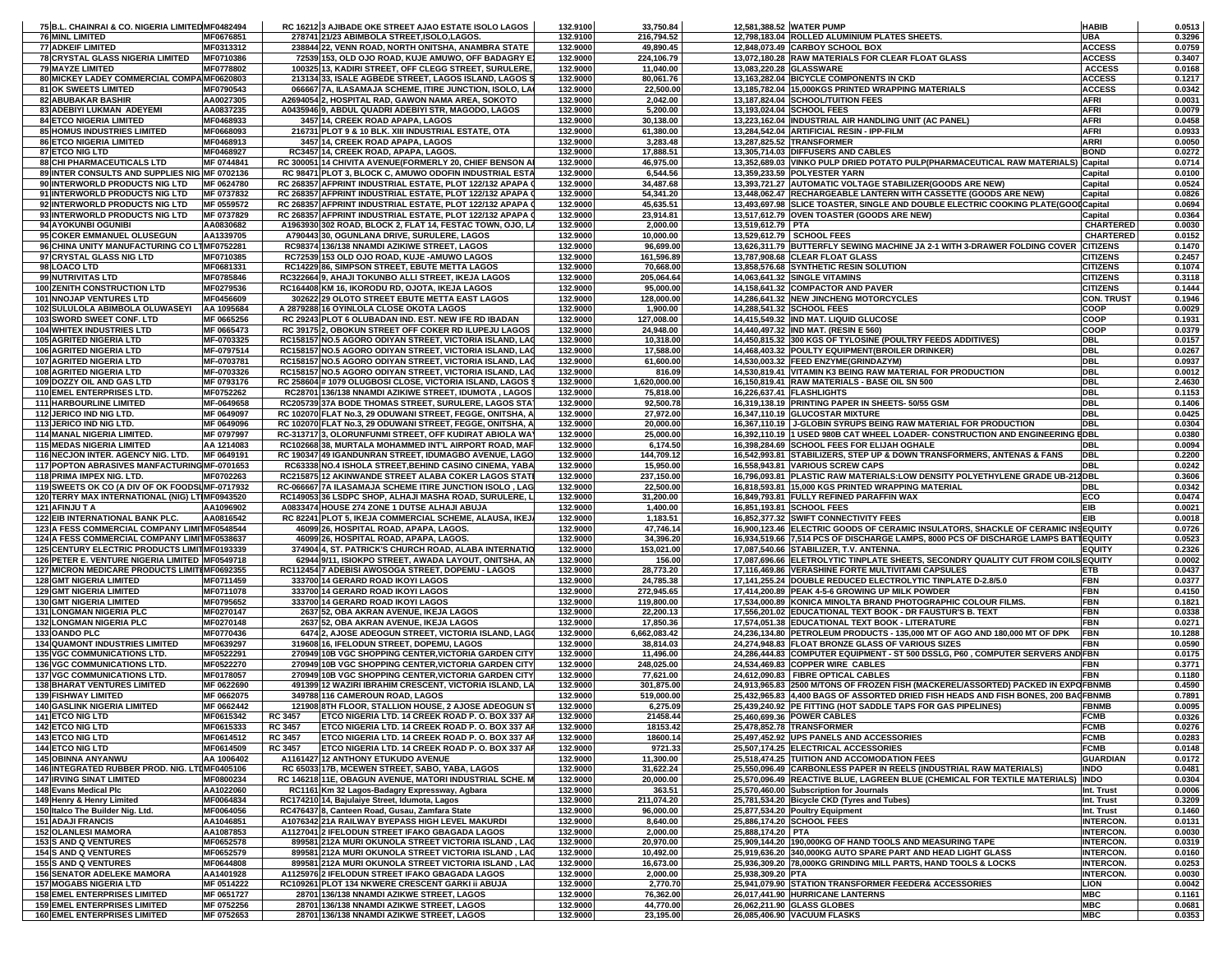| 161 MARIO JOSE ENTERPRISES LIMITED MF 0752625    |            |           | 40311 PLOT 63, CHALLAWA INDUSTRIAL AREA, KANO                                                                     | 132.9000 | 23,641.16    |                           | 26,109,048.06 CRUST CHEMICALS FOR TANNING                                               | <b>MBC</b>       | 0.0359 |
|--------------------------------------------------|------------|-----------|-------------------------------------------------------------------------------------------------------------------|----------|--------------|---------------------------|-----------------------------------------------------------------------------------------|------------------|--------|
| 162 ADVANCED BUSINESS TECHNOLOGIE MF 0612694     |            |           | 437614 8, CREEK ROAD, APAPA, LAGOS                                                                                | 132.9000 | 36,450.00    |                           | 26,145,498.06 CANON COPIERS, PRINTERS AND CARTRIDGES                                    | <b>NBM</b>       | 0.0554 |
| 163 ANIMAL CARE SERVICES KONSULT NI MF 0612458   |            |           | 37460 8, ADAMO KABIAWU STREET, ORILE AGEGE, LAGOS                                                                 | 132.9000 | 24,857.60    |                           | 26,170,355.66 VETERINARY MEDICAMENT                                                     | <b>NBM</b>       | 0.0378 |
| <b>164 JMG LIMITED</b>                           | MF 0542859 |           | 327468 PLOT 1393 TIAMIYU SAVAGE STREET, VICTORIA ISLAN                                                            | 132.9000 | 99,381.00    |                           | 26,269,736.66 MASSEY FERGUSSON DIESEL GENERATING SETS                                   | <b>NBM</b>       | 0.1511 |
| <b>165 OK FOODS LIMITED</b>                      | MF 0790542 |           | 216477 7A, ILASAMAJA SCHEME, ITIRE JUNCTION, LAGOS                                                                | 132.9000 | 253,420.80   |                           | 26,523,157.46 INSTANT FULL CREAM POWDER                                                 | <b>NBM</b>       | 0.3853 |
| <b>166 TOTAL NIGERIA PLC</b>                     | MF0582921  |           | RC1396 4 AFRIBANK STREET, VICTORIA ISLAND, LAGOS                                                                  | 132.9000 | 3,513,753.63 |                           | 30,036,911.09 7000MT +/-/10% OF GAS OIL                                                 | <b>OCEANIC</b>   | 5.3422 |
| 167 OJUKWU ALEX C                                | AA1007520  |           | A1608250 PLOT 707, ADEOLA STREET VICTORIA ISLAND LAGOS                                                            | 132.9000 | 2,000.00     | 30,038,911.09 PTA         |                                                                                         | <b>PLATINUM</b>  | 0.0030 |
| <b>168 RUFAI JAMIU ADESHINA</b>                  | AA1012912  |           | AA1012912 PLOT 707, ADEOLA STREET VICTORIA ISLAND LAGOS                                                           | 132.9000 | 110.00       | 30,039,021.09 TUITION     |                                                                                         | <b>PLATINUM</b>  | 0.0002 |
| <b>169 ADVEEM NIG LTD</b>                        | MF0785190  |           | RC235570 NO 1, PANADA STREET, ISOLO, LAGOS                                                                        | 132.9000 | 60,000.00    | 30,099,021.09 CALCIUM     |                                                                                         | <b>PRUDENT</b>   | 0.0912 |
| 170 GREATWALL NIG LTD                            | MF0656947  |           | RC316022 63,ENU OWA STREET,IDUMOTA,LAGOS                                                                          | 132.9000 | 36,485.00    |                           | 30,135,506.09 BLANK VIDEO TAPES                                                         | <b>PRUDENT</b>   | 0.0555 |
| <b>171 KIRANIL NIG LTD</b>                       | MF0640746  |           | RC227521 1225C, BISHOP OLUWOLE STREET, VICTORIA ISLAND, L                                                         | 132.9000 | 30,000.00    |                           | 30,165,506.09 MOSQUITO COIL MANUFACTURING MACH                                          | <b>PRUDENT</b>   | 0.0456 |
| <b>172 NISHRAJ NIG LTD</b>                       | MF0802016  |           | RC221083 9, KARIMU KOTUN STREET, OYADIRAN ESTATE, YABA, I                                                         | 132.9000 | 14,015.00    |                           | 30,179,521.09 PVC SELF ADHESIVE TAPE                                                    | <b>PRUDENT</b>   | 0.0213 |
| 173 SMAAR GLOBAL VENTURES LTD                    | MF0656949  |           |                                                                                                                   | 132.9000 | 24,749.00    |                           | 30,204,270.09 BLANK VIDEO TAPES                                                         | <b>PRUDENT</b>   | 0.0376 |
|                                                  |            |           | RC475274 11, EBIPEJO LANE, OFF EREKO STREET, IDUMOTA, LAG                                                         | 132.9000 |              |                           |                                                                                         | <b>PRUDENT</b>   | 0.1282 |
| <b>174 SUBINAR NIG LTD</b>                       | MF0802015  |           | RC91599 11, EBIPEJO LANE, OFF EREKO STREET, IDUMOTA, LAG<br>C661504 ST JUDE'S PRIVATE SCHOOL, 5TH AVENUE, FESTAC, |          | 84,353.00    |                           | 30,288,623.09 BLANK VIDEO TAPES                                                         |                  |        |
| 175 ANADU CHINELU MARY                           | AA1086723  |           |                                                                                                                   | 132.9000 | 31,545.45    |                           | 30,320,168.54 PAYMENT OF TUITION FEES                                                   | <b>STB</b>       | 0.0480 |
| 176 JUHEL NIGERIA LIMITED                        | MF0181639  |           | RC104648 4 ISU OBA CLOSE, TRANS EKULU, ENUGU STATE                                                                | 132.9000 | 94,850.00    |                           | 30,415,018.54 PAYMENT FOR PHARMACEUTICAL RAW MATERIALS (SULPHONAMIDES) STB              |                  | 0.1442 |
| 177 MINISTRY OF YOUTH AND SPORTS, YOMF0503753    |            |           | STATE SECRETARIAT COMPLEX, DAMATURU, YOBE S                                                                       | 132.9000 | 603,116.49   |                           | 31,018,135.03 PAYMENT FOR MATERIALS FOR HOCKEY/FOOTBALL PITCH                           | <b>STB</b>       | 0.9170 |
| 178 OFFICE OF SECRETARY TO SOKOTO SMF0387238     |            |           | GOVERNMENT HOUSE, SOKOTO, SOKOTO STATE                                                                            | 132.9000 | 808,000.00   |                           | 31,826,135.03 PAYMENT FOR FOUR SECURITY VEHICLES                                        | <b>STB</b>       | 1.2285 |
| 179 AUTOSPRINGS AND AXLES (NIG.) LTD MF0578615   |            |           | 440933 35/37 WAREHOUSE ROAD, APAPA,LAGOS                                                                          | 132.9000 | 64,680.40    |                           | 31,890,815.43 IMPORTATION OF LEAVES SPRING STEEL BAR, NEW LEAF FOR SPRING O STD. CHART. |                  | 0.0983 |
| 180 DE-UNITED FOODS INDUSTRIES LIMITIMF0792447   |            |           | 229723 OTTA/IDIROKO ROAD, OTTA, OGUN STATE                                                                        | 132.9000 | 29,960.00    |                           | 31,920,775.43 IMPORTATION OF BI-FUEL CONVERSION 1 DIESEL ENGINE CUMMINS VITASTD. CHART. |                  | 0.0456 |
| 181 NIGERIAN SYNTHETIC FABRICS LIMITIMF0578207   |            |           | 4447 PLOT B, BLOCK 1 ILUPEJU INDUSTRIAL ESTATE                                                                    | 132.9000 | 59,560.63    |                           | 31,980,336.06 IMPORTATION OF PILA BRAND FROSTED PIN TYPE BULBS                          | STD. CHART.      | 0.0906 |
| 182 CENTOLIGHT INDUSTRIES NIGERIA LIIMF0676364   |            |           | 65080 476 OLD OJO ROAD, LAGOS.                                                                                    | 132.9000 | 35,966.00    |                           | 32,016,302.06 INDUSTRIAL MACHINERY                                                      | <b>UBA</b>       | 0.0547 |
| <b>183 MAGI TRADING COMPANY</b>                  | MF0676879  |           | 317834 45 MURTALA MOHAMMED INTERNATIONAL AIRPORT I                                                                | 132.9000 | 60,000.00    |                           | 32,076,302.06 STARKIST CANNED FLAKE TUNA FISH IN VEGETBLE                               | <b>UBA</b>       | 0.0912 |
| 184 SOCIETE DE COMPOUNDAGE NIGERIA MF0604592     |            |           | 360677 16/18 YOUNG SHALL GROW ROAD SATELLITE TOWN,L                                                               | 132.9000 | 14,223.75    |                           | 32,090,525.81 OMYALITE 90T(CALCIUM CARBONATE) INDUSTRIAL RAW MATERIALS.                 | <b>UBA</b>       | 0.0216 |
| 185 FEMINA HYGIENICAL PROD NIG LTD MF0606125     |            |           | 11160 9E ISOLO IND.AREA PAPA AJAO MUSHIN LAGOS                                                                    | 132.9000 | 6,881.90     |                           | 32,097,407.71 WOOLLEN CARD CLOTHING                                                     | <b>UBN</b>       | 0.0105 |
| <b>186 CORMART (NIGERIA) LIMITED</b>             | MF 0646684 |           | 34618 20, CHIEF BENSON ANORUE STREET APAKUN OSHOD                                                                 | 132.9000 | 23,680.00    |                           | 32,121,087.71 32,000KGS OF EDENOR ST 1 MY (STEARIC ACID)                                | <b>WEMA</b>      | 0.0360 |
| <b>187 IRVING SINAT LIMITED</b>                  | MF 0751552 |           | 146218 11E, OBAGUN AVENUE MATORI MUSHIN, LAGOS                                                                    | 132.9000 | 13,720.00    |                           | 32,134,807.71 4,000KGS OF VAT VIOLET 1 MD                                               | <b>WEMA</b>      | 0.0209 |
| 188 MELVYN NICKSON NIGERIA LIMITED MF 0800233    |            |           | 205371 11E OBAGUN AVENUE MATORI,LAGOS                                                                             | 132.9000 | 68,600.00    |                           | 32,203,407.71 36,000KGS OF POLYVINYL ALCOHOL                                            | <b>WEMA</b>      | 0.1043 |
| <b>189 NESTLE NIGERIA PLC</b>                    | MF 0697542 |           | 6540 22/24 INDUSTRIAL AV ILUPEJU LAGOS                                                                            | 132.9000 | 279,649.79   |                           | 32,483,057.50   133MTS OF WHOLE MILK POWDER                                             | <b>WEMA</b>      | 0.4252 |
| 190 SONVIG INTERCONTINENTAL IND.LTD MF 0800236   |            |           | 461774 83, OBA OLOTO RING RD.OTTO AWORI LAGOS                                                                     | 132.9000 | 40,200.00    |                           | 32,523,257.50 18,000KGS OF META PHENYLENE DIAMINE-4-SULPHONIC ACID                      | <b>WEMA</b>      | 0.0611 |
| <b>191 TOTAL NIGERIA PLC</b>                     | MF 0949015 |           | 1396 4, AFRIBANK STREET, VICTORIA ISLAND, LAGOS                                                                   | 132.9000 | 978,659.97   |                           | 33,501,917.47 3,800MTS OF BITUMEN                                                       | <b>WEMA</b>      | 1.4879 |
| <b>192 SOMOTEX NIGERIA LIMITED</b>               | MF0686350  |           | 308383 KM 16, IKORODU ROAD, OJOTA, LAGOS STATE                                                                    | 132.8900 | 70,540.00    |                           | 33,572,457.47 CKD COMPONENTS FOR MANUFACTURE OF AIR-CONDITIONING MACHINE ACCESS         |                  | 0.1072 |
| 193 AFRICAN STEEL MILLS (NIG) LIMITED MF0758839  |            |           | 395473 PLT 337, IKORODU INDUSTRIAL AREA, IKORODU                                                                  | 132.8900 | 438,020.47   |                           | 34,010,477.94 HOT ROLLED SHEETS (INDUSTRIAL RAW MATERIAL)                               | <b>AFRI</b>      | 0.6659 |
| 194 COMPUTER INFORMATION SYSTEMS IMF0407988      |            |           | RC426895 PLOT 1682 SANUSI FAFUNWA STREET, VICTORIA ISLA                                                           | 132.8900 | 71,094.08    |                           | 34,081,572.02 COMPUTER ACCESSORIES                                                      | <b>BOND</b>      | 0.1081 |
| 195 NORFOLK PAPER AND PACKAGING L1MF0408266      |            |           | RC258892 1 AKINYEMI CRESCENT, MATORI INDUSTRIAL ESTATE                                                            | 132.8900 | 48,875.00    |                           | 34,130,447.02 WOODFREE BOND PAPER                                                       | <b>BOND</b>      | 0.0743 |
| <b>196 LEADAD ENTERPRISES LTD</b>                | AA1284593  |           | RC 52073 13, WATER RESERVOIR ROAD, OLUWO-NLA, ORITA BA                                                            | 132.8900 | 39,627.00    |                           | 34,170,074.02 SCHOOL FEES                                                               | Capital          | 0.0602 |
| <b>197 SATURN FROZEN FOODS LIMITED</b>           | MF 0362761 |           | RC 462310 71, TRANS AMADI INDUSTRIAL LAYOUT, PORT-HARCO                                                           | 132.8900 | 200,000.00   |                           | 34,370,074.02 FROZEN FISH (MACKEREL)                                                    | Capital          | 0.3041 |
| <b>198 ELEM VENTURES LIMITED</b>                 | MF0757006  |           | RC307930 44, KEKEREWO STREET, MUSHIN, LAGOS                                                                       | 132.8900 | 23,471.97    |                           | 34,393,545.99 PHOTOGRAPHIC CHEMICALS                                                    | <b>CHARTERED</b> | 0.0357 |
| 199 G.K.C INDUSTRIES LTD                         | MF0223024  |           | RC158435 34, IDOLUWO STR, LAGOS                                                                                   | 132.8900 | 43,401.43    |                           | 34,436,947.42 COMMERCIAL MOTOR VEHICLES PARTS                                           | <b>CITIZENS</b>  | 0.0660 |
| 200 A&P FOODS LTD                                | MF0702975  |           | RC87352 239C KOFO ABAYOMI STREET, VICTORIA ISLAND, LAC                                                            | 132.8900 | 13,986.10    |                           | 34,450,933.51 GINGER, PEPPER BLACK EXTRACT AND NATURAL GARLIC                           | <b>DBL</b>       | 0.0213 |
| 201 AFRICAN STEEL MILLS NIGERIA LIMIT MF-0743164 |            |           | RC395473 NO.2 DAKAR ROAD, APAPA, LAGOS STATE                                                                      | 132.8900 | 319,920.10   |                           | 34,770,853.61 WIRE IN RODS IN COILS                                                     | <b>DBL</b>       | 0.4864 |
| 202 DE PONY IND                                  | MF 0649458 |           | RC227134 KM6, LAGOS BADAGRY EXPRESSWAY, ALAKIJA, LAG                                                              | 132.8900 | 88,914.00    |                           | 34,859,767.61 FAN GUARD SET (34,450 UNITS); ALUMINIUM BLADE SET (26,500 UNITS)          | FDBL             | 0.1352 |
| 203 EUROCHEMCO VENTURES LTD                      | MF-0438917 |           | RC-371183 159/161 LADIPO STREET MUSHIN LAGOS STAT                                                                 | 132.8900 | 61,560.00    |                           | 34,921,327.61 54.0MT OF PVC RESIN(P-1000)                                               | <b>DBL</b>       | 0.0936 |
| 204 HAANSBRO NIG. LTD                            | MF0457233  |           | RC427122 239C KOFO ABAYOMI STREET, VICTORIA ISLAND, LAC                                                           | 132.8900 | 84,596.25    |                           | 35,005,923.86 WHITE PRINTING PAPER IN REELS                                             | <b>DBL</b>       | 0.1286 |
| 205 HAANSBRO NIG. LTD                            | MF0702999  |           | RC427122 239C KOFO ABAYOMI STREET, VICTORIA ISLAND, LAC                                                           | 132.8900 | 193,500.00   |                           | 35,199,423.86 HIGH DENSITY POLYETHYLENE FILM                                            | <b>DBL</b>       | 0.2942 |
| 206 KOLORKOTE NIG. LTD                           | MF-0786705 |           | RC45814 PLOT 8, BLOCK IV INDUSTRIAL ESTATE, OTA, OGUN S                                                           | 132.8900 | 278,400.00   |                           | 35,477,823.86 120MT ALUMINIUM COILED SHEETS (UNALLOYED)                                 | <b>DBL</b>       | 0.4232 |
| 207 NYCIL LTD                                    | MF 0711565 |           | RC 27148 24, TALABI STREET, IKEJA, LAGOS STATE                                                                    | 132.8900 | 20,873.60    | 35,498,697.46 FATTY ACIDS |                                                                                         | <b>DBL</b>       | 0.0317 |
| 208 NYCIL LTD                                    | MF 0711566 |           | RC 27148 24, TALABI STREET, IKEJA, LAGOS STATE                                                                    | 132.8900 | 31,181.76    |                           | 35,529,879.22 BUTYL GLYCOL BEING RAW MATERIALS                                          | <b>DBL</b>       | 0.0474 |
| 209 NYCIL LTD                                    | MF 0711569 |           | RC 27148 24, TALABI STREET, IKEJA, LAGOS STATE                                                                    | 132.8900 | 96,156.75    |                           | 35,626,035.97 COBALT, LEAD AND CALCIUM OCTOATE                                          | <b>DBL</b>       | 0.1462 |
| 210 SOMOTEX NIGERIA LIMITED                      | MF-0701811 |           | RC308383 KM 16 IKORODU ROAD, OJOTA, LAGOS STATE                                                                   | 132.8900 | 176,233.73   |                           | 35,802,269.70 CKD COMPONENTS FOR MANUFACTURING AIR CONDITIONING MACHINESDBL             |                  | 0.2679 |
| 211 VISCHEM LIMITED                              | MF0714007  |           | RC348900 114, NNAMDI AZIKIWE STREET, IDUMOTA, LAGOS STA                                                           | 132.8900 | 159,194.42   | 35,961,464.12 FISH MEALS  |                                                                                         | <b>DBL</b>       | 0.2420 |
| <b>212 NYCIL LIMITED</b>                         | MF0711568  |           | 27148 24, TALABI STREET, IKEJA, LAGOS                                                                             | 132.8900 | 32,288.00    |                           | 35,993,752.12 YELLOW IRON OXIDE-YO2900                                                  | <b>FBN</b>       | 0.0491 |
| 213 ONWARD STATIONERY STORES LTD. MF0269426      |            |           | 5324 23 BURMA ROAD, APAPA, LAGOS                                                                                  | 132.8900 | 200,841.78   |                           | 36,194,593.90 WRITING PAPER IN REELS - RAW MATERIAL                                     | <b>FBN</b>       | 0.3053 |
| 214 TOWER ALUMINIUM NIGERIA PLC                  | MF0522184  |           | 2002 9, OBA AKRAN AVENUE, IKEJA, LAGOS                                                                            | 132.8900 | 480,041.42   |                           | 36,674,635.32 ALUMINIUM BILLETS                                                         | <b>FBN</b>       | 0.7298 |
| 215 DIAMOND BICYCLE INDUSTRIES LIMIT MF 0743667  |            |           | 48455 GEMINI BLOCK, ELEGANZA PLAZA, 1 COMMERCIAL R                                                                | 132.8900 | 27,700.00    |                           | 36,702,335.32 BICYCLE COMPONENTS IN CKD (PEDAL, AXLE & RIM)                             | <b>FBNMB</b>     | 0.0421 |
| 216 DIAMOND BICYCLE INDUSTRIES LIMIT MF 0662403  |            |           | 48455 GEMINI BLOCK, ELEGANZA PLAZA, 1 COMMERCIAL R                                                                | 132.8900 | 39,234.00    |                           | 36,741,569.32 CHAIN WHEEL & CRANK (BICYCLE SPARES)                                      | <b>FBNMB</b>     | 0.0596 |
| 217 K K PRODUCTS LIMITED                         | MF 0662328 |           | 92068 3RD FLOOR, 15 IDOLUWO STREET, LAGOS                                                                         | 132.8900 | 3,900.00     |                           | 36,745,469.32 WATER FILTER CANDLE                                                       | <b>FBNMB</b>     | 0.0059 |
| 218 MIKE'S BAKERIES LIMITED                      | MF 0707284 |           | 203699 16 ALIMELE STREET, OFF TEXTILE MILL RD, BENIN CI                                                           | 132.8900 | 42,132.91    |                           | 36,787,602.23 S500 BREAD IMPROVER AND DOUGH CONDITIONING ITEM USED FOR BAKFBNMB         |                  | 0.0641 |
| 219 NEXUS FOR LIFE LIMITED                       | MF0614858  | RC 608323 | NEXUS FOR LIFE LIMITED 11B ADEOLA ODEKU STREE                                                                     | 132.8900 | 43500        |                           | 36,831,102.23 IMPORTATION OF REFRIGERANT GAS                                            | <b>FCMB</b>      | 0.0661 |
| 220 GUARDIAN EXPRESS BANK                        | AA1006328  |           | RC381325 5A ELSIE FEMI PEARSE STREET, VICTORIA ISLAND-L.                                                          | 132.8900 | 5,099.05     |                           | 36,836,201.29 SWIFT RECURRENT COST                                                      | <b>GUARDIAN</b>  | 0.0078 |
| 221 MANKRIS VENTURES LTD.                        | MF 0788349 |           | RC241676 38 ALLEN AVENUE, IKEJA - LAGOS                                                                           | 132.8900 | 41,080.00    |                           | 36,877,281.29 COMPUTER ACCESSORIES                                                      | <b>GUARDIAN</b>  | 0.0625 |
| 222 LAMRADES GV NIGERIA LTD.                     | MF0751762  |           | RC 206357 60/62, ENU-OWA STREET, IDUMOTA, LAGOS ISLAND                                                            | 132.8900 | 14,184.00    |                           | 36,891,465.29 ANALOGUE QUARTZ CLOCKS IN VARIOUS DESIGNS                                 | <b>INDO</b>      | 0.0216 |
| 223 MR. S.S. RANJAN                              | AA1099932  |           | AA1099901 42, ADEOLA HOPEWELL STREET, V/ISLAND, LAGOS                                                             | 132.8900 | 1,950.00     |                           | 36,893,415.29 PERSONAL HOME REMITTANCE                                                  | <b>INDO</b>      | 0.0030 |
| 224 I T B NIGERIA LIMITED                        | MF 0949219 |           | 282658 PLOT 1684, SANUSI FAFUNWA STREET, VICTORIA ISLA                                                            | 132.8900 | 32,204.00    |                           | 36,925,619.29 COIL CLEANER FOR CONSTRUCTION MACHINERY                                   | <b>MBC</b>       | 0.0490 |
| 225 I T B NIGERIA LIMITED                        | MF 0752962 |           | 282658 PLOT 1684, SANUSI FAFUNWA STREET, VICTORIA ISLA                                                            | 132.8900 | 44,713.25    |                           | 36,970,332.54 PIPES AND FITTINGS                                                        | <b>MBC</b>       | 0.0680 |
| 226 I T B NIGERIA LIMITED                        | MF 0927206 |           | 282658 PLOT 1684, SANUSI FAFUNWA STREET, VICTORIA ISLA                                                            | 132.8900 | 7,431.65     |                           | 36,977,764.19 FRAMING PROFILES FOR CONSTRUCTION PURPOSE                                 | <b>MBC</b>       | 0.0113 |
| 227 I T B NIGERIA LIMITED                        | MF 0752966 |           | 282658 PLOT 1684 SANUSI FAFUNWA STREET VICTORIA ISLA                                                              | 132.8900 | 4.632.74     |                           | 36.982.396.93 DIVIDING JOINTS FOR CONSTRUCTION                                          | <b>MBC</b>       | 0.0070 |
| 228 RHODIA NIGERIA LIMITED                       | MF 0517834 |           | 177129 32B, LADIPO OLUWOLE AVENUE, IKEJA INDUSTRIAL E                                                             | 132.8900 | 75,062.50    |                           | 37,057,459.43 PETROLEUM JELLY FOR INDUSTRIAL PURPOSE                                    | <b>MBC</b>       | 0.1141 |
| 229 Global Ventures Nigeria Ltd                  | MF0685488  |           | RC21711 21, Olosa Street, Victoria Island, Lagos                                                                  | 132.8900 | 42,557.00    |                           | 37,100,016.43 Fullcream Powdered Milk                                                   | <b>NAMBL</b>     | 0.0647 |
| 230 NAGODE INDUSTRIES LIMITED                    | MF0730654  |           | 134615 PLOT 4, BLOCK F 159/161, LADIPO STREET, MUSHIN, L                                                          | 132.8900 | 244,550.00   |                           | 37,344,566.43 IMPORTATION OF INDUSTRIAL CHEMICAL                                        | STD. CHART.      | 0.3718 |
| 231 CHELLARAMS PLC                               | MF0733335  |           | 639 2 GORIOLA VICTORIA ISLAND LAGOS                                                                               | 132.8900 | 52,774.00    |                           | 37,397,340.43 CKD COMPONENTS FOR ASSEMBLY OF LX1103 LANCIN MOTORCYCLE                   | <b>UBA</b>       | 0.0802 |
| 232 CHELLARAMS PLC                               | MF0733332  |           | 639 2 GORIOLA VICTORIA ISLAND, LAGOS                                                                              | 132.8900 | 45,056.00    |                           | 37,442,396.43 PROPYLETHENE GLYCOL VSP GRADE                                             | <b>UBA</b>       | 0.0685 |
| 233 CHELLARAMS PLC                               | MF0744053  |           | 639 2 GORIOLA STREET V/I LAGOS                                                                                    | 132.8900 | 94,346.76    |                           | 37,536,743.19 METHYLENE CHLORIDE AMYLENE 50PPM FOAM GRADE                               | <b>UBN</b>       | 0.1434 |
| 234 TOWER ALUMINIUM NIGERIA PLC                  | MF 0522185 |           | 2002 9, OBA AKRAN AVENUE IKEJA LAGOS                                                                              | 132.8900 | 818,780.28   |                           | 38,355,523.47 400MTS PRIMARY ALUMINIUM INGOTS                                           | <b>WEMA</b>      | 1.2448 |
| 235 A. G. LEVENTIS PLC                           | MF0737483  |           | 1654 IDDO HOUSE, IDDO LAGOS.                                                                                      | 132.8900 | 7,673.44     |                           | 38,363,196.91 AUTOMOBILE SPARES- CARBORATORS, GEAR RANK AND BRAKES                      | <b>ZENITH</b>    | 0.0117 |
| 236 A. G. LEVENTIS PLC                           | MF0737482  |           | 1654 IDDO HOUSE, IDDO LAGOS.                                                                                      | 132.8900 | 11,314.22    |                           | 38,374,511.13 COMPONENT PARTS FOR COMMERCIAL VEHICLES                                   | ZENITH           | 0.0172 |
| 237 ADLER PRODUCTS LTD                           | MF 0559232 |           | 35557 2. INDEPENDENT STREET OPEBI LAGOS                                                                           | 132.8900 | 42,267.00    |                           | 38,416,778.13 PHARMACEUTICAL FINISHED GOODS -MIM CAPSULES                               | <b>ZENITH</b>    | 0.0643 |
| 238 AFRICAN FISH COMPANY NIG. LTD                | MF 0655644 |           | 365260 PLOTC 55, AMUWO ODOFIN ESTATE.AMUWO ODOFIN                                                                 | 132.8900 | 187,613.40   |                           | 38,604,391.53 FISH MEAL-WHOLE ROUND FISH                                                | <b>ZENITH</b>    | 0.2852 |
| 239 ALF-WILLIAMS IND. LTD                        | MF0695259  |           | 159616 118/120 BROAD STREET, MARINA, LAGOS.                                                                       | 132.8900 | 339,200.00   |                           | 38.943.591.53 UNITS CKD COMPONENT FOR NEW MOTORCYCLES MITSUBA BRAND PARZENITH           |                  | 0.5157 |
| <b>240 BENCOVIK NIGERIA LIMITED</b>              | MF 0696637 |           | 140621 21, OLOSA STREET, VICTORIA ISLAND, LAGOS.                                                                  | 132.8900 | 8,426.64     |                           | 38,952,018.17 AGRICULTURAL MACHINERY- PRIME MOVER                                       | <b>ZENITH</b>    | 0.0128 |
| 241 EQUATOR MEDICS INTERNATIONAL C MF0941770     |            |           | 245296 13, OLOWU STREET, IKEJA, LAGOS                                                                             | 132.8900 | 40,927.00    |                           | 38,992,945.17  MEDICAL ITEMS-NON STERILE LATEX MEDICAL EXAMINATION GLOVES & ZENITH      |                  | 0.0622 |
| <b>242 EUROBRIDGE INDUSTRIES LTD</b>             | MF 0943205 |           | 263442 7 ODUDUWA STREET, G.R.A.IKEJA,LAGOS.                                                                       | 132.8900 | 78,890.00    |                           | 39,071,835.17 WHITE PETROLEUM JELLLY                                                    | <b>ZENITH</b>    | 0.1199 |
| 243 GREENGATES SPECIALTIES LTD                   | MF0942190  |           | 321235 308A MURTALA MUHAMMED WAY IKEJA LAGOS                                                                      | 132.8900 | 207.36       |                           | 39,072,042.53 INDUSTRIAL CHEMICAL- CALCIUM PROPIONATE(SHORTFALL)                        | <b>ZENITH</b>    | 0.0003 |
| 244 HAMADA ENTERPRISES NIG. LTD.                 | MF0750896  |           | 106434 13 ONIRU STREET APAPA LAGOS                                                                                | 132.8900 | 7,866.08     |                           | 39,079,908.61 PET FOOD- PEDIGREE DRY DOG FOOD                                           | <b>ZENITH</b>    | 0.0120 |
| <b>245 ISHA VENTURES LIMITED</b>                 | MF0800646  |           | 242713 10, IDOLUWO STREET IDUMOTA LAGOS                                                                           | 132.8900 | 9,900.00     | 39,089,808.61 DOOR LOCKS  |                                                                                         | <b>ZENITH</b>    | 0.0151 |
| 246 ISHA VENTURES LIMITED.                       | MF0800693  |           | 242713 10, IDOLUWO STREET IDUMOTA LAGOS                                                                           | 132.8900 | 10,282.00    |                           | 39.100.090.61 CURTAIN RAILS, CURTAIN HOOKS, CURTAIN BOLTS                               | <b>ZENITH</b>    | 0.0156 |
|                                                  |            |           |                                                                                                                   |          |              |                           |                                                                                         |                  |        |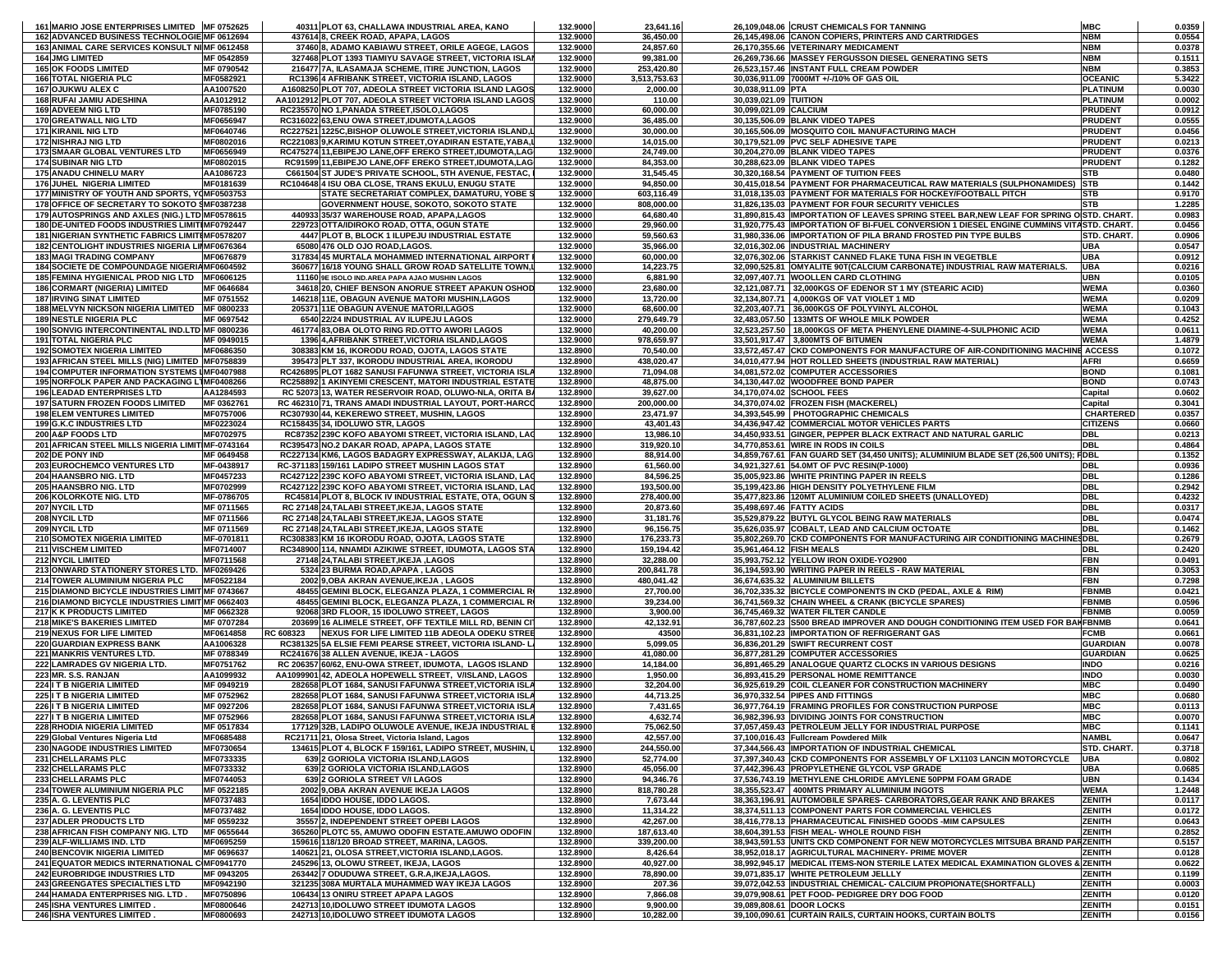| <b>247 ISHA VENTURES LIMITED</b>                                      | MF0765253     | 242713 10, IDOLUWO STREET IDUMOTA LAGOS                                                 | 132.8900             | 30,192.00               |                          | 39,130,282.61 BRUSH, FITTINGS, BOLTS & STAPLE                                                                     | <b>ZENITH</b>                  | 0.0459           |
|-----------------------------------------------------------------------|---------------|-----------------------------------------------------------------------------------------|----------------------|-------------------------|--------------------------|-------------------------------------------------------------------------------------------------------------------|--------------------------------|------------------|
| 248 JIN XING TRADE LTD                                                | MF0764209     | 457516 GREAT NIG HOUSE, 13TH FLOOR MARINA LAGOS                                         | 132.8900             | 13,525.00               |                          | 39,143,807.61 LADIES HANGBAGS, LEATHER BELT & AIR BLOWER                                                          | <b>ZENITH</b>                  | 0.0206           |
| 249 JUST FOOD LIMITED                                                 | MF 0595875    | 155007 PLOT H BLOCK 3, OSHODI EXPRESSWAY ILUPEJU LA                                     | 132.8900             | 304.39                  |                          | 39,144,112.00 REFIDGERATED DISPLAY CABINET FOR ICE CREAM INDUSTRY(SHORTFAIZENITH                                  |                                | 0.0005           |
| 250 K. K. PRODUCTS LIMITED                                            | MF 0662029    | 92068 15, IDOLUWO STREET, 3RD FLOOR, IDUMOTA LAGOS                                      | 132.8900             | 17,361.00               |                          | 39,161,473.00 KEROSENE STOVE                                                                                      | <b>ZENITH</b>                  | 0.0264           |
| 251 KNEIPE NIG. LTD                                                   | MF 0940800    | 36887 12, AERODROME ROAD APAPA LAGOS                                                    | 132.8900             | 156.97                  |                          | 39,161,629.97 INDUSTRIAL MACHINERY SPARES- GALVANIZED EXTENSION SPRING(SHCZENITH                                  |                                | 0.0002           |
| 252 MIDWAY VENTURES LTD                                               | MF 0696635    | 78434 21 OLOSA STREET, VICTORIA ISLAND LAGOS.                                           | 132.8900             | 44,559.59               |                          | 39,206,189.56 CHEMICAL RAW MATERIAL- POLYPROPYLENE CP M1600                                                       | <b>ZENITH</b>                  | 0.0677           |
| <b>253 MIDWAY VENTURES LTD</b>                                        | MF 0707872    | 78434 21 OLOSA STREET, VICTORIA ISLAND LAGOS.                                           | 132.8900             | 110,706.11              |                          | 39,316,895.67 HD FILM 7000F- RAW MATERIAL                                                                         | <b>ZENITH</b>                  | 0.1683           |
| <b>254 MIDWAY VENTURES LTD</b>                                        | MF 0697020    | 78434 21 OLOSA STREET, VICTORIA ISLAND LAGOS.                                           | 132.8900             | 133,158.61              |                          | 39,450,054.28 INDUSTRIAL CHEMICAL- LD FILM BF 511                                                                 | <b>ZENITH</b>                  | 0.2024           |
| 255 NEMEL PHARM. LTD                                                  | MF0941512     | 423705 4A & 4B MEDICAL RD TRANS-EKULU ENUGU STATE                                       | 132.8900             | 79,300.00               |                          | 39,529,354.28 PHARMACUETICAL RAW MATERIALS - METRONIDAZOLE POWDER BP                                              | <b>ZENITH</b>                  | 0.1206           |
| 256 NIGERIAN BREWERIES PLC.                                           | MF0824665     | 613 1 ABEBE VILLAGE ROAD IGANMU LAGOS                                                   | 132.8900             | 269.58                  |                          | 39,529,623.86   OTHER COLOURING MATTER- RAW MATERIAL FOR BREWER(SHORTFALIZENITH                                   |                                | 0.0004           |
| 257 OOMS-RALTD                                                        | MF0650923     | 15915 NO 4 OJU OLOKUN STR., IDUMOTA LAGOS                                               | 132.8900             | 41,956.60               |                          | 39,571,580.46 BLANK AUDIO & VIDEO CASSETTE TAPES IN BULK                                                          | <b>ZENITH</b>                  | 0.0638           |
| 258 ORC FISHING AND FOOD PROCESSING MF 0744835                        |               | 44398 20 CHIEF BENSON ANORUE STREET APAKUN OSHODI                                       | 132.8900             | 1,275.84                |                          | 39,572,856.30 AGRICULTURAL MACHINERY- ELECTRIC FORKLIFTS                                                          | <b>ZENITH</b>                  | 0.0019           |
| 259 ROYAL LINKS NIGERIA LIMITED                                       | MF 0941022    | 176694 5, OLU-SEUN CRESCENT, GBAGADA PHASE I,GBAGAD                                     | 132.8900             | 5,215.12                |                          | 39,578,071.42 INDUSTRIAL MACHINERY- 2 ROTARY COMPRESSING MACHINE BONALS                                           | <b>ZENITH</b>                  | 0.0079           |
| 260 SALENAB NIGERIA LTD.                                              | MF 0751274    | 57816 25 CREEK ROAD APAPA. LAGOS                                                        | 132.8900             | 56,150.00               |                          | 39,634,221.42 MEDICAL ITEMS- CONTAINER OF MICROLANCE STERILE NEDDLES                                              | <b>ZENITH</b>                  | 0.0854           |
| 261 SUPER ENGINEERING CO. LTD.                                        | MF 0771598    | 5258 PLOT 68 IKORODU INDUSTRIAL . ESTATE, LAGOS.                                        | 132.8900             | 593.28                  |                          | 39,634,814.70 12 UNITS SECOND HAND MAFI TRAILER(SHORTFALL)                                                        | <b>ZENITH</b>                  | 0.0009           |
|                                                                       | MF0794434     |                                                                                         |                      |                         |                          | 39.645.314.70 GRANITE TILES                                                                                       | <b>ZENITH</b>                  | 0.0160           |
| 262 SURYA IMPEX NIG. LTD                                              |               | 469610 1A COMMERCIAL RD, VIRGO BLOCK APAPA LAGOS                                        | 132.8900             | 10,500.00               |                          |                                                                                                                   |                                |                  |
| 263 SWEETCO FOODS LTD                                                 | MF 0509830    | 71447 9 OBAFEMI AWOLOWO ROAD J ALLEN DUGBE , IBADA                                      | 132.8900             | 171,628.80              |                          | 39,816,943.50 120 DRUMS SWEETENED CONDENSED MILK                                                                  | <b>ZENITH</b>                  | 0.2609           |
| 264 TEO CONTINENTAL LTD.,<br>265 TRUVALU LIMITED                      | MF 0940045    | 130087 6B LADIPO STREET MUSHIN LAGOS                                                    | 132.8900<br>132.8900 | 91,000.00               |                          | 39,907,943.50 RAW MATERIAL-100 TONS OF PRINTING PAPER IN SHEETS<br>39,965,224.86 BINDER FOR CEMENT - CRAYMUL 2423 | <b>ZENITH</b><br><b>ZENITH</b> | 0.1383           |
|                                                                       | MF0505729     | 178314 3, FOLAWEWO AVE. IKEJA LAGOS                                                     |                      | 57,281.36               |                          |                                                                                                                   |                                | 0.0871           |
| <b>266 VARDAN NIGERIA LTD.</b>                                        | MF0790500     | 403924 12 OKOYA STREET IDUMOTA LAGOS                                                    | 132.8900             | 136,672.00              |                          | 40,101,896.86 CHEMICAL RAW MATERIAL- ELEMAX-1 AND 2                                                               | <b>ZENITH</b>                  | 0.2078           |
| 267 VENTI LIMITED                                                     | MF0750757     | 314609 BLOCK F LSDPC BUILDING 24 ADEOLA ODEKU STREE                                     | 132.8900             | 71,685.00               |                          | 40,173,581.86 RAW MATERIAL- HIGH DENSITY POLY ETHYLENE                                                            | <b>ZENITH</b>                  | 0.1090           |
| 268 WATERCREST INV. LTD                                               | MF0765799     | 409380 5 ADEPELE STR., OFF MEDICAL ROAD, IKEJA LAGOS                                    | 132.8900             | 27,450.00               |                          | 40,201,031.86 COMPUTER PARTS AND ACCESSORIES- MONITOR, KEYBOARD                                                   | <b>ZENITH</b>                  | 0.0417           |
| 269 DAGOGO PETERSIDE                                                  | AA1085617     | A2280868 PLOT 634 ADEYEMO ALAKIJA STREET, VICTORIA ISLA                                 | 132.8800             | 1,500.00                |                          | 40,202,531.86 SCHOOL FEES                                                                                         | <b>ASSURANCE</b>               | 0.0023           |
| 270 DANEL NIGERIA LIMITED                                             | MF0493584     | RC276124 1, MORISSON CRESCENT, OFF OREGUN ROAD, OREGU                                   | 132.8800             | 61,500.00               |                          | 40,264,031.86 600 BAGS OF 25KG ADEROL 100K                                                                        | <b>ASSURANCE</b>               | 0.0935           |
| 271 EMO-TIMEX LIMITED                                                 | MF0725037     | RC310975 7, OKUNOLA MARTINS CLOSE, S.W. IKOYI, LAGOS                                    | 132.8800             | 106,057.00              |                          | 40,370,088.86 VARIOUS RATING DISTRIBUTION & POWER TRANSFORMERS AND 4 WAY IASSURANCE                               |                                | 0.1612           |
| 272 NIRA SOUNDS LABORATORY LIMITED MF0450222                          |               | RC353035 10, DUPE OTEGBOLA INDUSTRIAL WAY, OFF LAGOS-                                   | 132.8800             | 53,000.00               |                          | 40,423,088.86 AUDIO CASSETTE HOUSING                                                                              | <b>ASSURANCE</b>               | 0.0806           |
| 273 NSK GLOBAL CONCEPT LIMITED                                        | MF0478427     | RC462020 10, AKINSANYA STREET, OJODU BERGER, LAGOS                                      | 132.8800             | 57,600.00               |                          | 40,480,688.86 CUTTING & SEALING MACHINES                                                                          | <b>ASSURANCE</b>               | 0.0876           |
| 274 ENP PROJECTS LTD                                                  | MF0269539     | 476767 SUITE 2 UNIT 2 RUSSEL CENTRE WUSE ZONE 4 ABUJ/                                   | 132.8800             | 300,000.00              |                          | 40,780,688.86 SCIENTIFIC AND MEDICAL LABORATORY EQUIPMENTS                                                        | <b>BROAD</b>                   | 0.4560           |
| 275 ASHAKACEM PLC                                                     | MF 0498459    | RC 13422 PLOT 193, JIDE OKI STREET, VICTORIA ISLAND, LAGO                               | 132.8800             | 17,176.12               |                          | 40,797,864.98 TANDBERG 880 NPP 1.2 1P CART AND MONITOR FREIGHT                                                    | Capital                        | 0.0261           |
| 276 MONAPLEX INDUSTRIES NIG LTD                                       | MF0741466     | RC27223 KILOMETER 16, IKORODU ROAD, OJOTA, BERGER, LA                                   | 132.8800             | 281,000.00              |                          | 41,078,864.98   HOT ROLLED MILD STEEL ANGEA                                                                       | <b>CHARTERED</b>               | 0.4272           |
| 277 NESTLE NIGERIS PLC                                                | MF0743772     | RC6540 22/24 INDUSTRIAL AVENUE, ILUPEJU, IKEJA, LAGOS                                   | 132.8800             | 901,777.60              |                          | 41,980,642.58 MILK POWDER WET MIX                                                                                 | <b>CHARTERED</b>               | 1.3708           |
| 278 E.EMENIKE & BROS NIG LTD                                          | MF0710750     | RC233696 ZONE 7, 201/202 MAIN MARKET NNEWI                                              | 132.8800             | 200,000.00              |                          | 42,180,642.58 FAIRLY USED MOTORCYCLE                                                                              | <b>CITIZENS</b>                | 0.3040           |
| 279 SHAKTI INDUSTRIES LTD                                             | MF0705771     | RC419934 4, DABARA STREET, 2ND FLR, OLOWOGBOWO LAGOS                                    | 132.8800             | 90,900.00               | 42,271,542.58 LLDPE 1018 |                                                                                                                   | <b>CITIZENS</b>                | 0.1382           |
| 280 TONILLA NIGERIA LTD                                               | MF0475294     | RC236757 77/79 ERIC MOORE SURULERE, LAGOS                                               | 132.8800             | 59,622.93               |                          | 42,331,165.51 DIESEL ENGINES                                                                                      | <b>CITIZENS</b>                | 0.0906           |
| 281 BROLLO PIPES & PROFILES IND. LTD MF 0793959                       |               | RC 469311 PLOT IN / 62 HARBOUR INDUSTRIAL LAYOUT ONITSHA                                | 132.8800             | 1,458,587.58            |                          | 43,789,753.09 HOT ROLLED MILD STEEL COILS                                                                         | <b>DBL</b>                     | 2.2173           |
| 282 DIRECT ON PC LIMITED                                              | MF-0577035    | RC-349178 PLOT B BLK 1 ILUPEJU INDUSTRIL AVENUE, ILUPEJU                                | 132.8800             | 138,712.82              |                          | 43,928,465.91 DIGITAL LINE SYSTEM CARRIER                                                                         | <b>DBL</b>                     | 0.2109           |
| 283 LIMITED                                                           | MF 0727086    | <b>RC3174 HARCOURT. RIVERS STATE</b>                                                    | 132.8800             | 156,000.00              |                          | 44,084,465.91 160 METRIC TONS OF ENAMEL FRITS                                                                     | <b>DBL</b>                     | 0.2371           |
| 284 EDLEN INT'L NIG. LTD                                              | MF0589285     | RC125164 37B, ST MICHAEL RD, ABA, ABIA STATE                                            | 132.8800             | 45,000.00               |                          | 44,129,465.91 EDLEN DOUGH CONDITIONERs                                                                            | <b>DBL</b>                     | 0.0684           |
| 285 EVANS MEDICAL PLC                                                 | MF 0275881    | RC 1161 KM 32 LAGOS-BADAGRY EXPRESSWAY, AGBARA                                          | 132.8800             | 10,666.00               |                          | 44,140,131.91 PLATE HEAT EXCHANGER MODEL 10-MFHC                                                                  | <b>DBL</b>                     | 0.0162           |
| 286 MOORE ENTERPRISES NIGERIA LIMITIMF-0717342                        |               | RC64748 124, HERBERT MACAULAY STREET, EBUTTA-METTA, L                                   | 132.8800             | 64,736.00               |                          | 44,204,867.91 AUTO BODY CARE PRODUCTS                                                                             | <b>DBL</b>                     | 0.0984           |
| 287 NCR (NIGERIA) PLC                                                 | MF-0707375    | RC751 NCR HOUSE, 6 BROAD STREET, LAGOS STATE                                            | 132.8800             | 159,900.00              |                          | 44,364,767.91 AUTOMATED TELLER MACHINE (ORDER 6565-04-4112)                                                       | <b>DBL</b>                     | 0.2431           |
| 288 RADIUM NIGERIA LTD                                                | MF0703692     | RC492433 133, AHMADU BELLO WAY, VICTORIA ISLAND, LAGOS                                  | 132.8800             | 7,574.32                |                          | 44,372,342.23 ASSORTED GLASS CONTAINERS                                                                           | <b>DBL</b>                     | 0.0115           |
| 289 SADHWANIS NIGERIA LTD                                             | MF0696976     | RC7048 13, EREKO STREET, LAGOS STATE                                                    | 132.8800             | 51,069.00               |                          | 44,423,411.23 ARTIFICIAL RESINS -                                                                                 | <b>DBL</b>                     | 0.0776           |
| 290 SAMEER ENT NIG LTD                                                | MF0848566     | RC26332 239C KOFO ABAYOMI STREET, VICTORIA ISLAND, LAC                                  | 132.8800             | 64,905.00               |                          | 44,488,316.23 POLY PROPYLENE                                                                                      | <b>DBL</b>                     | 0.0987           |
| 291 SAMEER ENT NIG LTD                                                | MF0649277     | RC26332 239C KOFO ABAYOMI STREET, VICTORIA ISLAND, LAG                                  | 132.8800             | 65,199.00               |                          | 44,553,515.23 COMPACT PETROL GENERATORS                                                                           | <b>DBL</b>                     | 0.0991           |
| 292 VAS NIGERIA LTD                                                   | MF0714129     | RC46924 239C KOFO ABAYOMI STREET, VICTORIA ISLAND, LAC                                  | 132.8800             | 54,200.00               |                          | 44,607,715.23 COMPACT PETROL GENERATORS                                                                           | <b>DBL</b>                     | 0.0824           |
| 293 ECOBANK NIGERIA PLC                                               | AA1080554     | RC89773 2 AJOSE ADEOGUN STREET, VICTORIA ISLAND, LAGO                                   | 132.8800             | 1,325.43                |                          | 44,609,040.66 CB 2000 ANNUAL MAINTENANCE FEE FOR YEAR 2005 (JANUARY - DECEMECO                                    |                                | 0.0020           |
| <b>294 ECOBANK NIGERIA PLC</b>                                        | AA1114651     | RC89773 2 AJOSE ADEOGUN STREET, VICTORIA ISLAND, LAGO                                   | 132.8800             | 12,446.08               |                          | 44,621,486.74 PAYMENT FOR SWIFT SERVICES                                                                          | ECO                            | 0.0189           |
| 295 UNILEVER NIGERIA PLC                                              | BA050/2004210 | RC113 1 BILLINGSWAY, OREGUN, LAGOS                                                      | 132.8800             | 277,066.82              |                          | 44,898,553.56 BLUE BAND MARGARINE GOOD START                                                                      | ECO                            | 0.4212           |
| 296 VEE NETWORKS LIMITED                                              | AA0771189     | RC398557 PLOT 1678 OLAKUNLE BAKARE CLOSE, OFF SANUSIF                                   | 132.8800             | 52,968.32               |                          | 44,951,521.88 VALUE ADDED SERVICES PLATFORM SUPPLY & INSTALLATION AGREEMIECO                                      |                                | 0.0805           |
| 297 JOBIKAN NIGERIA LIMITED                                           | MF0659591     | 177134 PLOT 41, KUDIRAT ABIOLA WAY, OREGUN, IKEJA, LA                                   | 132.8800             | 230,211.00              |                          | 45,181,732.88 RAW MATERIAL- LINEAR LOW DENSITY POLYETHYLENE / LLDPE SF-318 EQUITY                                 |                                | 0.3500           |
| 298 KWARA CHEMICAL COMPANY LIMITED MF0538746                          |               | 284345 3, OKO ERIN ROAD, ILORIN, KWARA STATE.                                           | 132.8800             | 55,160.00               |                          | 45,236,892.88 PHARMACEUTICAL RAW MATERIAL-17,000KGS OF ACETAMINOPHEN BP2EQUITY                                    |                                | 0.0839           |
| 299 OLYMPIC ENTERPRISES NIGERIA LIMI MF0660644                        |               | 57706 4, DABARA STREET, OLOWOGBOWO, LAGOS                                               | 132.8800             | 241,560.00              |                          | 45,478,452.88 198 MT OF POLYPROPYLENE HOMOPOLYMER.                                                                | <b>EQUITY</b>                  | 0.3672           |
| 300 MAHASHIV KRIPA LIMITED                                            | MF0529923     | RC346519 149/153 BROAD STREET, LAGOS                                                    | 132.8800             | 21,641.51               |                          | 45,500,094.39 BOTTLE OPENERS, HAND OPERATED MINCER                                                                | <b>ETB</b>                     | 0.0329           |
| 301 DAILY NEED IND.LTD.                                               | MF0694629     | 25258 24 OROGIRI STREET, LAGOS                                                          | 132.8800             | 49,392.00               |                          | 45,549,486.39 ALUMINUM ALLOY COLLAPSIBLE TUBES INTERNALLY PLAIN - PHARMACIFBN                                     |                                | 0.0751           |
| 302 FILADE MARBLE WORKS LTD.                                          | MF0270799     | 75304 BLOCK E, PLOT 10, STATE HOSPITAL ROAD, IBADAN                                     | 132.8800             | 14,700.00               |                          | 45,564,186.39 POLISHED GRANITE TILES - TIGER SKIN NORTH                                                           | <b>FBN</b>                     | 0.0223           |
| 303 FILADE MARBLE WORKS LTD.                                          | MF0270800     | 75304 BLOCK E, PLOT 10, STATE HOSPITAL ROAD, IBADAN                                     | 132.8800             | 29,310.00               |                          | 45,593,496.39 POLISHED GRANITE TILES -BLACK GALAXY , HASSAN GREEN AND MULI(FBN                                    |                                | 0.0446           |
| 304 ONWARD STATIONERY STORES LTD. MF0269430                           |               | 5324 23 BURMA ROAD, APAPA, LAGOS                                                        | 132.8800             | 54,068.71               |                          | 45,647,565.10 PAPER FOR PRODUCTION OF EXERCISE BOOK COVER - RAW MATERIAL FBN                                      |                                | 0.0822           |
| 305 JONCOD NIGERIA LIMITED                                            | MF 0699620    | RC 51000 7, OLAJUMOKE OBASA CLOSE OFF LADIO LABINJO                                     | 132.8800             | 63,655.00               |                          | 45,711,220.10 AGRICULTURRAL AND INDUSTRIAL MACHINARIES ELECTRIC MOTORS ANFIDELITY                                 |                                | 0.0968           |
| 306 R.S. INDUSTRIAL COMPANY LIMITED MF 0699754                        |               | RC 31081   2ND FLOOR, BIADUO STREET, OFF KEFFI STREET, S.                               | 132.8800             | 120,140.00              |                          | 45,831,360.10 NEW GOODS TIGMAX GENERATOR (PETROL GENERATOR (672QTY)                                               | <b>FIDELITY</b>                | 0.1826           |
| 307 ARMADA INT'L LTD.                                                 | MF0591964     | 368586 10, AERODOME ROAD, APAPA, LAGOS                                                  | 132.8800             | 121,300.00              |                          | 45,952,660.10 ONE FULL SET OF FOOD PROCESSING PLANT WITH SPARE PARTS                                              | <b>GLOBAL</b>                  | 0.1844           |
| 308 COMMINT NIG. LTD.                                                 | MF0734113     | 90149 7/9A, ABIBU OKI STREET, MARINA LAGOS                                              | 132.8800             | 171,984.50              |                          | 46,124,644.60 VZC - 6967 AM, 750 WATTS 5850-6650 MHZ COMPACT MEDIUM AMPLIFIER GLOBAL                              |                                | 0.2614           |
| 309 DARSEF ENT. LTD.                                                  | MF734282      | 220179 PLOT H, ILUPEJU ESTATES OFF AGEGE MOTOR ROAD                                     | 132.8800             | 43,938.00               |                          | 46,168,582.60 TWO SIDE COATED ART PAPER                                                                           | <b>GLOBAL</b>                  | 0.0668           |
| 310 DARSEF ENT. LTD.                                                  | MF0748450     | 220179 PLOT H, ILUPEJU ESTATES OFF AGEGE MOTOR ROAD                                     | 132.8800             | 42,988.00               |                          | 46,211,570.60 TWO SIDE COATED ART PAPER                                                                           | <b>GLOBAL</b>                  | 0.0653           |
| 311 DARSEF ENT. LTD.                                                  | MF0748448     | 220179 PLOT H, ILUPEJU ESTATES OFF AGEGE MOTOR ROAD                                     | 132.8800             | 123,348.00              |                          | 46,334,918.60 170 TONS OF WHITE PRINT PAPER IN REELS                                                              | <b>GLOBAL</b>                  | 0.1875           |
| 312 N.O JOHN GREAT NIG LTD                                            | MF0594788     | RC123089 ASPAMDA SHOPPING PLAZA ZONE A BLK 8 TRADE FA                                   | 132.8800             | 16,800.00               |                          | 46,351,718.60 MOTOR PARTS                                                                                         | <b>GUARDIAN</b>                | 0.0255           |
| 313 N.O JOHN GREAT NIG LTD                                            | MF0594837     | RC123089 ASPAMDA SHOPPING PLAZA ZONE A BLK 8 TRADE FA                                   | 132.8800             | 11,029.20               | 46,362,747.80 CONDENSERS |                                                                                                                   | <b>GUARDIAN</b>                | 0.0168           |
| 314 FLOUR MILLS OF NIGERIA PLC                                        | MF0622938     | 2343 2 OLD DOCK ROAD, APAPA, LAGOS                                                      | 132.8800             | 2,787,477.80            |                          | 49.150.225.60 13.089.823 METRIC TONS U.S. NO. 2 HARD RED WINTER WHEAT WITH HS (IBTC                               |                                | 4.2373           |
| 315 MIX & BAKE FLOUR MILL INDUSTRIES MF0764028                        |               | 30225 20, NORTH AVENUE APAPA, LAGOS                                                     | 132.8800             | 805,884.78              |                          | 49,956,110.38 RAW MATERIALS - 45 METRIC TONS FLOUR ADDITIVES WITH HS CODE 21(IBTC                                 |                                | 1.2251           |
| 316 OKOMU OIL PALM COMPANY PLC                                        | AA1412916     | 30894 OKOMU-UDO, OVIA SOUTHWEST L.G.A., BENIN CITY, E                                   | 132.8800             | 292,493.35              |                          | 50,248,603.73 REMITTANCE OF INTEREST ON LOAN TO DEG - DEUTSCHE INVESTITIONS IBTC                                  |                                | 0.4446           |
| <b>317 ELTEL COMMUNICATION LIMITED</b>                                | MF 0673251    | RC 503299 3RD AVENUE, 312 ROAD, C CLOSE, HOUSE 1 FESTAC                                 | 132.8800             | 53,361.29               |                          | 50.301.965.02 DIGITAL TELEPHONE AND INTERNET EQUIPMENT                                                            | <b>MAGNUM</b>                  | 0.0811           |
|                                                                       |               | RC 457447 PLOT 8 AGEGE MOTOR ROAD IKEJA LAGOS                                           | 132.8800             | 92,500.00               |                          | 50,394,465.02 SKIMMED MILK POWDER                                                                                 | <b>MAGNUM</b>                  | 0.1406           |
| 318 ROFICO LIMITED                                                    | MF 0673724    |                                                                                         |                      |                         |                          |                                                                                                                   |                                | 0.0842           |
| 319 Beta Glass Plc                                                    | MF0744125     | RC13215 Iddo House, Iddo, Lagos                                                         | 132.8800             | 55,398.41               |                          | 50,449,863.43 Machinery Spare Parts for Manufacture of Glass Ware                                                 | <b>NAMBL</b>                   |                  |
| 320 NCR Nigeria Plc                                                   | MF0714312     | RC751 6, Broad Street, Lagos                                                            | 132.8800             | 16,346.40               |                          | 50,466,209.83 A4 Size Photocopy Paper                                                                             | <b>NAMBL</b>                   | 0.0248           |
| 321 OMEGABANK PLC                                                     | AA1008900     | RC43084 PC1 ENG. CLOSE, V/I LAGOS.                                                      | 132.8800             | 12,600.00               |                          | 50,478,809.83 PAYMENT FOR QUARTERLY VSAT SERVICE CHARGES.                                                         | <b>OMEGA</b>                   | 0.0192           |
| 322 OMEGABANK PLC                                                     | AA1008899     | RC43084 PC1 ENG. CLOSE. V/I LAGOS.                                                      | 132.8800             | 18,900.00               |                          | 50,497,709.83 PAYMENT FOR QUARTERLY VSAT SERVICE CHARGES.                                                         | <b>OMEGA</b>                   | 0.0287           |
| 323 ATILADE OKUNS INDUSTRIAL LTD                                      | MF0658812     | RC110138 NO 8/10 ITAPEJU STREET, APAPA, LAGOS                                           | 132.8800             | 73,817.00               |                          | 50,571,526.83 FAN BLADES AND RODS                                                                                 | <b>PRUDENT</b>                 | 0.1122           |
| 324 JETOS MANUFACTURING COMPANY MF0658813                             |               | RC473901 NO 8, ITAPEJU STREET, APAPA, LAGOS                                             | 132.8800             | 67,867.00               |                          | 50,639,393.83 FAN BLADES AND RODS                                                                                 | <b>PRUDENT</b>                 | 0.1032           |
| 325 OLUSOLA COMMERCIAL ENT. NIGERIAMF0504136                          |               | RC89949 NW3/2 IDIKAN STREET, DUGBE, IBADAN                                              | 132.8800             | 369,604.00              |                          | 51,008,997.83 PAYMENT FOR 1120 CKD NEW JINCHENG MOTOR CYCLE AX100 AND CG 1STB                                     |                                | 0.5618           |
| 326 UNILEVER NIGERIA PLC                                              | MF0769029     | <b>RC1131 BILLINGSWAY ROAD, OREGUN, LAGOS</b>                                           | 132.8800             | 250,500.00              |                          | 51,259,497.83 PAYMENT FOR SODIUM TRIPOLY PHOSPHATE STPP 300MT                                                     | <b>STB</b>                     | 0.3808           |
| 327 JACCSON INDUSTRIES LIMITED                                        | MF0604045     | 106155 7 ABIMBOLA STREET ISOLO LAGOS                                                    | 132.8800             | 36,360.00               |                          | 51,295,857.83 CAUSTIC SODA                                                                                        | <b>UBA</b>                     | 0.0553           |
| 328 JACCSON INDUSTRIES LIMITED                                        | MF0604044     | 106155 7 ABIMBOLA STREET ISOLO LAGOS                                                    | 132.8800             | 27,300.00               |                          | 51,323,157.83 BASE AMMUNIUM SULPHATE                                                                              | <b>UBA</b>                     | 0.0415           |
| <b>329 JACCSON INDUSTRIES LIMITED</b>                                 | MF0604007     | 106155 7 ABIMBOLA STREET ISOLO LAGOS                                                    | 132.8800             | 26,231.00               |                          | 51,349,388.83 SODIUM METASULPHATE                                                                                 | <b>UBA</b>                     | 0.0399           |
| 330 NIGERCHIN ELECTRICAL DEVELOPME MF0623223                          |               | 9600 PLOT 1 AYODELE DIYAN RD, IKEJA.                                                    | 132.8800             | 390,899.52              |                          | 51,740,288.35 950 ELECTROLYTE COPPER WIRE                                                                         | <b>UBA</b>                     | 0.5942           |
| 331 PIONEER METAL PRODUCTS COMPANMF0758880<br>332 TSG NIGERIA LIMITED | MF0744178     | 2840 NO 133 OBA AKRAN AVENUE, IKEJA LAGOS.<br>21171 KLM 9, IWO ROAD, IBADAN, OYO STATE. | 132.8800<br>132.8800 | 930,316.00<br>30,510.29 |                          | 52,670,604.35 1000 COLD ROLLED STEEL IN COILS<br>52,701,114.64 RAW MATERIALS FOR BONAFIDE GLASS PRODUCTION        | <b>UBA</b><br><b>UBA</b>       | 1.4142<br>0.0464 |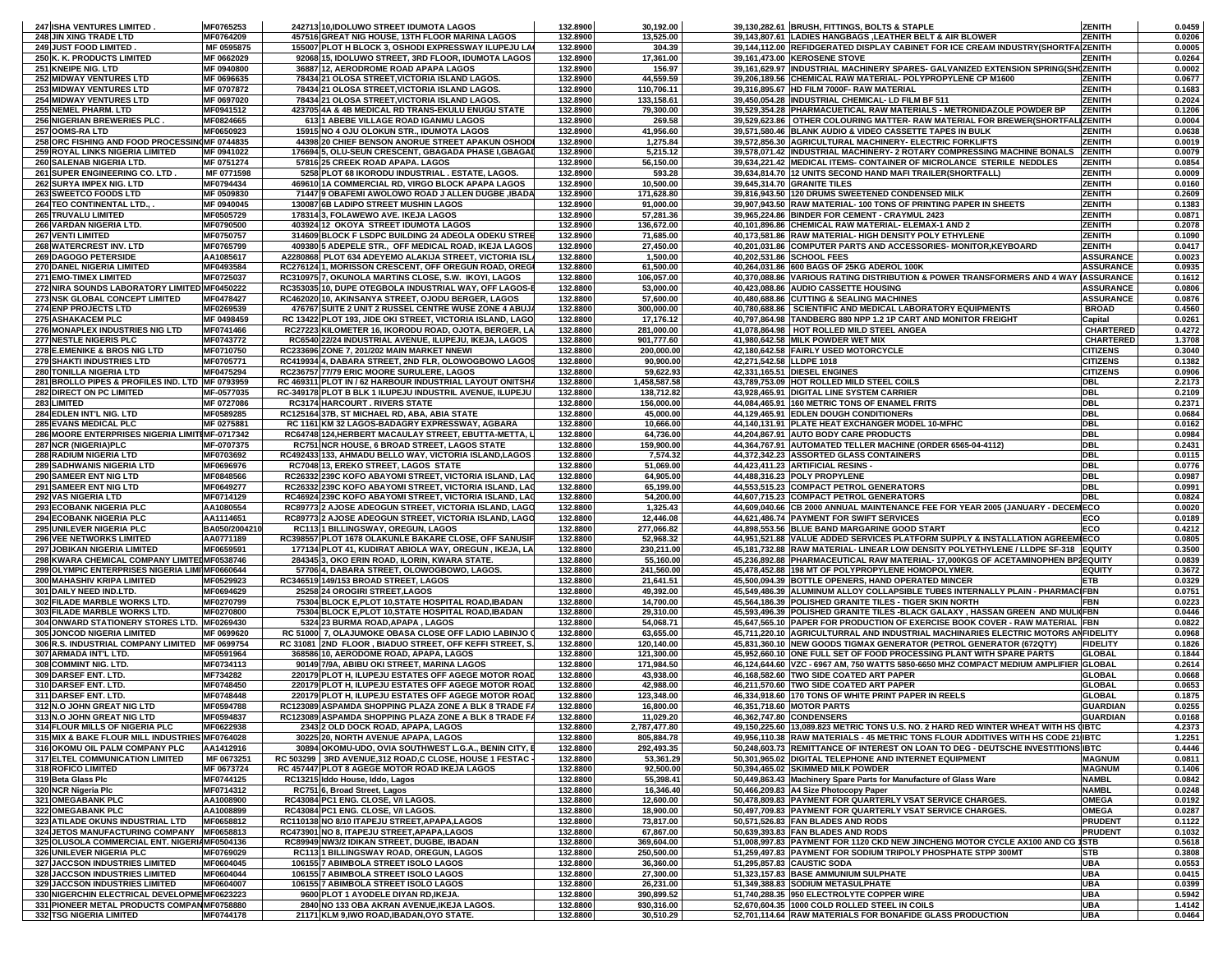| 333 FLOUR MILLS OF NIG PLC                        | MF0622937              |             | 2343 2 OLD DOCK ROAD APAPA LAGOS                                                                 | 132.8800             | 454,107.36               |                         | 53,155,222.00 2132.460 M/TONS OF US NO 2 HARD RED WINTER WHEAT                                                             | <b>UBN</b>               | 0.6903           |
|---------------------------------------------------|------------------------|-------------|--------------------------------------------------------------------------------------------------|----------------------|--------------------------|-------------------------|----------------------------------------------------------------------------------------------------------------------------|--------------------------|------------------|
| 334 YAWAB NIG ENTERPRISES                         | MF 0697224             |             | 13245 LINE E SHOP 4 OWODE ONIRIN MKT LAGOS                                                       | 132.8800             | 65,700.00                |                         | 53,220,922.00 22MTS OF STAINLESS STEEL SHEETS                                                                              | <b>WEMA</b>              | 0.0999           |
| 335 ALLISON FISHERIES LIMITED.                    | MF0765016              |             | 51318 53 MALU SIDING ROAD APAPA LAGOS                                                            | 132.8800             | 108,420.00               |                         | 53.329.342.00 SABALO FISH WHOLE GUTTED FROZEN IN CARTON                                                                    | <b>ZENITH</b>            | 0.1648           |
| 336 ASHMON TYRES NIG. LTD                         | MF 0511081             |             | 495954 9 OGUNYINKA STREET, MAFOLUKU-OSHODI, LAGOS                                                | 132.8800             | 235,317.60               |                         | 53,564,659.60 RUBBER TYRES                                                                                                 | <b>ZENITH</b>            | 0.3577           |
| 337 BONNY ALLIED INDUSTRIES LTD                   | MF 0453412             |             | 311157 FEDERAL OCEAN TERMINAL, ONNE PORT HARCOURT                                                | 132.8800             | 2,887,500.00             |                         | 56,452,159.60 35,000MT OF GREY ORDINARY PORTLAND CEMENT                                                                    | <b>ZENITH</b>            | 4.3894           |
| 338 COMRADE CYCLE COMPANY NIGERIA MF 0452999      |                        |             | 28358 77/79 ERIC MOORE RD, SURULERE, LAGOS                                                       | 132.8800             | 117,313.94               |                         | 56,569,473.54 CKD COMPONENT PARTS FOR THE MANUFACTURE OF BICYCLES WITH A ZENITH                                            |                          | 0.1783           |
| 339 COMRADE CYCLE COMPANY NIGERIA MF 0492474      |                        |             | 28358 77/79 ERIC MOORE RD, SURULERE, LAGOS                                                       | 132.8800             | 157,386.76               |                         | 56,726,860.30 PHOENIX BRAND BICYCLES IN CKD COMPONENTS                                                                     | ZENITH                   | 0.2392           |
| 340 DEVIKA NIGERIA LTD                            | MF 0601813             |             | 114045 9, OJON STREET OFF AGORO ST. IDUMOTA LAGOS                                                | 132.8800             | 3,768.55                 |                         | 56,730,628.85 CERAMIC CASE                                                                                                 | <b>ZENITH</b>            | 0.0057           |
| <b>341 DEVIKA NIGERIA LTD</b>                     | MF 0601807             |             | 114045 9, OJON STREET OFF AGORO ST. IDUMOTA LAGOS                                                | 132.8800             | 6,046.60                 |                         | 56,736,675.45 DECORATIVE LAMPS                                                                                             | <b>ZENITH</b>            | 0.0092           |
| 342 DEVIKA NIGERIA LTD                            | MF 0554554             |             | 114045 9, OJON STREET OFF AGORO ST. IDUMOTA LAGOS                                                | 132.8800             | 12,768.26                |                         | 56,749,443.71 GLASS VASES                                                                                                  | <b>ZENITH</b>            | 0.0194           |
| 343 FLOUR MILLS OF NIG. PLC                       | MF0941031              |             | 2343 2 OLD DOCK ROAD APAPA LAGOS                                                                 | 132.8800             | 81,480.00                |                         | 56,830,923.71   USED AGRICULTURAL MACHINERY- PRIME MOVER                                                                   | <b>ZENITH</b>            | 0.1239           |
| 344 FLOUR MILLS OF NIG. PLC                       | MF 0764013             |             | 2343 2 OLD DOCK ROAD APAPA LAGOS                                                                 | 132.8800             | 725,935.06               |                         | 57,556,858.77 22,000MT OF HARD RED WINTER WHEAT                                                                            | <b>ZENITH</b>            | 1.1035           |
| 345 FLOUR MILLS OF NIG. PLC                       | MF0764022              |             | 2343 2 OLD DOCK ROAD APAPA LAGOS                                                                 | 132.8800             | 2,298,250.00             |                         | 59,855,108.77 35,000MT OF ORDINARY PORTLAND CEMENT                                                                         | <b>ZENITH</b>            | 3.4937           |
| 346 GOLDEN PASTA COY LTD.                         | MF0740690              |             | 437660 2 OLD DOCK RD. APAPA LAGOS                                                                | 132.8800             | 23,840.00                |                         | 59,878,948.77 INDUSTRIAL MACHINERY- TWIN BOOM MOBILE CONTAINER LOADER                                                      | <b>ZENITH</b>            | 0.0362           |
| 347 GOLDEN PASTA COY LTD.                         | MF 0764015             |             | 437660 2 OLD DOCK RD. APAPA LAGOS                                                                | 132.8800             | 155.24                   |                         | 59,879,104.01 INDUSTRIAL MACHINERY- NEWLAND WTC/38 TWIN BOOM MOBILE CONTAZENITH                                            |                          | 0.0002           |
| 348 JAMES WALLACE & CO LTD                        | MF 0751121             |             | 192150 7 ABIMBOLA STREET, ISOLO IND ESTATE ISOLO LAGO                                            | 132.8800             | 125,000.00               |                         | 60,004,104.01 500MT OF TALCUM POWER - INDUSTRIAL CHEMICAL                                                                  | <b>ZENITH</b>            | 0.1900           |
| 349 JOBIKAN NIGERIA LIMITED                       | MF 0659430             |             | 177134 16 KOFO ABAYOMI STREET V.ISLAND,LAGOS.                                                    | 132.8800             | 89,440.00                |                         | 60,093,544.01 RAW MATERIAL- LINEAR LOW DENSITY POLYPROPYLENE                                                               | <b>ZENITH</b>            | 0.1360           |
| 350 JONCOD NIG. LTD.                              | MF0749789              |             | 51000 22, OJUELEGBA ROAD SURULERE, LAGOS                                                         | 132.8800             | 64,875.00                |                         | 60,158,419.01 AGRICULTURAL & INDUSTRIAL MACHINERY - ELECTRICAL MOTORS                                                      | <b>ZENITH</b>            | 0.0986           |
| 351 MERRY AVIATION COMM. ELEC & IND MF0553645     |                        |             | 412688 6TH FLOOR LSDPC HOUSE SUITE 133, EDO HOUSE, VI                                            | 132.8800             | 22,528.75                |                         | 60,180,947.76   BLANK AUDIO TAPE IN BULK                                                                                   | <b>ZENITH</b>            | 0.0342           |
| 352 MIX & BAKE FLOUR MILL INDUSTRIES MF 0764853   |                        |             | 30225 20. NORTH AVENUE. APAPA LAGOS.                                                             | 132.8800             | 4,057.35                 |                         | 60,185,005.11 IINDUSTRIAL RAW MATERIAL- FLOUR ADDITIVES-GEFMIL P160                                                        | <b>ZENITH</b>            | 0.0062           |
| 353 PERPETUAL INDUSTRIES LIMITED                  | MF0658811              |             | 470083 8, ITAPEJU STREET APAPA LAGOS                                                             | 132.8800             | 88,083.00                |                         | 60,273,088.11 ELECTRICAL FAN PARTS- SWITCHES & BALLETS                                                                     | <b>ZENITH</b>            | 0.1339           |
| 354 PIONEER METAL PROD. LTD.                      | MF 0942329             |             | 2840 OBA AKRAN AVENUE IKEJA. LAGOS                                                               | 132.8800             | 990,717.00               |                         | 61,263,805.11 1700MT COLD ROLLED STEEL COIL                                                                                | <b>ZENITH</b>            | 1.5060           |
| 355 SUNFLAG NIGERIA LTD.                          | MF 0666185             |             | 2651 PLOT 37/39, IGANMU IND. AREA IGANMU, SURULERE, I                                            | 132.8800             | 85,800.00                |                         | 61,349,605.11 INDUSTRIAL MACHINERY- 3 UNITS CONVERSION KIT FOR CUMMINS DIESEZENITH                                         |                          | 0.1304           |
| 356 WAFRICAN H\HOLD UTILITIES CO.LTD MF 0758885   |                        |             | 2710 2, ADENIYI JONES AVENUE. IKEJA. LAGOS                                                       | 132.8800             | 25,860.00                |                         | 61,375,465.11 INDUSTRIAL RAW MATERIAL- 26 MT OF ENAMEL FRIT-IV                                                             | <b>ZENITH</b>            | 0.0393           |
| 357 W\AFRICAN H\HOLD UTILITIES CO.LTD MF 0758867  |                        |             | 2710 2, ADENIYI JONES AVENUE. IKEJA. LAGOS                                                       | 132.8800             | 108,600.00               |                         | 61,484,065.11 ENAMEL FRIT & PIGMENTS- ONE LOT INDUSTRIAL MATERIAL                                                          | <b>ZENITH</b>            | 0.1651           |
| 358 DUNLOP NIGERIA PLC                            | MF0662319              |             | 2736 OBA AKRAN AVENUE, IKEJA, LAGOS                                                              | 132.8700             | 33,100.00                |                         | 61,517,165.11 SP 1068 RESIN (INDUSTRIAL RAW MATERIAL)                                                                      | <b>AFRI</b>              | 0.0503           |
| 359 DUNLOP NIGERIA PLC                            | MF0668213              |             | 2736 OBA AKRAN AVENUE, IKEJA, LAGOS                                                              | 132.8700             | 37,200.00                |                         | 61,554,365.11 NEODENE 40 SYNTHETIC RUBBER                                                                                  | <b>AFRI</b>              | 0.0565           |
| 360 DUNLOP NIGERIA PLC                            | MF0668206              |             | 2736 OBA AKRAN AVENUE, IKEJA, LAGOS                                                              | 132.8700             | 5,060.73                 |                         | 61,559,425.84 BLUE PENTHANE EMBOSSED 205MM WIDE                                                                            | <b>AFRI</b>              | 0.0077           |
| 361 PZ INDUSTRIES PLC                             | MF0762441              |             | 693 45/47 TOWN PLANNING WAY, ILUPEJU, LAGOS                                                      | 132.8700             | 2,622,152.00             |                         | 64,181,577.84 LINEAR ALKYLBENZENE C10-C14 (MM240) - RM                                                                     | <b>AFRI</b>              | 3.9857           |
| 362 PZ INDUSTRIES PLC                             | MF0762568              |             | 693 45/47 TOWN PLANNING WAY, ILUPEJU, LAGOS                                                      | 132.8700             | 959,299.66               |                         | 65,140,877.50 OFF INK MULTIVIT ORANGE, GRAVURE INK SW16 IVORY (RM)                                                         | <b>AFRI</b>              | 1.4582           |
| 363 PZ INDUSTRIES PLC                             | MF0762463              |             | 693 45/47 TOWN PLANNING WAY, ILUPEJU, LAGOS                                                      | 132.8700             | 236,589.77               |                         | 65,377,467.27 MIXTURE OF ODORIFEROUS SUBSTANCES                                                                            | <b>AFRI</b>              | 0.3596           |
| 364 PZ INDUSTRIES PLC                             | MF0762369              |             | 693 45/47 TOWN PLANNING WAY ILUPEJU LAGOS STATE                                                  | 132.8700             | 126,243.69               |                         | 65,503,710.96 SODIUM HYDROXIDE SOLUTION (INDUATRIAL RAW MATERIALS)                                                         | <b>BROAD</b>             | 0.1919           |
| 365 CADBURY NIGERIA PLC                           | MF0623586              |             | RC4151 3, LATEEF JAKANDE ROAD, AGIDINGBI, IKEJA, LAGOS                                           | 132.8700             | 76,165.64                |                         | 65,579,876.60 SPARE PARTS FOR INDUSTRIAL MACHINES, TAPER PIN, CARRIER FRONT CHARTERED                                      |                          | 0.1158           |
| 366 CADBURY NIGERIA PLC                           | MF0758762              |             | RC4151 3, LATEEF JAKANDE ROAD, AGIDINGBI, IKEJA, LAGOS                                           | 132.8700             | 249,000.00               |                         | 65,828,876.60 480MT LIQUID GLUCOSE, 200MT CORN STARCH                                                                      | <b>CHARTERED</b>         | 0.3785           |
| 367 FLOURMILLS OF NIGERIA PLC                     | MF0622934              |             | RC2343 2, OLD DOCK ROAD, APAPA, LAGOS                                                            | 132.8700             | 1,340,939.77             |                         | 67,169,816.37 2 SOFT RED WINTER WHEAT                                                                                      | <b>CHARTERED</b>         | 2.0383           |
| 368 JOF NIGERIA LIMITED                           | MF0758301              |             | RC217096 16/18 OYEFESO STREET, OBANIKORO                                                         | 132.8700             | 164,112.19               |                         | 67,333,928.56 28.750MT CELLOPHANE                                                                                          | <b>CHARTERED</b>         | 0.2495           |
| 369 WESTBIZ LTD                                   | MF0731488              |             | RC482684 11 WHARF APAPA LAGOS                                                                    | 132.8700             | 177,760.54               | 67,511,689.10 BATTERIES |                                                                                                                            | <b>CITIZENS</b>          | 0.2702           |
| 370 FRAJEND INVESTMENT                            | MF 0714809             |             | RC308194 56A, KANO STREET, EBUTE-METTA, LAGOS STATE                                              | 132.8700             | 306,000.00               |                         | 67,817,689.10 SETS OF FRAJEND MOTORCYCLE IN CKD COMPONENT MODEL FJ125L                                                     | <b>DBL</b>               | 0.4651           |
| 371 MIDLAND GALVANIZING                           | MF-0741222             |             | RC18220 KM 10 ABEOKUTA LAGOS ROAD, ABEOKUTA, OGUN S                                              | 132.8700             | 491,565.40               |                         | 68,309,254.50 599.47MT COLD ROLLED STEEL COILS                                                                             | <b>DBL</b>               | 0.7472           |
| 372 NUPLAS INDUSTRIES LTD                         | MF 0702553             |             | RC85800 6, KOLAWOLE SHONIBARE STREET, AJAO ESTATE, IS                                            | 132.8700             | 38,895.36                |                         | 68,348,149.86 PVC BLISTER & RAW MATERIALS FOR MANUFACTURING PVC SHEETINGSDBL                                               |                          | 0.0591           |
| 373 VIBGYOR INTERNATIONAL                         | MF 0650836             |             | BN/989735 13, AJOKE SALAKO STREET, IFAKO, GBAGADA - LAGO                                         | 132.8700             | 85,561.00                |                         | 68,433,710.86 ELECTRIC MOTORS AND WATER PUMPS                                                                              | <b>DBL</b>               | 0.1301           |
| 374 HPZ LIMITED                                   | MF0678649              |             | 395262 45/47 TOWN PLANNING WAY, ILUPEJU, LAGOS                                                   | 132.8700             | 33,701.04                |                         | 68,467,411.90 COLOUR TELEVISION - 21 INCH BLACK                                                                            | <b>FBN</b>               | 0.0512           |
| 375 HPZ LIMITED                                   | MF0762561              |             | 395262 45/47 TOWN PLANNING WAY, ILUPEJU, LAGOS                                                   | 132.8700             | 119,658.20               |                         | 68,587,070.10 FRIDGE FREEZER - MODEL HRF 185                                                                               | <b>FBN</b>               | 0.1819           |
| 376 HPZ LIMITED                                   | MF0762574<br>MF0678650 |             | 395262 45/47 TOWN PLANNING WAY, ILUPEJU, LAGOS<br>395262 45/47 TOWN PLANNING WAY, ILUPEJU, LAGOS | 132.8700             | 92,800.84                |                         | 68,679,870.94 FRIDGE MODEL HR60A                                                                                           | <b>FBN</b>               | 0.1411           |
| 377 HPZ LIMITED                                   |                        |             |                                                                                                  |                      |                          |                         |                                                                                                                            |                          |                  |
|                                                   |                        |             |                                                                                                  | 132.8700             | 48,159.54                |                         | 68,728,030.48 COLOUR TELEVISION - SILVER AND METALLIC GREY                                                                 | <b>FBN</b>               | 0.0732           |
| 378 HPZ LIMITED                                   | MF0794568              |             | 395262 45/47 TOWN PLANNING WAY, ILUPEJU, LAGOS                                                   | 132.8700             | 14,625.50                |                         | 68,742,655.98 CHEST FREEZER MODEL BD428A                                                                                   | <b>FBN</b>               | 0.0222           |
| 379 HPZ LIMITED                                   | MF0762563              |             | 395262 45/47 TOWN PLANNING WAY, ILUPEJU, LAGOS                                                   | 132.8700             | 73,653.89                |                         | 68,816,309.87 FRIDGE MODEL HR100                                                                                           | <b>FBN</b>               | 0.1120           |
| 380 NIGERIAN BAG MANUFACTURING CO. MF0706975      |                        |             | 3584 45, ERIC MOORE ROAD, IGANMU LAGOS                                                           | 132.8700             | 626,346.63               |                         | 69,442,656.50 49500 TONS POLYPROPYLENE IN GRANULAR FORM                                                                    | <b>FBN</b>               | 0.9521           |
| 381 NIGERIAN BAG MANUFACTURING CO. MF0706977      |                        |             | 3584 45, ERIC MOORE ROAD, IGANMU LAGOS                                                           | 132.8700             | 15,430.45                |                         | 69,458,086.95 6 OFF CONDENSOR COIL BLOCK WITH PRE - PAINTED ALUMINIUM FINS                                                 | <b>FBN</b>               | 0.0235           |
| 382 NIGERIAN BAG MANUFACTURING CO. MF0785923      |                        |             | 3584 45, ERIC MOORE ROAD, IGANMU LAGOS                                                           | 132.8700             | 10,553.47                |                         | 69,468,640.42 22 X 125 KG DRUMS OF FASAVIN                                                                                 | <b>FBN</b>               | 0.0160           |
| 383 NIGERIAN BREWRIES PLC                         | MF0706483              |             | 613 1, ABEBE VILLAGE ROAD, IGANMU, LAGOS                                                         | 132.8700             | 34,576.01                |                         | 69,503,216.43 UVD CONTROL PANEL - SPARES FOR BREWING INDUSTRY                                                              | <b>FBN</b>               | 0.0526           |
| 384 NIGERIAN EAGLE FLOUR MILLS LIMITIMF0654503    |                        |             | 30737 TOLL POINT IBADAN /LAGOS EXPRESSWAY                                                        | 132.8700             | 1,531,824.00             |                         | 71,035,040.43 7,000 MTS IN BULK NO.3 OR BETTER CWRS WHEAT                                                                  | <b>FBN</b>               | 2.3284           |
| 385 PZ INDUSTRIES PLC                             | MF0762582              |             | 693 45/47 TOWN PLANNING WAY, ILUPEJU, LAGOS                                                      | 132.8700             | 150,198.11               |                         | 71,185,238.54 WRAPPERS - POLYPROPYLENE WRAPPING FILM                                                                       | <b>FBN</b>               | 0.2283           |
| 386 COSCHARIS MOTORES LIMITED                     | MF 0443832             |             | RC 56536 1-7 COSCHARIS STREET, KIRIKIRI INDUSTRIAL ESTATI                                        | 132.8700             | 1,456,862.21             |                         | 72,642,100.75 50 UNITS DEMO VECHICELS AND MOTORCYCLES (BMW7, 5,X5,X 3 SERIES FIDELITY                                      |                          | 2.2145           |
| 387 KOENEZ CHEMICAL AND TECHNICAL MF 0550994      |                        |             | RC 33493   54-AKARI ESTATE ROAD, ISOLO, LAGOS                                                    | 132.8700             | 75,600.00                |                         | 72,717,700.75 10,080KG AGRICULTURAL INSECTICIDE DICHLORVOS OR DDVP IN EMUL\$FIDELITY                                       |                          | 0.1149           |
| 388 BELLVIEW AIRLINES LIMITED                     | AA1365476              |             | RC172066 66B OPEBI ROAD IKEJA LAGOS                                                              | 132.8700             | 78,000.00                |                         | 72,795,700.75 PAYMENT FOR LEASE RENTAL                                                                                     | <b>IBN</b>               | 0.1186           |
| 389 NIGERIAN AIRSPACE MGT AGENCY MF0624182        |                        |             | DOMESTIC WING MURTALA MOH AIRPORT IKEJA LAG                                                      | 132.8700             | 1,416,237.80             |                         | 74,211,938.55 INSTALLATION &COMMISSIONING OF RADARS                                                                        | <b>IBN</b>               | 2.1527           |
| 390 FAN MILK PLC                                  | MF0269942              |             | 2761 ELEIYELE INDUSTRIAL LAYOUT, IBADAN, OYO STATE,                                              | 132.8700             | 98,651.64                |                         | 74,310,590.19 2 SECOND HAND MERCEDES BENZ 815 ATEGO - DISTRIBUTION TRUCK FOIBTC                                            |                          | 0.1500           |
| 391 FAN MILK PLC                                  | MF0107852              |             | 2761 ELEIYELE INDUSTRIAL LAYOUT, IBADAN, OYO STATE,                                              | 132.8700             | 103,811.98               |                         | 74,414,402.17 EQUIPMENT FOR THE MILK DAIRY INDUSTRY - INFEED CONVEYOR FOR SIIBTC                                           |                          | 0.1578           |
| 392 FAN MILK PLC                                  | MF0107876              |             | 2761 ELEIYELE INDUSTRIAL LAYOUT, IBADAN, OYO STATE                                               | 132.8700             | 20,307.14                |                         | 74,434,709.31 1 PIECE LINDE ELECTRICAL STACKER L12, TYPE 379 WITH HS CODE 8434 IBTC                                        |                          | 0.0309           |
| 393 LAWSON INDUSTRIAL RESOURCES LIMF0653187       |                        |             | 363217 ZONE 7 EXTENSION 199A & B MAIN MARKET NNEWI A                                             | 132.8700             | 100,000.00               |                         | 74,534,709.31 FAIRLY USED MOTOCYCLE                                                                                        | <b>INTERCON.</b>         | 0.1520           |
| 394 SIJUADE ADEBOLA                               | AA 1056416             |             | A2101434 2, MOSUNMOLA ADEKOYA STREET, AGUDA SURULER                                              | 132.8700             | 1,920.00                 |                         | 74,536,629.31 MEDICAL EXPENSES                                                                                             | <b>NBM</b>               | 0.0029           |
| 395 UKPOMA J.U                                    | AA 1017556             |             | AA 1017556 PLT PC 30 AFRIBANK ST. V/ISLAND LAGOS                                                 | 132.8700             | 20,000.00                |                         | 74,556,629.31 SCHOOL FEES                                                                                                  | <b>REGENT</b>            | 0.0304           |
| 396 PENTAC INTERNATIONAL LIMITED                  | MF0505936              |             | RC449416 16 OLABISI STREET, ILUPEJU, LAGOS                                                       | 132.8700             | 460,000.00               |                         | 75,016,629.31 PAYMENT FOR THAILONG GRAIN PARBOILED RICE 10% BROKEN SORTEXSTB                                               |                          | 0.6992           |
| 397 DOMESTIC ELECTRONICS & ELECTRIOMF0362695      |                        |             | 35943 PLOT 1, BLOCK A, AFPRINT IND. ESTATE, IYANA-ISOL                                           | 132.8700             | 64,338.45                |                         | 75,080,967.76 IMPORTATION OF 7452 PCS OF AC MOTOR (SINLGE PHASE)                                                           | STD. CHART.              | 0.0978           |
| 398 PZ INDUSTRIES LIMITED                         | MF0762587              |             | 693 45/47, TOWN PLANNING WAY ILUPEJU INDUSTRIALES'                                               | 132.8700             | 754,969.36               |                         | 75,835,937.12 IMPORTATION OF RAW MATERIALS FOR THE MANUFACTURE OF SANITARSTD. CHART.                                       |                          | 1.1476           |
| 399 TOYOTA NIGERIA LIMITED                        | MF0690205              |             | 281837 PLOT 2, BLOCK G, ISOLO EXPRESS ROAD, IKEJA                                                | 132.8700             | 1,791,436.60             |                         | 77,627,373.72 IMPORTATION OF 234 UNITS OF TOYOTA COROLLA MOTOR VEHICLES STD. CHART.                                        |                          | 2.7230           |
| <b>400 VIRAMSUN NIGERIA LTD</b>                   | MF0730618              |             | 25980 PLOT 4C, BLOCK H, ISOLO IND. SCHEME, ILASAMAJA,                                            | 132.8700             | 37,651.90                |                         | 77,665,025.62 IMPORTATION OF INDUSTRIAL RAW MATERIALS (CYCLOHEXANONE)                                                      | STD. CHART.              | 0.0572           |
| <b>401 PZ INDUSTRIES LIMITED</b>                  | MF0762597              |             | 693 45/47 TOWN PLANNING WAY, ILUPEJU LAGOS.                                                      | 132.8700             | 38,646.00                |                         | 77,703,671.62 SULPHUR FOR MANUFACTURING SOAP/DETERGENT<br>77.714.301.22 CALCIUM CARBONATE BP HEAVY GRADE                   | <b>UBA</b>               | 0.0587           |
| 402 PZ INDUSTRIES LIMITED                         | MF0762599              |             | 693 45/47 TOWN PLANNING WAY, ILUPEJU LAGOS.                                                      | 132.8700             | 10,629.60                |                         |                                                                                                                            | <b>UBA</b>               | 0.0162           |
| <b>403 RAYBROS ENTERPRISES</b>                    | MF0603322<br>MF0664560 |             | 93409 B363/366 ALABA INTERNATIONAL MARKET, OJO, LAGO                                             | 132.8700             | 22,900.00                |                         | 77,737,201.22 GENERATORS                                                                                                   | <b>UBA</b>               | 0.0348           |
| <b>404 AKLE BROTHERS LTD</b>                      |                        | 71075 LAGOS | 1554 14E BELLO ROAD KANO                                                                         | 132.8700             | 146,099.96               |                         | 77,883,301.18 19200LTRS OF KARATE 2.5EC -INSECTICIDE FOR AGRIC.USE<br>77,932,571.18 MOTOR SPARE PARTS FOR COMMERCIAL BUSES | <b>UBN</b><br><b>UBN</b> | 0.2221           |
| 405 BANEX IND.LTD<br>406 DUNLOP NIG PLC           | MF0098306<br>MF0628303 |             | 2736 234 M/MOHAMMED WAY YABA LAGOS                                                               | 132.8700<br>132.8700 | 49,270.00                |                         | 77.956.043.18 45 MESH CRUM RUBBER                                                                                          | <b>UBN</b>               | 0.0749           |
|                                                   |                        |             | 86497 IKOYI LAGOS                                                                                |                      | 23,472.00                |                         |                                                                                                                            |                          | 0.0357           |
| 407 MIDDLE POINT NIG LTD<br>408 MTN NIG COMM.LTD. | MF0664931<br>MF0628668 |             | <b>46474 LAGOS</b>                                                                               | 132.8700<br>132.8700 | 394,231.80<br>256,731.44 |                         | 78,350,274.98 STOP OIL TREATMENT<br>78.607.006.42 VIRTUAL TOP UP SIM PACKAGING & FULFILLMENT AS PET PFI                    | <b>UBN</b><br><b>UBN</b> | 0.5992<br>0.3902 |
| 409 NIGERIA BAG MANF CO LTD                       | MF0664014              |             |                                                                                                  |                      |                          |                         | 79,173,586.42 POLYPROPYLENE IN GRANULAR FORM & LOW DENSITY POLYETHLENE EUBN                                                |                          |                  |
| 410 OSAWA NIG LTD                                 | MF0724661              |             | 3584 45 ERIC MOORE ROAD IGANMU LAGOS<br>2533 216/218 PORT HARCOURT ROAD ABA ABIA                 | 132.8700<br>132.8700 | 566,580.00<br>22,481.52  |                         | 79,196,067.94 SISAL TOW-1200KGS OF 10KG PER COIL                                                                           | UBN                      | 0.8612<br>0.0342 |
| 411 PATERSON ZOCHONIS IND PLC                     | MF0762573              |             | 693 45/47 TOWN PLANNING WAY ILUPEJU LAGOS                                                        | 132.8700             | 171,003.35               |                         | 79,367,071.29 GSM FULLY COATED FOLDING BOX BOARD, WRAPPERS-IND.RAW.MAT.F(UBN                                               |                          | 0.2599           |
| 412 SUNSHINE OIL&CHEM DEV.CO.LTD.                 | MF 0698686             |             | 261871 PLOT 2.BLK A&B SALIMONU STREET NEW BODIJA IBA                                             | 132.8700             | 72,900.00                |                         | 79.439.971.29 180MTS OF CORN STARCH                                                                                        | <b>WEMA</b>              | 0.1108           |
| <b>413 TOYOTA NIGERIA LIMITED</b>                 | MF 0638716             |             | 281837 PLOT 2 BLOCK G ISOLO LAGOS                                                                | 132.8700             | 95,042.47                |                         | 79,535,013.76   1UNIT OF TOYOTA LANDCRUISER VEHICLE (CUSTOMIZED)                                                           | <b>WEMA</b>              | 0.1445           |
| 414 VEEVEE PAPER PRODUCTS LIMITED MF 0825915      |                        |             | 462986 35/37 GBOLADE ADEBANJO STREET, ILUPEJU, LAGOS                                             | 132.8700             | 46,720.00                |                         | 79,581,733.76 8SETS OF SEMI-AUTO STRAPPING MACHINES & 600ROLLS OF PP STRAP WEMA                                            |                          | 0.0710           |
| 415 FRIGOGLASS INDUSTRIES (NIGERIA) MF 0744132    |                        |             | 270208 IDDO HOUSE, IDDO, LAGOS                                                                   | 132.8700             | 544.85                   |                         | 79,582,278.61 RAW MATERIAL FOR GLASS INDUSTRY- POWDER PAINT AND GALVANISIIZENITH                                           |                          | 0.0008           |
| 416 FRIGOGLASS INDUSTRIES (NIGERIA) MF 0744133    |                        |             | 270208 IDDO HOUSE, IDDO, LAGOS                                                                   | 132.8700             | 1,036.38                 |                         | 79.583.314.99 COMPONENTS FOR COOLERS                                                                                       | <b>ZENITH</b>            | 0.0016           |
| 417 HPZ LTD<br>418 HPZ LTD                        | MF 0762562             |             | 395262 33 PLANNING OFFICE WAY ILUPEJU, LAGOS<br>395262 33 PLANNING OFFICE WAY ILUPEJU. LAGOS     | 132.8700             | 256,308.60<br>280.280.06 |                         | 79,839,623.59 PARTS FOR FRIDGE- CKD COMPONENETS                                                                            | <b>ZENITH</b>            | 0.3896           |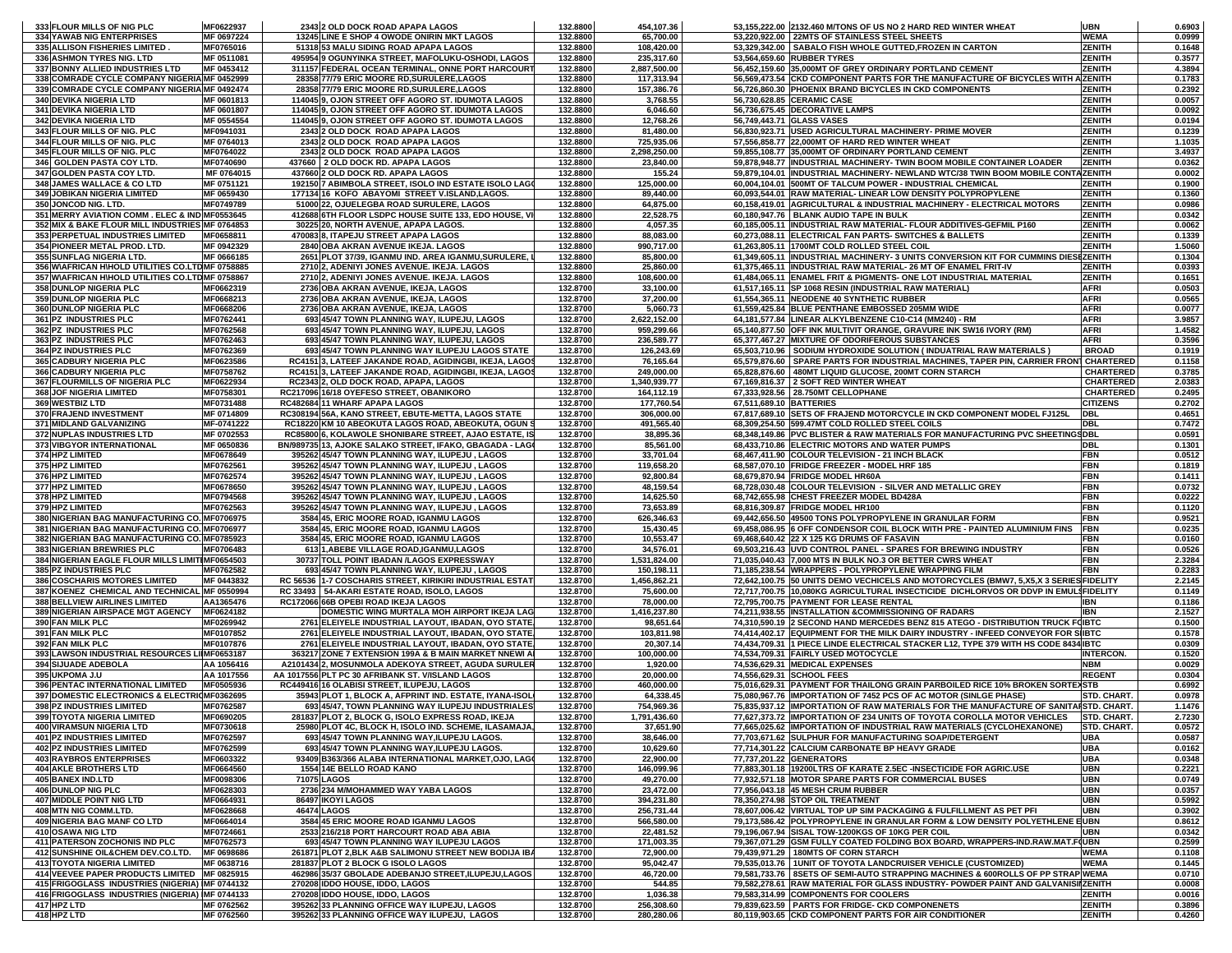**AMOUNT OFFERED FOR SALE QUALIFIED BIDS DISQUALIFIED BIDS**

**SUMMARY FOR AUCTION 15 OF 28 - 02 - 2005**

**US\$1,113,958.24 4 MULTIPLE BIDS**

# **US\$100,000,000.00 1 INCOMPLETE FORM 'M' NUMBER TOTAL AMOUNT DEMANDED US\$88,641,790.65 2 INCOMPLETE 'RC' NUMBER US\$87,413,231.23 3 PURPOSE NOT EXPLICIT**

## **EXPLANATORY NOTES FOR UNSUCCESSFUL BIDS:**

| 419 INTER-SWASTIK NIG. LTD                                                   | MF 0641452               | 375429 39/41 DOCEMO STREET, IDUMOTA, LAGOS.                                                                | 132.8700             | 13.601.80               | 80,133,505.45 AGRICULTURAL MACHINERY & PARTS- GRINDING MILL                                                                                                              | <b>ZENITH</b>                  | 0.0207           |
|------------------------------------------------------------------------------|--------------------------|------------------------------------------------------------------------------------------------------------|----------------------|-------------------------|--------------------------------------------------------------------------------------------------------------------------------------------------------------------------|--------------------------------|------------------|
| <b>420 MERCHANT INVESTORS LIMITED</b>                                        | MF0941348                | 14498 63. ENU - OWA STREET. IDUMAGBO LAGOS                                                                 | 132.8700<br>132.8700 | 48.161.50<br>53,236.65  | 80.181.666.95 LOUVRE FRAMES                                                                                                                                              | <b>ZENITH</b><br><b>ZENITH</b> | 0.0732           |
| 421 MERRY AVIATION COMM. ELEC & IND MF0727524<br>422 NIGERIAN BAG MFG CO LTD | MF0764909                | 412688 6TH FLOOR LSDPC HOUSE SUITE 133, EDO HOUSE, VI<br>3584 45/46, ERIC MOORE ROAD IGANMU SURULERE LAGOS | 132.8700             | 361,950.00              | 80,234,903.60   INJECTION MOULD - RAW MATERIAL FOR PLASTIC INDUSTRY<br>80,596,853.60 RAW MATERIAL- POLYPROPYLENE IN GRANULAR FORM                                        | <b>ZENITH</b>                  | 0.0809<br>0.5502 |
| <b>423 NIGERIAN BREWERIES PLC</b>                                            | MF 0824666               | 613 1 ABEBE VILLAGE ROAD IGANMU LAGOS                                                                      | 132.8700             | 21,901.70               | 80,618,755.30 INDUSTRIAL MATERIAL- CRATE CHANGE CC 1431 TXL                                                                                                              | <b>ZENITH</b>                  | 0.0333           |
| <b>424 NUTRICIMA LIMITED</b>                                                 | MF 0777589               | 495141 45/47 TOWN PLANNING WAY, ILUPEJU,LAGOS                                                              | 132.8700             | 103,355.91              | 80,722,111.21 LABORATORY GLASSWARE AND ACCESSORIES- OXYGEN ANALYSER                                                                                                      | <b>ZENITH</b>                  | 0.1571           |
| 425 OPTIMA SYSTEMS LTD                                                       | MF0408178                | 297180 298, IKORODU ROAD ANTHONY LAGOS                                                                     | 132.8700             | 290,805.00              | 81,012,916.21 EXAMINATION MATERIALS FOR NECO-ANSWER SHEETS AND MARK SHEIZENITH                                                                                           |                                | 0.4420           |
| 426 PZ INDUSTRIES LIMITED.                                                   | MF 0777568               | 693 45/47, TOWN PLANNING WAY, ILUPEJU IND ESTATE, LA                                                       | 132.8700             | 9,831.58                | 81,022,747.79   MACHINERY- DESIGN, SUPPLY AND TESTING OF EQUIPMENT TO PROVIDEZENITH                                                                                      |                                | 0.0149           |
| 427 PZ INDUSTRIES LIMITED                                                    | MF 0762572               | 693 45/47, TOWN PLANNING WAY, ILUPEJU IND.ESTATE, LA                                                       | 132.8700             | 120,933.62              | 81,143,681.41 RAW MATERIAL- NATURAL AND ARTIFICIAL ODORIFEROUS SUBSTANCE ZENITH                                                                                          |                                | 0.1838           |
| 428 PZ INDUSTRIES LIMITED.                                                   | MF 0762476               | 693 45/47, TOWN PLANNING WAY, ILUPEJU IND.ESTATE, LA                                                       | 132.8700             | 211,209.17              | 81,354,890.58 3400 KILO MIXTURE OF TWO OR MORE ODORIFEROUS SUBSTANCE                                                                                                     | ZENITH                         | 0.3210           |
| 429 PZ INDUSTRIES LIMITED                                                    | MF 0762415               | 693 45/47, TOWN PLANNING WAY, ILUPEJU IND.ESTATE, LA                                                       | 132.8700             | 353,500.00              | 81,708,390.58 CHEMICAL RAW MATERIAL- SODIUM HYDROXIDE SOLUTION                                                                                                           | <b>ZENITH</b>                  | 0.5373           |
| 430 VIRAMSUN NIGERIA LIMITED                                                 | MF 0642426               | 25980 PLOT NO, 4C, BLOCK H ISOLO IND SCHEME, ISOLO LA                                                      | 132.8700             | 18,600.18               | 81,726,990.76 VARIOUS SIZES OF COMMERCIAL VEHICLE TYRES                                                                                                                  | <b>ZENITH</b>                  | 0.0283           |
| <b>431 VIRAMSUN NIGERIA LIMITED</b>                                          | MF 0749252               | 25980 PLOT NO, 4C, BLOCK H ISOLO IND SCHEME, ISOLO LA                                                      | 132.8700             | 69,901.45               | 81,796,892.21 AUTOMOBILE NYLON TYRES                                                                                                                                     | <b>ZENITH</b>                  | 0.1063           |
| 432 G.M.O AND COMPANY LIMITED                                                | MF0501892                | RC5328 1 ABIMBOLA SHODIPE STREET, WESTERN AVENUE LA                                                        | 132.8600             | 22,752.00               | 81,819,644.21 BICYCLE SPARE PARTS                                                                                                                                        | <b>BOND</b>                    | 0.0346           |
| 433 TUKIES INVESTMENT (NIG) LTD<br>434 DANA MOTORS LTD.                      | MF0732331<br>MF0611482   | RC337644 37 WHAREHOUSE ROAD, APAPA, LAGOS<br>294984 54 MARINA, LAGOS                                       | 132.8600<br>132.8600 | 85,350.00<br>161,414.81 | 81,904,994.21   VITAMILK GLASS BOTTLE<br>82,066,409.02 CAB DLX COMMERCIAL VEHICLE                                                                                        | <b>CHARTERED</b><br><b>FBN</b> | 0.1297<br>0.2453 |
| 435 DANA PLAST LTD.                                                          | MF0697638                | 292255 54 MARINA, LAGOS                                                                                    | 132.8600             | 136,552.50              | 82,202,961.52 POLYPROPYLENE -INDUSTRIAL RAW MATERIAL                                                                                                                     | <b>FBN</b>                     | 0.2075           |
| <b>436 KES PRODUCTS LTD</b>                                                  | MF0269084                | 256504 PLOT 7 BLOCK B ILASAMAJA SCHEME IND.LAYOUT LA                                                       | 132.8600             | 287,195.85              | 82,490,157.37 PLASTIC PRODUCTION MACHINES                                                                                                                                | <b>FBN</b>                     | 0.4365           |
| 437 MAY AND BAKER NIGERIA PLC                                                | MF0825689                | 558 3/5, SAPARA STREET, IKEJA INDUSTRIAL ESTATE, IKE.                                                      | 132.8600             | 46,894.64               | 82,537,052.01 ESSENTIALE FORTE B/50 CAPSULES - PHARMACEUTICALS                                                                                                           | <b>FBN</b>                     | 0.0713           |
| 438 MIKANO INTERNATIONAL LIMITED                                             | MF0447752                | 36027 PLOT 34/35, ACME ROAD, OGBA - IKEJA, LAGOS                                                           | 132.8600             | 503,500.00              | 83,040,552.01 CUMMINS ENGINE WITH STAMFORD ALTERNATOR FOR GENERATOR ASSFBN                                                                                               |                                | 0.7653           |
| 439 S.B.CHEMICALS LTD.                                                       | MF0697633                | 201406 54 MARINA, LAGOS                                                                                    | 132.8600             | 86,100.00               | 83,126,652.01 POLYOL - INDUSTRIAL RAW MATERIAL                                                                                                                           | <b>FBN</b>                     | 0.1309           |
| 440 PROCTER & GAMBLE NIGERIA LTD                                             | MF0557857                | 180434 FIRST COMMERCIAL ROAD, OLUYOLE INDUSTRIAL ES                                                        | 132.8600             | 9,610.45                | 83,136,262.46 320 KG PEPPERMINT OIL EXTRA STRONG GCAS/RMS//11080732 WITH HS (IBTC                                                                                        |                                | 0.0146           |
| <b>441 ROBINSON VENTURES LIMITED</b>                                         | MF0785403                | 113640 39 LADIPO STREET MUSHIN LAGOS                                                                       | 132.8600             | 75,451.54               | 83,211,714.00 BLUMER 1930(POLYAMIDE RESIN IN PRIMARY FORM 23.0MT & BLUMER PIINTERCON.                                                                                    |                                | 0.1147           |
| 442 CHI PHARMACEUTICALS LIMITED                                              | MF 0697079               | RC 32283 20 CHIEF BENSON ANORUE STREET APAKUN OSHODI                                                       | 132.8600             | 1,192.27                | 83,212,906.27 VARIOUS SANOFI PRODUCTS(PHARMACUETICAL PDTS)                                                                                                               | <b>MAGNUM</b>                  | 0.0018           |
| 443 ORC FISHING PROCESSING.LTD                                               | MF 0697063               | RC 44398 20 CHIEF BENSON ANORUE STREET APAKUN OSHODI                                                       | 132.8600             | 1,175.70                | 83,214,081.97 TWO TRANE WATER COOLED SCREW CHILLERS(MACHINERY)                                                                                                           | <b>MAGNUM</b>                  | 0.0018           |
| 444 SHONGHAI PACKAGING IND.                                                  | MF 0673662               | RC 21772 NCWS HOUSE PLOT PC 14 AHMED ONIBUDO ST.VI LAC                                                     | 132.8600             | 672.50                  | 83,214,754.47 SCREEN PRINTING MACHINES WITH ACCESSORIES                                                                                                                  | <b>MAGNUM</b>                  | 0.0010           |
| 445 INTERCONTINENTAL DISTILLERS LIMI MF0675572                               |                          | 52583 PLOT 2 NO 3 LADIPO OLUWOLE STREEET, IKEJA, LAGO                                                      | 132.8600             | 159,064.53              | 83,373,819.00 CHELSEA GIN SQUADRON RUM AND SAMBA LIQUOR SATCHETS                                                                                                         | <b>UBA</b>                     | 0.2418           |
| 446 AADE INDUSTRIAL & INVEST. CO. LTD MF 0512428                             |                          | 117682 KM 16, IKORODU ROAD OJOTA LAGOS                                                                     | 132.8600             | 163,871.98              | 83,537,690.98 100.5MTS OF LOW DENSITY POLYETHYLENE                                                                                                                       | <b>WEMA</b>                    | 0.2491           |
| 447 AVON CROWNCAPS & CONTAINERS LIMF 0628581                                 |                          | 22940 337, MUSA YARADUA STREET, V/ ISLAND LAGOS                                                            | 132.8600             | 36,690.00               | 83,574,380.98 19,000KGS OF PVC COMPOUND GREY                                                                                                                             | <b>WEMA</b>                    | 0.0558           |
| <b>448 CLOVIC NIGERIA LIMITED</b>                                            | MF 0459636<br>MF 0697559 | 86341 PLOT 196 BLK C OSHODI-APAPA EXPRESSWAY LAGO                                                          | 132.8600<br>132.8600 | 25,920.00               | 83,600,300.98 36MTS OF IRON OXIDE-RED & YELLOW<br>83,803,800.98 4UNITS OF INJECTION MOULDING MACHINE                                                                     | <b>WEMA</b><br><b>WEMA</b>     | 0.0394           |
| <b>449 LOMBARDY PLAST LIMITED</b><br><b>450 LOMBARDY PLAST LIMITED</b>       | MF 0697925               | 18914 146, GBOLADE ADEBANJO ST ILUPEJU,LAGOS<br>18914 146, GBOLADE ADEBANJO ST ILUPEJU,LAGOS               | 132.8600             | 203,500.00<br>15,790.00 | 83,819,590.98 3SETS OF SPARE PARTS FOR PVC PIPE EXTRUDER                                                                                                                 | <b>WEMA</b>                    | 0.3093<br>0.0240 |
| <b>451 VIP MERCHANDISE ENT LTD</b>                                           | MF 0698933               | 387628 KM 38 ABEOKUTA ROAD OTTO AWORI OTTA                                                                 | 132.8600             | 302,020.00              | 84,121,610.98 900SETS OF IN CKD AND COMPONENTS FOR LIFAN MOTORCYCLES                                                                                                     | <b>WEMA</b>                    | 0.4590           |
| <b>452 BRITISH AMERICAN TOBACCO (NIG)</b>                                    | MF0744971                | 384467 PC 35, IDOWU TAYLOR STREET, V/ISLAND LAGOS                                                          | 132.8600             | 12,361.22               | 84,133,972.20 RAW MATERIAL- CIGARRETE PAPER (720 BOBBINS)                                                                                                                | <b>ZENITH</b>                  | 0.0188           |
| 453 COMFAX NIG. LTD                                                          | MF0500980                | 66388 1 ADELE ROAD APAPA LAGOS                                                                             | 132.8600             | 533,650.00              | 84,667,622.20 TELEVISION TRAMSMITTER (LANDMARK SERIES - NTT 50 KWU UHF)                                                                                                  | <b>ZENITH</b>                  | 0.8111           |
| <b>454 DRACO ASSOCIATES</b>                                                  | MF0800847                | 180721 1 GILL STREET FEGGE ONITSHA ANAMBRA STATE                                                           | 132.8600             | 370,500.00              | 85,038,122.20 3900 BAGS OF DRIED FISH HEAD.                                                                                                                              | <b>ZENITH</b>                  | 0.5631           |
| <b>455 ECASON MARKETING CO. LTD</b>                                          | MF0940310                | 217866 75 VENN ROAD SOUTH ONITSHA ANAMBRA STATE                                                            | 132.8600             | 30,140.00               | 85,068,262.20 SH2900 BRAND OF GASOLINE GENERATING SET 220V/50HZ                                                                                                          | <b>ZENITH</b>                  | 0.0458           |
| 456 HAFFAR INDUSTRIAL CO. LTD.                                               | MF 0508770               | 6432 359/361 AGEGE MOTOR RD. MUSHIN LAGOS                                                                  | 132.8600             | 42,700.00               | 85,110,962.20 RAW MATERIAL FOR TEXTILE INDUSTRY- 31,750KGS OF VISCOSE YARN ZENITH                                                                                        |                                | 0.0649           |
| 457 INTERNATIONAL ENAMELWARE IND. LMF0668135                                 |                          | 4446 36, SULE ABUKA CRESCENT OFF OPEBI ROAD IKEJA                                                          | 132.8600             | 52,960.00               | 85,163,922.20 INDUSTRIAL RAW MATERIAL- 20MT WHITE ENAMEL FRIT & 32 MT IVORY EZENITH                                                                                      |                                | 0.0805           |
| 458 NATIONAL ELECTRIC POWER AUTHORMF0148210                                  |                          | FG PAR PLOT 441, ZAMBESI CRESENT, MAITAMA, ABUJA, FCT                                                      | 132.8600             | 823,000.00              | 85,986,922.20 SUPPLY EQUIPMENT, TRANSMISSION LINE AND SUB-STATION                                                                                                        | <b>ZENITH</b>                  | 1.2509           |
| 459 SEVEN-UP BOTTLING COMPANY PLC . MF0676582                                |                          | 1928 247, MOSHOOD ABIOLA ROAD, IJORA, LAGOS.                                                               | 132.8600             | 136,340.00              | 86,123,262.20 PROMOTIONAL ITEMS- BRANDED 8-PANEL MANUAL PARASOL UMBRELL ZENITH                                                                                           |                                | 0.2072           |
| 460 UNITED NIGERIAN TEXTILES PLC                                             | MF 0800488               | 3810 6TH FLOOR, 61/73 BROAD STREET, LAGOS ISLAND LAC                                                       | 132.8600             | 25,777.00               | 86,149,039.20 5000KGS LAMALGIN GX-50 FOR TEXTILE INDUSTRY                                                                                                                | <b>ZENITH</b>                  | 0.0392           |
| <b>461 UNITED NIGERIAN TEXTILES PLC</b>                                      | MF 0800486               | 3810 6TH FLOOR, 61/73 BROAD STREET, LAGOS ISLAND LAC                                                       | 132.8600             | 55,321.60               | 86,204,360.80 SPARE PARTS FOR TEXTILE INDUSTRY- CIRCUIT BOARD                                                                                                            | <b>ZENITH</b>                  | 0.0841           |
| <b>462 UNITED NIGERIAN TEXTILES PLC</b>                                      | MF 0800490               | 3810 6TH FLOOR, 61/73 BROAD STREET, LAGOS ISLAND LAG                                                       | 132.8600             | 62,250.00               | 86,266,610.80 LONG COTTAGE STEAMER-SERVICING PARTS FOR TEXTILE MACHINERY ZENITH                                                                                          |                                | 0.0946           |
| <b>463 UNITED NIGERIAN TEXTILES PLC</b>                                      | MF 0800487               | 3810 6TH FLOOR, 61/73 BROAD STREET, LAGOS ISLAND LAG                                                       | 132.8600             | 89,511.00               | 86,356,121.80 INDUSTRIAL SPARES - PICKING STUD ASSY, ENDRING 819MM                                                                                                       | <b>ZENITH</b>                  | 0.1360           |
| <b>464 UNITED NIGERIAN TEXTILES PLC</b>                                      | MF 0800485               | 3810 6TH FLOOR, 61/73 BROAD STREET, LAGOS ISLAND LAG                                                       | 132.8600             | 145,917.00              | 86,502,038.80 ENGRAVING MATERIAL- INDUSTRIAL MATERIAL                                                                                                                    | <b>ZENITH</b>                  | 0.2218           |
| <b>465 UNITED NIGERIAN TEXTILES PLC</b><br>466 VIN-CHINNY NIG. LTD           | MF 0800489<br>MF0765217  | 3810 6TH FLOOR, 61/73 BROAD STREET, LAGOS ISLAND LAC<br>180909 12 OLADIPO LABINJO CRESENT SURULERE LAGOS   | 132.8600<br>132.8600 | 247,980.00<br>83,400.00 | 86,750,018.80 RAW MATERIAL FOR TEXTILE INDUSTRY- 6,000KG OF NICHOLOGEN BLUEZENITH<br>86,833,418.80 30,000KGS OF LANETTE WAX AO IN 2*20 CONTAINERS- INDUSTRIAL RAW ZENITH |                                | 0.3769<br>0.1268 |
| <b>467 DICON EXPLOSIVE COMPANY LTD.</b>                                      | MF0091916                | 198627 11, AWOLOWO RD. IKOYI, LAGOS                                                                        | 132.8500             | 43,492.43               | 86,876,911.23 AMONIUM NITRATE PRILLED RAW MATERIAL                                                                                                                       | <b>AFRI</b>                    | 0.0661           |
| <b>468 ZINOX TECHNOLOGIES LIMITED</b>                                        | AA1381076                | RC388769 13A IDOWU MARTINS STREET, VICTORIA ISLAND                                                         | 132.8500             | 461,320.00              | 87,338,231.23 MICROSOFT LICENSE                                                                                                                                          | <b>ASSURANCE</b>               | 0.7011           |
| 469 VICTORINA CO. LTD                                                        | MF 0253578               | 267415 PLOT 25, BLOCK M ISOLO INDUSTRIAL SCHEME OSHO                                                       | 132.8500             | 75,000.00               | 87,413,231.23 INDUSTRIAL MACHINERY- ONE USED WHEEL LOADER 950 FI CATERPILL/ZENITH                                                                                        |                                | 0.1140           |
|                                                                              |                          |                                                                                                            |                      | 87,413,231.23           |                                                                                                                                                                          |                                | 132.8900         |
| <b>B. UNSUCCESSFUL BIDS</b>                                                  |                          |                                                                                                            |                      |                         |                                                                                                                                                                          |                                |                  |
| 470 POLYTHENE ENTERPRISES LTD.                                               | MF0523294                | 5759 4 OBASA ROAD, IKEJA, LAGOS                                                                            | 132.8000             | 41,446.18               | 87,454,677.41 UNCOATED PAPER BOARD                                                                                                                                       | <b>FBN</b>                     |                  |
|                                                                              |                          |                                                                                                            |                      | 41,446.18               |                                                                                                                                                                          |                                |                  |
| <b>C. DISQUALIFIED BIDS</b>                                                  |                          |                                                                                                            |                      |                         |                                                                                                                                                                          |                                |                  |
| <b>471 CHRIS EJIK GROUP OF COMPANIES</b>                                     | MF498538                 | 103810 3 OJE IMIANVAN STREET , OFF OREGUN ROAD IKEJA                                                       | 132.9000             | 139,565.00              | 87.594.242.41 3100TINS TETRACYCLINE HCL CAPS 250MGX 1000'S                                                                                                               | <b>PLATINUM</b>                |                  |
| <b>472 ADEX AREO NIGERIA LTD</b>                                             | MF0771052                | OPPOSITE TIMBER SHED MAITUMBI ROAD, MINNA                                                                  | 132.8500             | 20.136.00               | 87.614.378.41 FURNITURE EQUIPMENTS                                                                                                                                       | <b>FBN</b>                     |                  |
| 473 CROWNSTAR COMM. INVESTMENT LTIMF0703927                                  |                          | RC81823 13, EREKO STREET, LAGOS STATE                                                                      | 132.8800             | 15,910.50               | 87.630.288.91 VARIOUS SIZES OF FRIDGES                                                                                                                                   | <b>DBL</b>                     |                  |
| <b>474 OGEYI PLACE HOTELS LTD</b>                                            | MF 0082780               | RC 373570<br>OGEYI PLACE HOTELS LTD 45, TOMBIA STREET GRA 1                                                | 132.9000             | 314846.76               | 87,945,135.67 PAYMENT OF INTEREST ON (DEG) LOAN                                                                                                                          | <b>FCMB</b>                    |                  |
| 475 ALFA MAGNETICS INDUTRIES LIMITED MF0692212                               |                          | RC465158 16 JJORA CAUSEWAY INTRA MOTOR YARD. JJORA LAC                                                     | 132.9200             | 25.100.00               | 87,970,235.67 LEXAN RECYCLED POLYCARBONATE                                                                                                                               | <b>ETB</b>                     |                  |
| 476 ALFA MAGNETICS INDUTRIES LIMITED MF0692205                               |                          | RC465158 16 IJORA CAUSEWAY INTRA MOTOR YARD, IJORA LAO                                                     | 132.9200             | 25.100.00               | 87,995,335.67 LEXAN RECYCLED POLYCARBONATE                                                                                                                               | <b>ETB</b>                     |                  |
| 477 HPZ LIMITED                                                              | MF0762557                | 395262 45/47 TOWN PLANNING WAY, ILUPEJU, LAGOS                                                             | 132.8700             | 212.365.23              | 88,207,700.90 SPLIT UNIT AIR CONDITIONER MODEL HSU - 18 CK03                                                                                                             | <b>FBN</b>                     |                  |
| 478 HPZ LIMITED                                                              | MF0762559<br>AA1008113   | 395262 45/47 TOWN PLANNING WAY, ILUPEJU, LAGOS                                                             | 132.8700<br>132.8800 | 234,632.08              | 88,442,332.98 SPLIT UNIT AIR CONDITIONER MODEL HSU - 09LD03<br>88,444,750.65 PERSONAL HOME REMITTANCE.                                                                   | <b>FBN</b><br><b>OMEGA</b>     |                  |
| 479 P & O NEDLLOYD NIG LTD.<br>480 P & O NEDLLOYD NIG LTD.                   | AA1008114                | RC361158 5 CREEK ROAD APAPA, LAGOS.<br>RC361158 5 CREEK ROAD APAPA, LAGOS.                                 | 132.8800             | 2,417.67<br>2,225.00    | 88,446,975.65 PERSONAL HOME REMITTANCE.                                                                                                                                  | <b>OMEGA</b>                   |                  |
| <b>481 XHS NIGERIA LIMITED</b>                                               | MF0617841                | RC 284533 12-14 FATAI ATERE WAYMATORI SCHEME OSHODI LA                                                     | 132.9000             | 24,640.00               | 88,471,615.65 XEROX A3 PAPER WHITE 80 GSM                                                                                                                                | EIB                            |                  |
| <b>482 XHS NIGERIA LIMITED</b>                                               | MF0617842                | RC 284533 12-14 FATAI ATERE WAYMATORI SCHEME OSHODI LA                                                     | 132.9000             | 97,020.00               | 88,568,635.65 XEROX A4 PAPER WHITE 80 GSM                                                                                                                                | EIB                            |                  |
|                                                                              |                          |                                                                                                            |                      | 1,113,958.24            |                                                                                                                                                                          |                                |                  |
| <b>D. UNFUNDED ACCOUNT</b>                                                   |                          |                                                                                                            |                      |                         |                                                                                                                                                                          |                                |                  |
| <b>483 CROWN TISSUE MILL LTD</b>                                             | MF0577699                | RC138814 KM 36 LAGOS ABEOKUTA EXPRESS ROAD ALAKUKO                                                         | 132.9000             | 71,640.00               | 88,640,275.65 120MT BLEACHED EUCALYPTUS - RAW MATERIAL FOR TISSUE PAPER                                                                                                  | <b>PACIFIC</b>                 |                  |
| <b>484 KANISHA INVESTMENT LTD</b>                                            | MF0577555                | RC330624 6 IJORA CAUSEWAY IJORA LAGOS                                                                      | 132.9000             | 1,515.00                | 88,641,790.65 SHORTFALL ON NEW GAS COOKERS                                                                                                                               | <b>PACIFIC</b>                 |                  |
|                                                                              |                          |                                                                                                            |                      | 73,155.00               |                                                                                                                                                                          |                                |                  |
| TOTAL ( A + B )                                                              |                          |                                                                                                            |                      | 88,641,790.65           |                                                                                                                                                                          |                                |                  |
|                                                                              |                          |                                                                                                            |                      |                         |                                                                                                                                                                          |                                |                  |